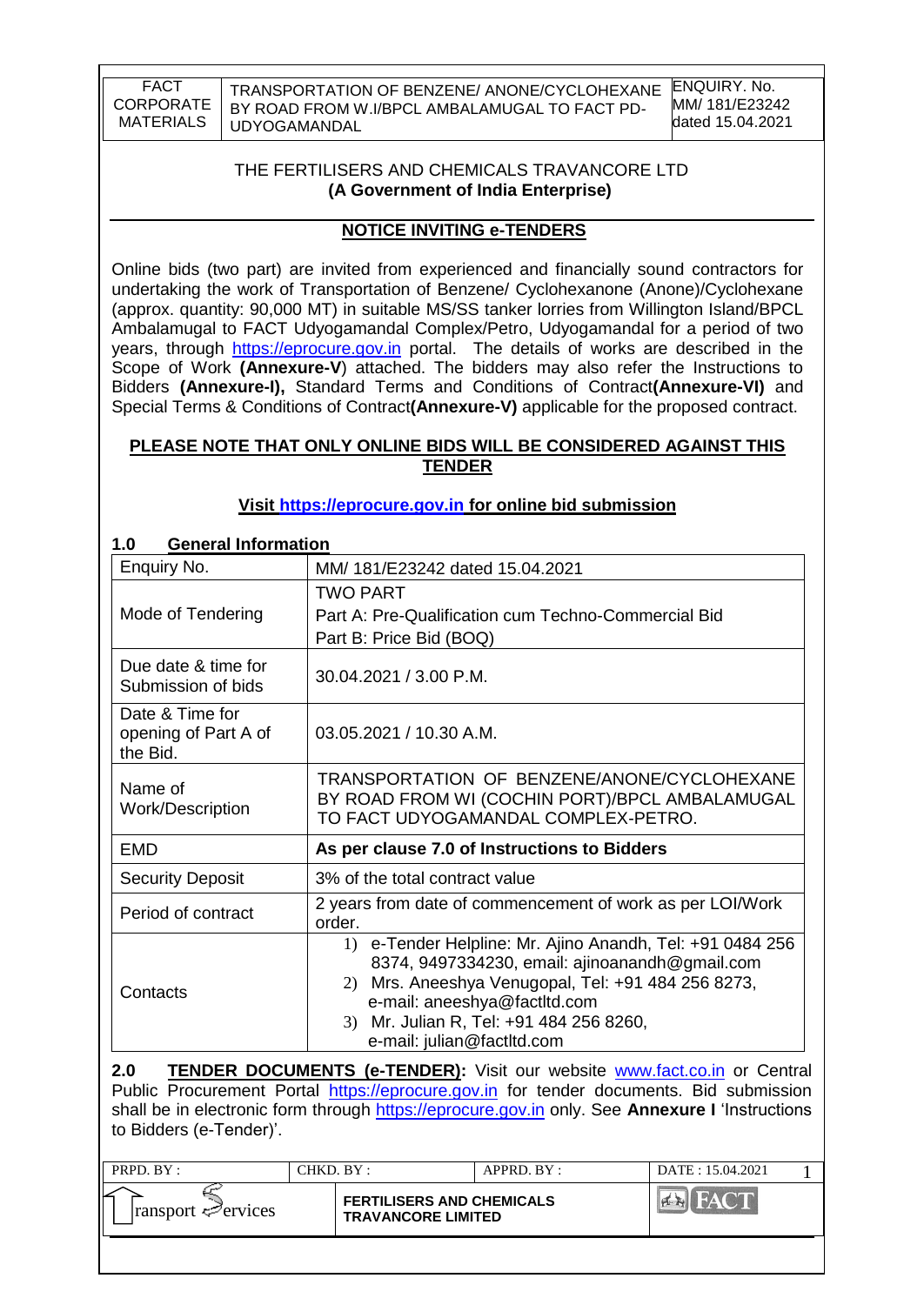#### 3.0 **EVALUATIONOF BIDS:**

- 3.1 Bids will be evaluated based on the pre-qualification criteria and other requirements stipulated in the tender enquiry.
- 3.2 Bidders shall quote for all items of work in the Price Bid Format (Annexure-VIII). Bids not complying with the above will not be considered.
- 3.3 Evaluation of bids and determination of the L1 bidder shall be based on the lowest rate quoted by the bidder in the Price Bid Format.
- 3.4 If there is a tie in the L1 position for the work, the tie shall be broken by obtaining revised reduced rates from the L1 bidders

### 4.0 **SPLITTING OF QUANTITY:**

- 4.1 Considering the nature of work and to have flexibility in movement operations, FACT proposes to engage more than one contractor for the work as per this enquiry. The work shall be split among more than one bidder, even if the single L1 bidder is having full capacity movement requirement for the work. The single L1 bidder will be awarded contract for movement up to a maximum of 70% of the total quantity to be moved per day and the balance quantity will be ordered on the L2, L3, L4…bidders in that order, subject to conditions stated below:
- 4.2 The daily movement capacity of a bidder will be assessed based on the carrying capacity of the road tankers offered for the work, assuming **1.5 trips per day per tanker**. The peak movement requirement of **300 MT per day** will be treated as the full capacity requirement for the work. A bidder with daily movement capacity of 210 MT (i.e., 70% of daily peak movement requirement) or above will be awarded only 70% of the total estimated quantity in case he becomes the L1 bidder. In case the L1 bidder has a daily movement capacity less than 210 MT per day, he will be awarded a quantity in proportion of his daily movement capacity to the daily peak movement requirement of 300 MT per day. The balance quantity will be awarded to the L2 bidder, provided he matches the L1 rate, and if he has movement capacity to meet the remaining daily peak movement requirement, after considering the daily movement capacity of the L1 bidder. If the L2 bidder does not meet the balance daily peak movement requirement in full after considering the L1 bidder, he will be awarded a quantity in proportion of his daily movement capacity to the daily peak movement requirement of 300 MT per day and the L3 bidder will be considered for award of the work for the remaining quantity and so on. If the L2 bidder does not match with the L1 rate, then the L3, L4, ... bidder in that order will be considered for award of balance quantity to meet the peak daily movement requirement.
- 4.3 The splitting of the total estimated quantity of **90,000 MT** (for two years) shall be made in the ratio of daily movement capacity of bidder(s) ascertained as above to the daily peak movement requirement of 300 MT as detailed under Para 4.1 and 4.2. FACT"s decision on the above shall be final and binding on the bidders.

| PRPD. BY:                   | CHKD. BY :                                                    | APPRD. BY: | DATE: 15.04.2021 |  |
|-----------------------------|---------------------------------------------------------------|------------|------------------|--|
| $ $ ransport $\leq$ ervices | <b>FERTILISERS AND CHEMICALS</b><br><b>TRAVANCORE LIMITED</b> |            |                  |  |
|                             |                                                               |            |                  |  |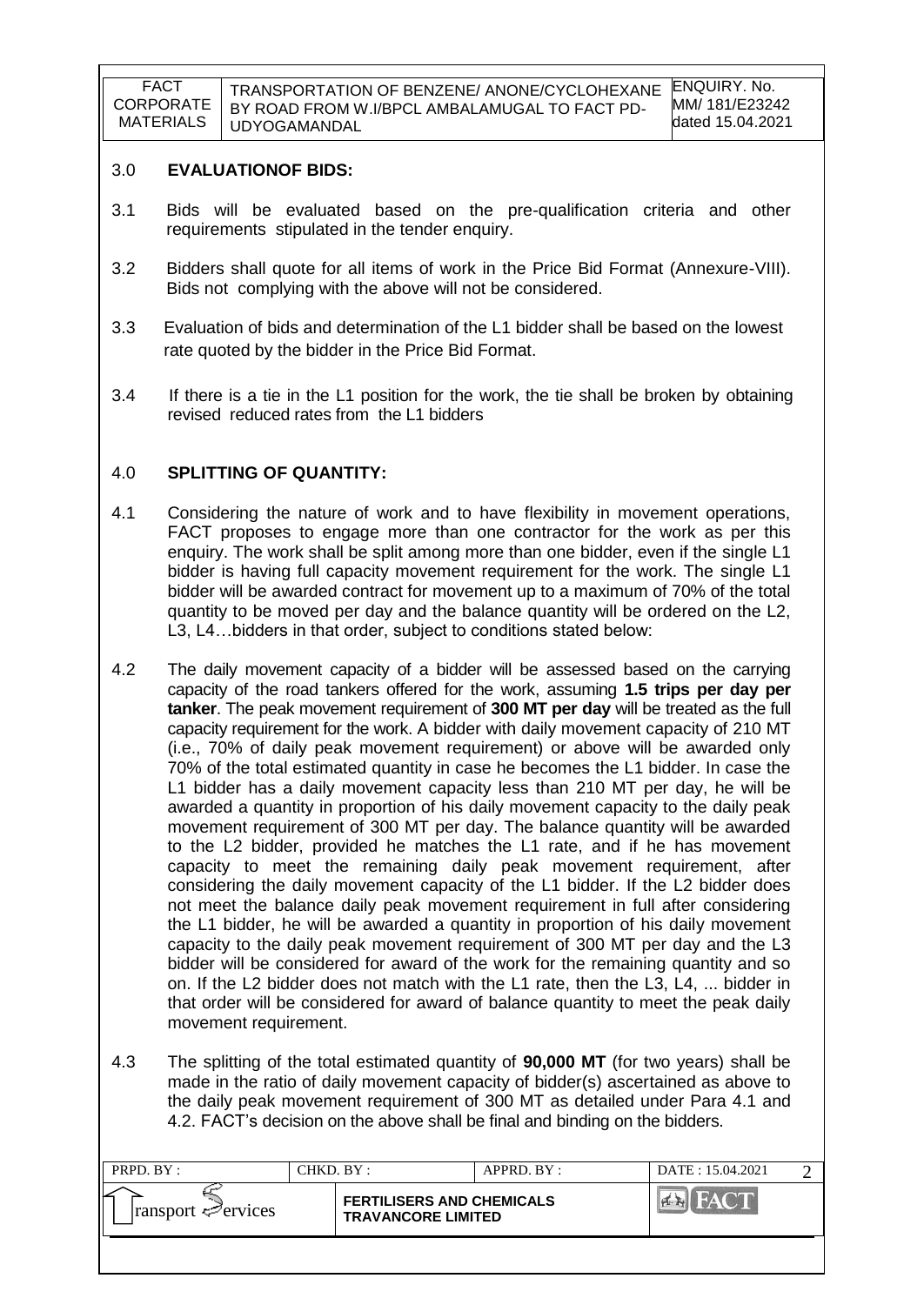| <b>FACT</b><br><b>CORPORATE</b><br>MATERIALS | TRANSPORTATION OF BENZENE/ ANONE/CYCLOHEXANE<br>BY ROAD FROM W.I/BPCL AMBALAMUGAL TO FACT PD-<br>UDYOGAMANDAL | <b>ENQUIRY. No.</b><br>MM/ 181/E23242<br>dated 15.04.2021 |
|----------------------------------------------|---------------------------------------------------------------------------------------------------------------|-----------------------------------------------------------|
|                                              |                                                                                                               |                                                           |

- 4.4 In case more than one bidder becomes L1 and the total daily movement capacities offered by the L1 bidders altogether equal or exceed the total daily peak movement requirement of 300 MT, the total estimated quantity of 90,000 MT split among them in proportion of the offered daily movement capacity of each of these bidders to the total daily movement capacity of all the L1 bidders adjusted to the total daily peak movement requirement of 300 MT. In such cases, splitting in the ratio of 70:30 is not envisaged. FACT"s decision on the above shall be final and binding on the bidders.
- 4.5 In case none of the other bidders matches the rate of the L1 bidder, FACT reserves the right to award maximum quantity to the L1 bidder which he is able to offer to meet movement requirement.
- 4.6 In case the total carrying capacity of the L1 along with L1 matched bidders does not meet the total peak daily movement requirement, then the L1 bidder will be asked to confirm whether he has additional capacity to take up the available balance peak daily movement requirement at the same L1 rate. If so the additional quantity will be allocated to the L1 bidder. If the L1 bidder does not offer additional capacity to meet the available balance peak daily movement in full, then the L2,L3,L4 etc., bidders in that order will be requested for their confirmation to offer additional capacity to take up the available balance quantity at the L1 rate.
- 4.7 During execution of the work, the total daily movement requirement will be allotted in the ratio of their ordered quantity, subject to placing of tankers by each contractor. In case the contractor does not place adequate tankers to meet his allotted quantity as above, FACT reserves the right to allot the shortfall thus made to the other contractor(s) and the contractor, who does not place adequate tankers as above, will have no claim for moving the shortfall quantity made by him on a subsequent day. FACT"s decision in this regard shall be final and binding on the contractors.
- 4.8 Decision of FACT on splitting order shall be final and binding on the bidders. Tendered quantity shall be split between the bidders only after considering the benefits applicable to the MSE bidders.

### **5.0 DISQUALIFICATION**

FACT reserves the right to disqualify the bidder and to reject his bid, in case he is a defaulting contractor at FACT / other PSEs / Govt. Departments or against whom any criminal case, departmental enquiry or vigilance investigation/report is pending.

## **6.0 GENERAL**

6.1 When bids are received from any proprietorship / firm / company having the same proprietor or one or more partners/Directors in the business organisation of any other party quoting against this tender (hereinafter called Common Firms), such bids shall be considered having been received from only one applicant in different names and the lowest acceptable quotation of such Common Firm shall only be considered for evaluation.

| PRPD. BY:                               | CHKD. BY :                                                    | APPRD. BY : | DATE: 15.04.2021 |  |
|-----------------------------------------|---------------------------------------------------------------|-------------|------------------|--|
| $\lvert$ ransport $\mathcal{P}$ ervices | <b>FERTILISERS AND CHEMICALS</b><br><b>TRAVANCORE LIMITED</b> |             |                  |  |
|                                         |                                                               |             |                  |  |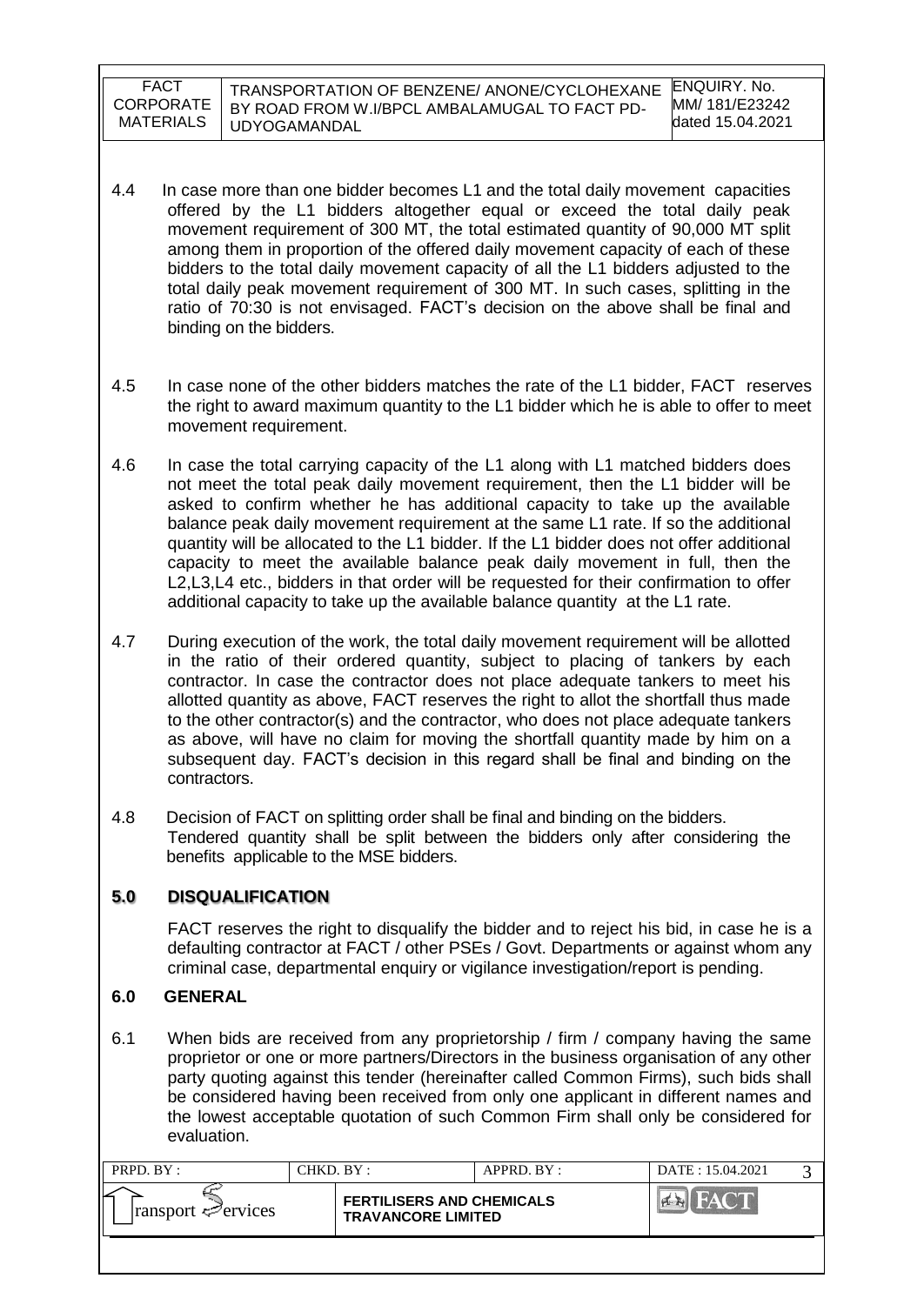| <b>FACT</b>      | TRANSPORTATION OF BENZENE/ ANONE/CYCLOHEXANE  | ENQUIRY, No.     |
|------------------|-----------------------------------------------|------------------|
| <b>CORPORATE</b> | BY ROAD FROM W.I/BPCL AMBALAMUGAL TO FACT PD- | MM/181/E23242    |
| MATERIALS        | <b>UDYOGAMANDAL</b>                           | dated 15.04.2021 |

- 6.2 Bids from bidders against whom any criminal case, enquiry or investigation/report by authorities like Vigilance, CBI etc., are pending in relation with FACT or bidders who are defaulting contractors of FACT shall be disqualified and rejected.
- 6.3 FACT reserves the right to reject any or all bids without assigning any reasons whatsoever, and / or based on the past unsatisfactory performance by bidders at FACT / other PSEs / Govt. Departments. The opinion of FACT regarding the same shall be final and conclusive
- 6.4 "Integrity Pact: The bidders shall sign and submit an "Integrity Pact (IP)" to be executed between the bidder and Fertilisers and Chemicals Travancore Ltd. along with the bid as per Annexure-XII. IP shall be implemented through the following Independent External Monitor (IEM) for the bid.

 Mr. P.K. Vijayakumar, IRS (Retd), Madhavam, Vaniyan Lane, Punkunnam P.O, Thrissur – 680002 Mobile: [8547381122,](callto:8547381122) E-mail address: [vkmenon78@gmail.com"](mailto:vkmenon78@gmail.com)

 **The Original Integrity Pact on Rs.500/- stamp paper signed by the bidder is to be sent by Post / Courier to The Assistant General Manager (T&S), Materials Department, PD Administrative Building, FACT Ltd., Udyogamandal P.O, Ernakulam-683501.**

 **Note: In case bidders require any clarification pertaining to the tender please contact the officers at 9.0 below. "Kindly note that the Independent External Monitor should NOT be contacted for clarifications regarding the tenders."**

- 6.5 Any information on site familiarization / nature of work, if required by the bidders, can be had from Sr. Manager [Plant]-Offsite,FACT-UC/Petro i.e., SMP (OS)/Petro (Phone- 2568208) or any officer authorised by him..
- 6.6 For any clarification on this enquiry please contact Asst.General Manager (Materials)-T&S, [Phone- 0484- 2545196, 2568260] or Asst.Manger(Designate)- Materials,T&S [Phone No.0484-256 8273], CORPORATE MATERIALS, FACT Ltd., FACT PD Administration Building, Udyogamandal PIN-683 501.

*For The Fertilisers and Chemicals, Travancore Limited*

 *Asst.General. Manager (Materials)-T&S*

| PRPD. BY :                       | CHKD. BY : |                                                               | APPRD. BY: | DATE: 15.04.2021 |  |
|----------------------------------|------------|---------------------------------------------------------------|------------|------------------|--|
| ⊵<br>$ $ ransport $\leq$ ervices |            | <b>FERTILISERS AND CHEMICALS</b><br><b>TRAVANCORE LIMITED</b> |            |                  |  |
|                                  |            |                                                               |            |                  |  |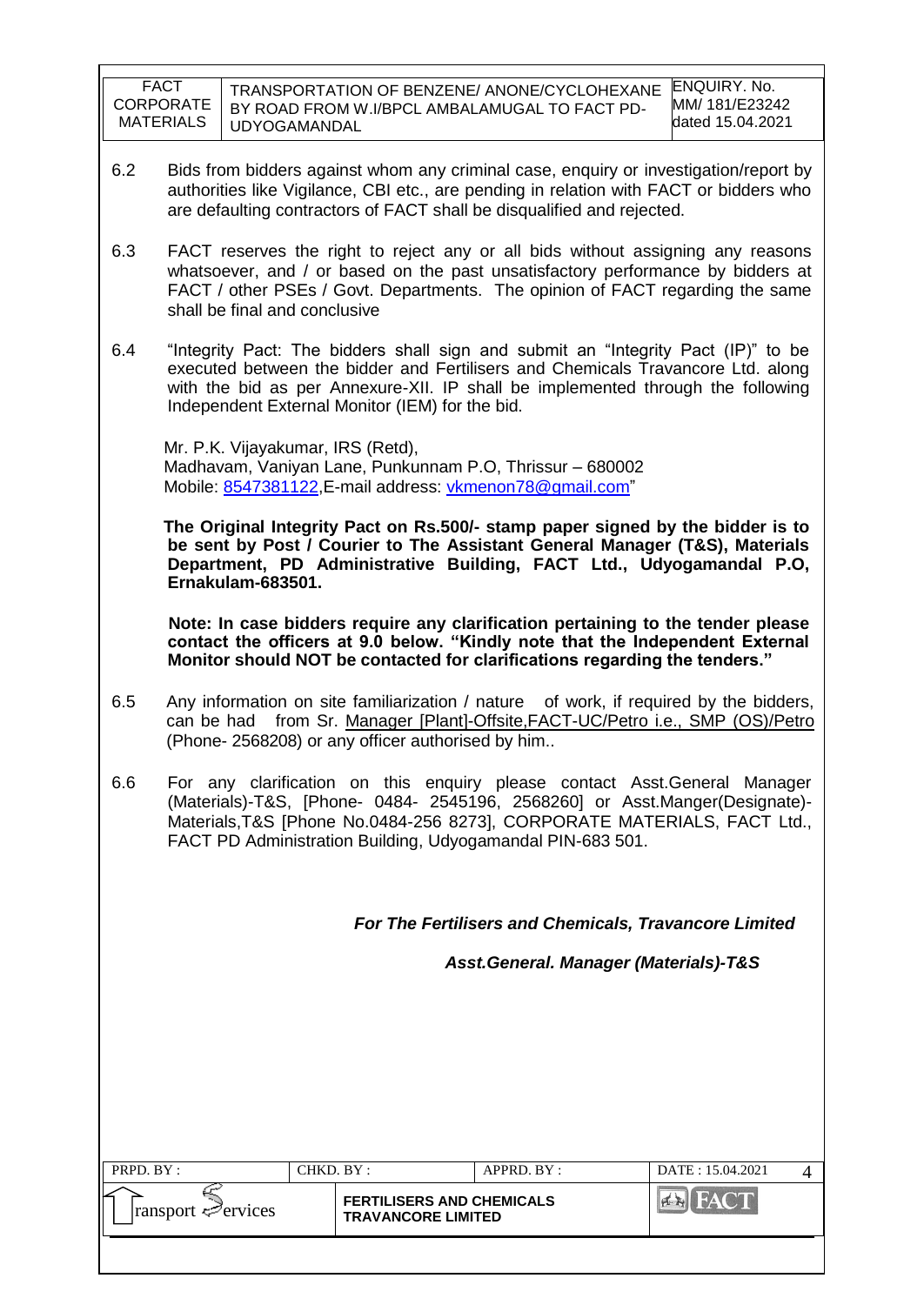#### TRANSPORTATION OF BENZENE/ ANONE/CYCLOHEXANE BY ROAD FROM W.I/BPCL AMBALAMUGAL TO FACT PD-UDYOGAMANDAL

ENQUIRY. No. MM/ 181/E23242 dated 15.04.2021

List of Enclosures of this NIT is as follows:

| S.No           | Document      | TITLE                                            | No. of<br>Pages                   |
|----------------|---------------|--------------------------------------------------|-----------------------------------|
| 1              | Annexure I    | Instructions to Bidders (e-Tender)               | $\overline{7}$                    |
| 2              | Annexure II   | Pre-Qualification Criteria for bidders           | 1                                 |
| 3              | Annexure III  | Vendor data updation (Declaration) Form          | 5                                 |
| 4              | Annexure IV   | <b>Compliance Statement</b>                      | 1                                 |
| 5              | Annexure V    | Special Terms & Conditions of Contract           | 8                                 |
| 6              | Annexure VI   | <b>Standard Terms and Conditions of Contract</b> | 6                                 |
| $\overline{7}$ | Annexure VII  | Un-priced copy of Price bid format               | $\mathbf{1}$                      |
| 8              | Annexure VIII | Price bid format (BoQ)                           | Separate<br>Excel<br><b>Sheet</b> |
| 9              | Annexure IX   | Proforma of Bank Guarantee for Security Deposit  | $\overline{2}$                    |
| 10             | Annexure X    | Proforma of Agreement                            | 1                                 |
| 11             | Annexure XI   | <b>Integrity Pact</b>                            | 5                                 |

| PRPD. BY:          | CHKD. BY :                                                    | APPRD. BY: | DATE: 15.04.2021 |  |
|--------------------|---------------------------------------------------------------|------------|------------------|--|
| ransport <⊅ervices | <b>FERTILISERS AND CHEMICALS</b><br><b>TRAVANCORE LIMITED</b> |            |                  |  |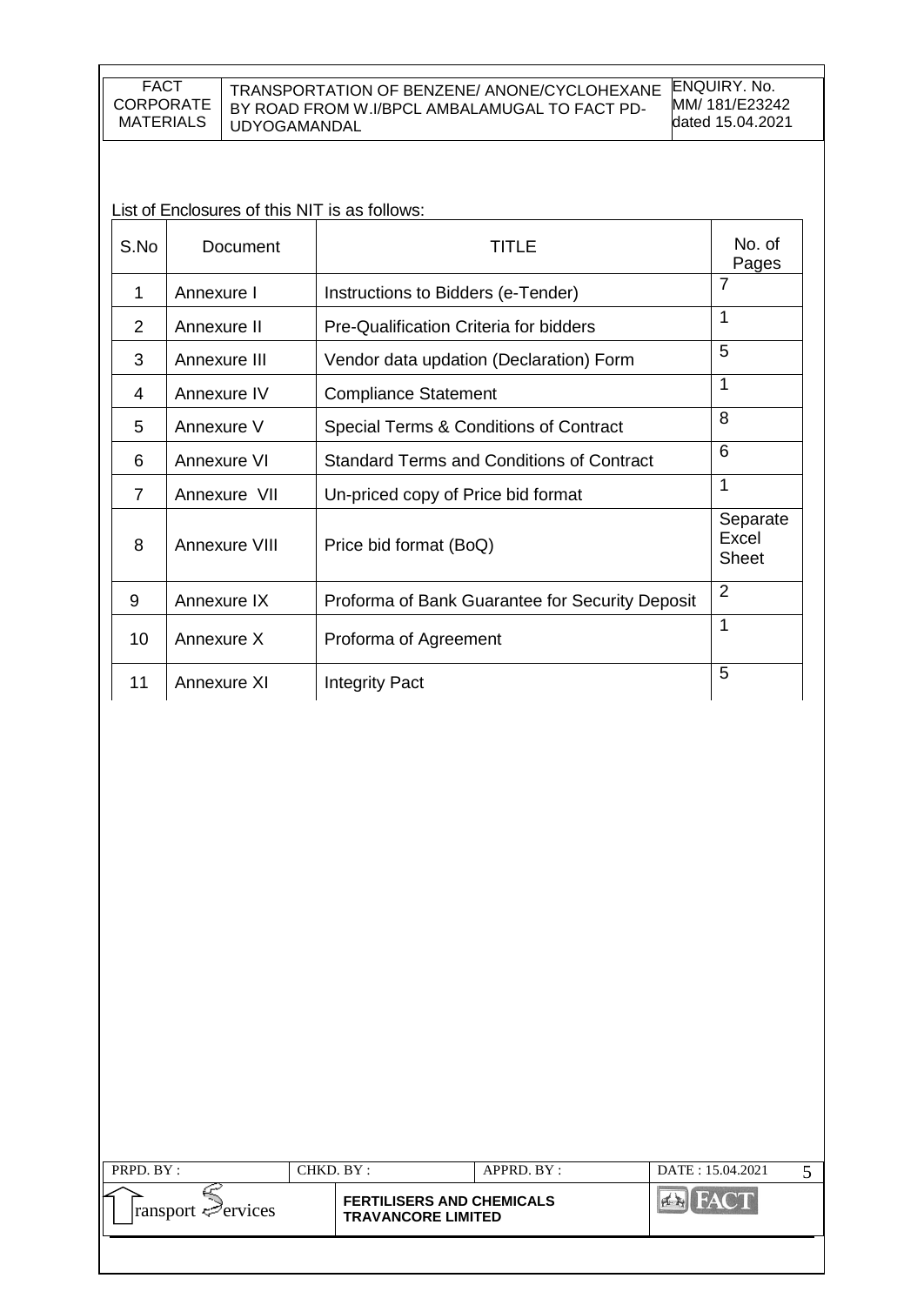TRANSPORTATION OF BENZENE/ ANONE/CYCLOHEXANE BY ROAD FROM W.I/BPCL AMBALAMUGAL TO FACT PD-UDYOGAMANDAL

ENQUIRY. No. MM/ 181/E23242 dated 15.04.2021

## **ANNEXURE – I**

## **Instructions to Bidders (OPEN e-Procurement)**

- 1.0 Bidders shall study carefully the complete tender documents viz. NIT with Prequalification criteria, Instructions to Bidders (ANNEXURE-I), Technical Procurement Specifications if any, Terms & Conditions and any other documents forming part of this tender attached herewith. All conditions set out there in shall be binding on the bidders unless conflicting with any conditions expressly stated by FACT while accepting any bid in the event of such acceptance. One signed and scanned copy of the above documents shall accompany their online bids signifying their acceptance of the same. Bidder shall also submit along with his bid Vendor data updation (Declaration) Form, Check list (If applicable) and Compliance Statement duly filled with all details required therein and also attach supporting documents as required.
- 2.0 Before submitting the bid, the bidder shall familiarise himself about the details of the work, operating conditions during different seasons of year, etc., collect all necessary data regarding the facilities available at various points indicated in Special Terms and Conditions, applicable timings, routes etc., and satisfy himself on all aspects relating to this work which he has to handle and execute for the full contract period and shall make due provisions in his rates for any contingency or difficulty involved in the work covered by this enquiry. Claiming lack of knowledge shall not be a reason for exoneration of the bidder of his contractual obligations, if the contract is awarded to him or for demand for increase in rate.
- 3.0 Offers against this NIT shall be submitted online on e-Tendering portal [https://eprocure.gov.in,](https://eprocure.gov.in/) with valid digital signature certificate. Offers submitted on any other platform or in any other mode or including e-mails, physical submission of offers etc. SHALL NOT be accepted.
- 3.1 The bidders are requested to register themselves on the above website with their valid digital signature certificate, if not done already. It is mandatory for bidder to have valid digital signature certificate (Class II or Class III) issued by any of the Certifying Authority approved by Govt. of India for participating in the tender. The digital signature certificate shall be arranged by the bidder at his cost. Bidders may refer **Bidders Manual Kit** available on the above website for detailed information and instructions for registration, bid submission etc.
- 3.2 The documents, if any, which necessarily have to be submitted in originals if specified specifically in the enquiry documents, shall be submitted offline. However scanned copies of such documents shall be uploaded along with the offer submitted online.

| PRPD. BY:                       | CHKD. BY :                                                    | APPRD. BY: | DATE: 15.04.2021 |  |
|---------------------------------|---------------------------------------------------------------|------------|------------------|--|
| $\lvert$ ransport $\ll$ ervices | <b>FERTILISERS AND CHEMICALS</b><br><b>TRAVANCORE LIMITED</b> |            |                  |  |
|                                 |                                                               |            |                  |  |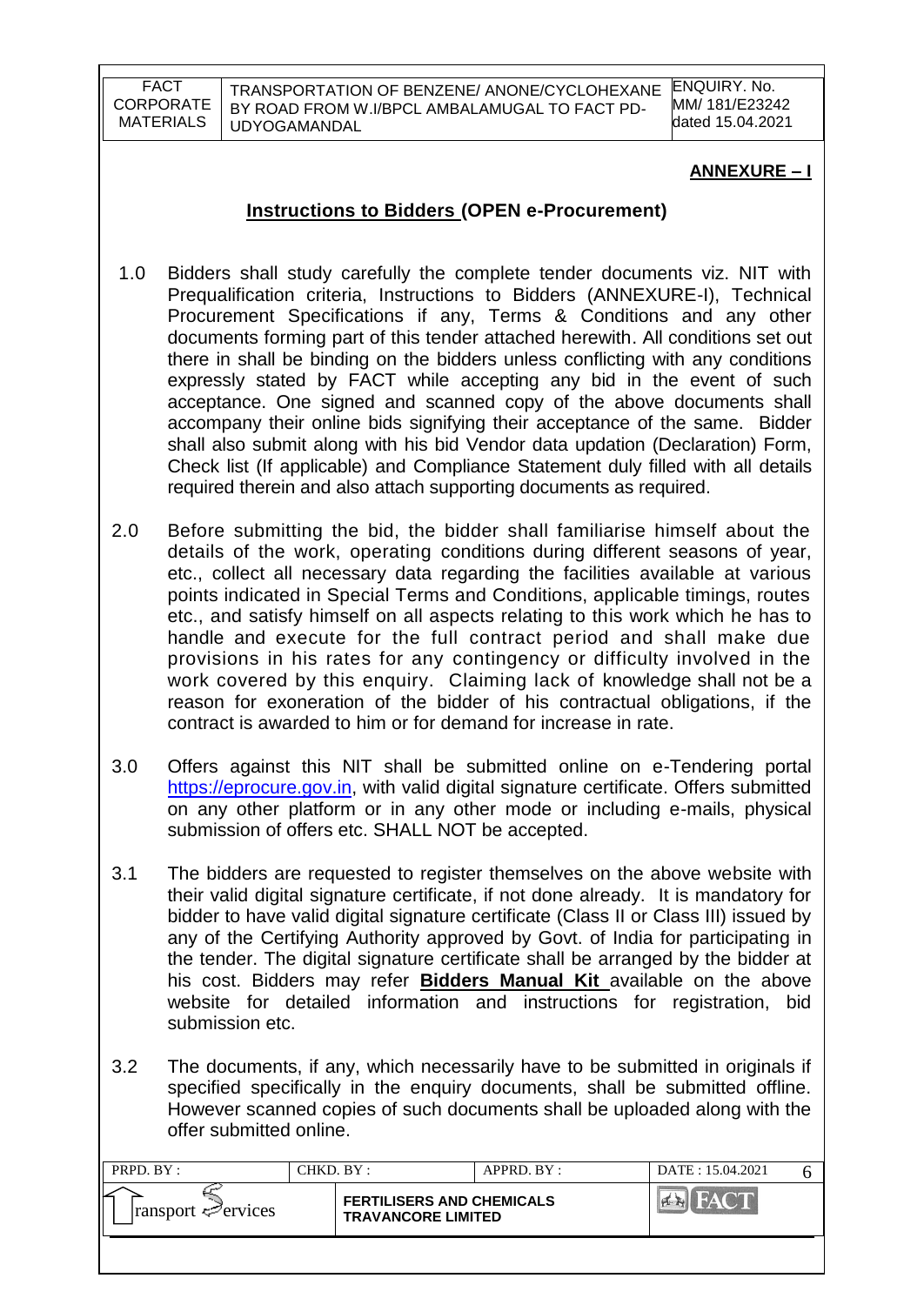|            | <b>FACT</b><br><b>CORPORATE</b><br><b>MATERIALS</b><br><b>UDYOGAMANDAL</b>                                                                                                                                                                                                                                                                                                                                                                                                  | TRANSPORTATION OF BENZENE/ ANONE/CYCLOHEXANE<br>BY ROAD FROM W.I/BPCL AMBALAMUGAL TO FACT PD-                                                                                                                                                                                                                                                                                 | <b>ENQUIRY. No.</b><br>MM/ 181/E23242<br>dated 15.04.2021 |  |  |  |
|------------|-----------------------------------------------------------------------------------------------------------------------------------------------------------------------------------------------------------------------------------------------------------------------------------------------------------------------------------------------------------------------------------------------------------------------------------------------------------------------------|-------------------------------------------------------------------------------------------------------------------------------------------------------------------------------------------------------------------------------------------------------------------------------------------------------------------------------------------------------------------------------|-----------------------------------------------------------|--|--|--|
| 3.3        | The cover (s) containing the documents in original etc. to be submitted offline<br>as required in the enquiry documents shall be duly superscribed with enquiry<br>No., due date of enquiry, bidder's name & address and contact details. The<br>documents shall be submitted to the following on or before the due date :<br>The Asst. General Manager (T&S), Centralized Materials,<br>PD Administrative Building, FACT Ltd., Udyogamandal PO,<br>Kochi - 683 501, Kerala |                                                                                                                                                                                                                                                                                                                                                                               |                                                           |  |  |  |
| 4.0        | documents<br>above.                                                                                                                                                                                                                                                                                                                                                                                                                                                         | SUBMISSION OF BIDS: The bid shall be uploaded with all relevant<br>before due date and time in the above portal as given                                                                                                                                                                                                                                                      |                                                           |  |  |  |
| 5.0        |                                                                                                                                                                                                                                                                                                                                                                                                                                                                             | Bid documents shall consist of Part-A and Part B as detailed below:                                                                                                                                                                                                                                                                                                           |                                                           |  |  |  |
|            | 1.<br>2.<br>Qualification criteria.<br>3.<br>terms conditions.<br>4.<br>Declaration Form'                                                                                                                                                                                                                                                                                                                                                                                   | 5.1 Part A (Pre-qualification-cum-Techno Commercial Bid) shall contain:<br>Bid Security Declaration as per our Format or Claim for EMD<br>exemption with documentary proof.<br>Scanned copies of supporting documents for satisfying<br>Digitally Signed copies of NIT, Instructions to Bidders (Annexure I) and<br>Scanned copy of Signed & duly filled Vendor Data Updation | Pre-                                                      |  |  |  |
|            | 5.<br>Check list.<br>6.<br>7.                                                                                                                                                                                                                                                                                                                                                                                                                                               | Signed and duly filled up Check List for Commercial Terms' (if<br>applicable) and scanned copies of attached documents as detailed in<br>Scanned copy of Signed & duly filled 'Compliance Statement'<br>Scanned copy of Signed "Un-priced bid indicating "QUOTED" in the<br>applicable columns. Rates shall not be indicated in Un-priced Bid.                                |                                                           |  |  |  |
| 5.2        |                                                                                                                                                                                                                                                                                                                                                                                                                                                                             | Part-B: shall comprise of the filled Price bid. The filled price bid ie. BoQ<br>attached to the tender shall be uploaded after filling all relevant details                                                                                                                                                                                                                   |                                                           |  |  |  |
| 5.3        | such as name and address of the bidder, rates etc. as applicable.<br>The priced BOQ shall be uploaded strictly in the format attached, failing<br>which the offer is liable to be rejected. Renaming or changing the format of the<br>BoQ is not permitted and the System will not accept any such changed                                                                                                                                                                  |                                                                                                                                                                                                                                                                                                                                                                               |                                                           |  |  |  |
| 5.4        | document.<br>Fill-in all the relevant fields of the BoQ either in value or as a percentage as<br>specified in the BoQ. Blank field, if any, in the uploaded BoQ shall be<br>considered as Nil (not Quoted). No claim or revisions shall be entertained in<br>this regard.                                                                                                                                                                                                   |                                                                                                                                                                                                                                                                                                                                                                               |                                                           |  |  |  |
| 5.5        | Bidders shall quote prices in the BOQ only and nowhere else. No other<br>documents shall be enclosed with Price Bid (BOQ).                                                                                                                                                                                                                                                                                                                                                  |                                                                                                                                                                                                                                                                                                                                                                               |                                                           |  |  |  |
| 5.6<br>5.7 | Rates shall be quoted in the same unit of measure given in the BOQ and shall<br>be considered accordingly.<br>Bidders shall ensure that all the required documents as per enquiry are<br>uploaded in the System before due date and time. The System does not allow<br>submission of bids or any other document forming part of the bid after due                                                                                                                           |                                                                                                                                                                                                                                                                                                                                                                               |                                                           |  |  |  |
| PRPD. BY:  |                                                                                                                                                                                                                                                                                                                                                                                                                                                                             | CHKD. BY:<br>APPRD. BY:                                                                                                                                                                                                                                                                                                                                                       | DATE: 15.04.2021<br>$\tau$                                |  |  |  |
|            | ransport Pervices                                                                                                                                                                                                                                                                                                                                                                                                                                                           | <b>FERTILISERS AND CHEMICALS</b><br><b>TRAVANCORE LIMITED</b>                                                                                                                                                                                                                                                                                                                 | <b>EN FACT</b>                                            |  |  |  |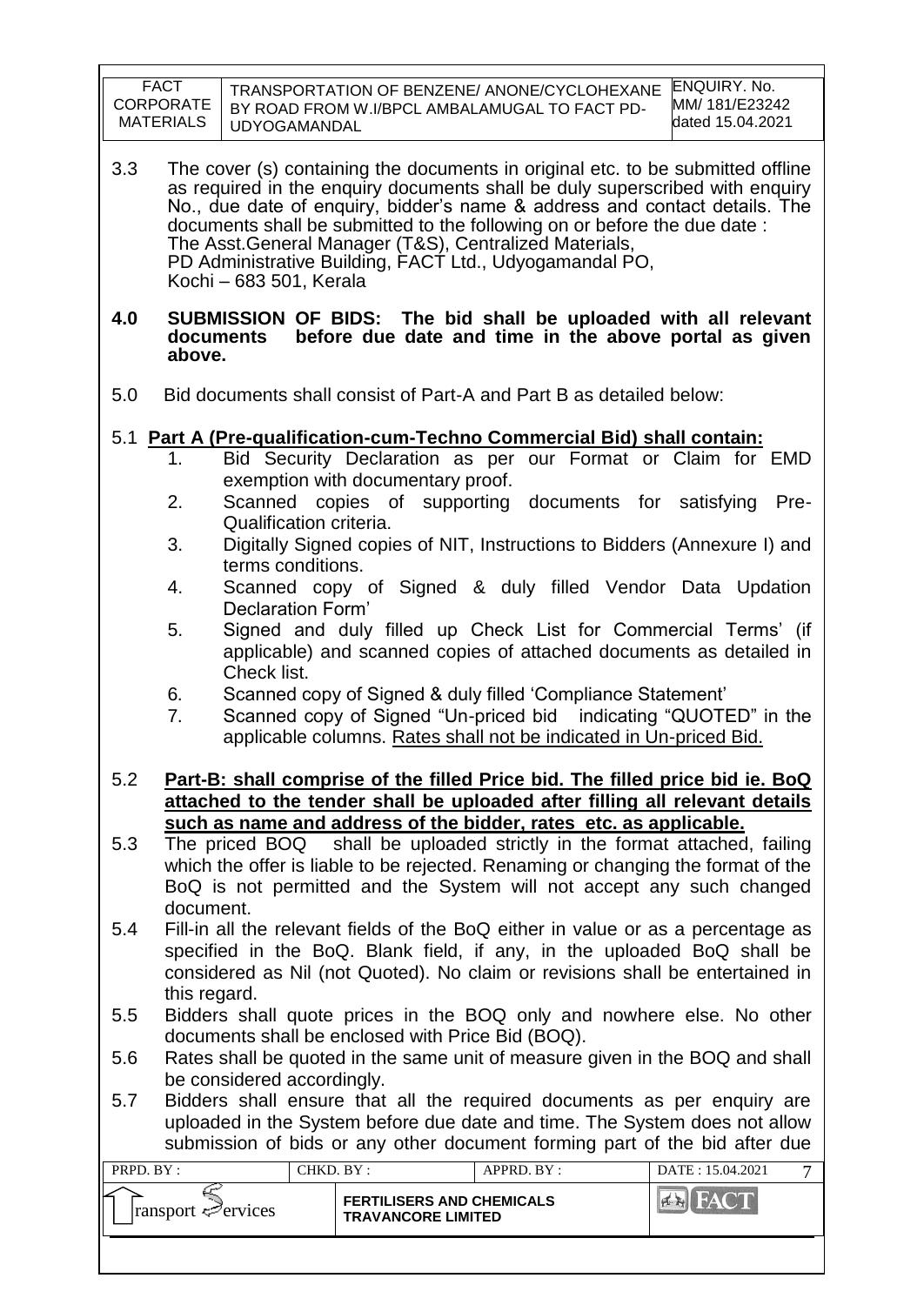| FACT             | TRANSPORTATION OF BENZENE/ ANONE/CYCLOHEXANE  | <b>ENQUIRY. No.</b> |
|------------------|-----------------------------------------------|---------------------|
| <b>CORPORATE</b> | BY ROAD FROM W.I/BPCL AMBALAMUGAL TO FACT PD- | MM/181/E23242       |
| <b>MATERIALS</b> | UDYOGAMANDAL                                  | dated 15.04.2021    |

date & time of bid submission. Non-submission of documents or incomplete documents may result in rejection of offers and no communication in this regard will be entertained. FACT reserves the right to reject any bid not submitted as per instructions at their discretion.

- 5.8 Timely submission of offers along with all the relevant documents online is the responsibility of the bidder concerned. The bids may be submitted well in advance to avoid last minute issues like non availability of internet, server not available, power failure etc. FACT shall not be held responsible for bidder"s inability to submit documents in time, incomplete submission of offers or non submission of any documents forming part of the offers etc.
- 5.9 Bidders shall meet all expenses in connection with submission of his bid, attending the bid opening, meetings etc.

## **6.0 BID OPENING:**

- 6.1 *Part-A* of the bids of all bidders who submit their Bids as per the instructions on or before the due date and time shall be opened online, on the specified bid opening date and time. Bids submitted not in conformity with the Enquiry instructions are liable to be rejected without further processing.
- 6.2 *Part-B* Price bids of those bidders whose Part-A bid is acceptable, based on pre-qualification and techno-commercial evaluation, only shall be opened online on a subsequent date, on completion of evaluation.

## **7.0 BID SECURITY DECLARATION IN LIEU OF EARNEST MONEY DEPOSIT:**

- 7.1 All bidders except those specifically exempted shall furnish Bid Security Declaration as per our format in lieu of Earnest Money Deposit, failing which such offers will be rejected. Submission of Bid Security Declaration will be exempted for Govt. Depts and firms/public sector units/ MSE units registered under MSMED Act (subject to Declaration of Udyog Aadhar Memorandum number by the vendors on CPP Portal) / firms registered under NSIC and Khadi Board as per applicable govt. directions, and on submission of valid documents/certificates in proof of the same.
- 7.2 If any bidder retracts from or without request of FACT revises or amends his bid during its validity period or fails to submit Security Deposit within the stipulated time or fails to execute the required agreement when the contract is awarded or fails to commence the execution of the work on the stipulated date, they will be disqualified from bidding for any contract with FACT for a period of **Three years** from the date of notification, without prejudice to FACT"s right to claim damages and/or other legal recourse.

# **8.0 PURCHASE PREFERENCE:**

This tender shall be based on MSME order dt. 23<sup>rd</sup> March 2012, and as amended from time to time, pertaining to Public Procurement Policy in respect of procurement of goods and services, produced and provided by micro and small enterprises, including special benefits to MSE firms owned by SC/ST and women entrepreneurs, on furnishing relevant documents as proof. Declaration of UAM

| PRPD. BY :                              | CHKD. BY : |                                                               | APPRD. BY: | DATE: 15.04.2021 |  |
|-----------------------------------------|------------|---------------------------------------------------------------|------------|------------------|--|
| $\lvert$ ransport $\mathcal{P}$ ervices |            | <b>FERTILISERS AND CHEMICALS</b><br><b>TRAVANCORE LIMITED</b> |            | <b>FACT</b>      |  |
|                                         |            |                                                               |            |                  |  |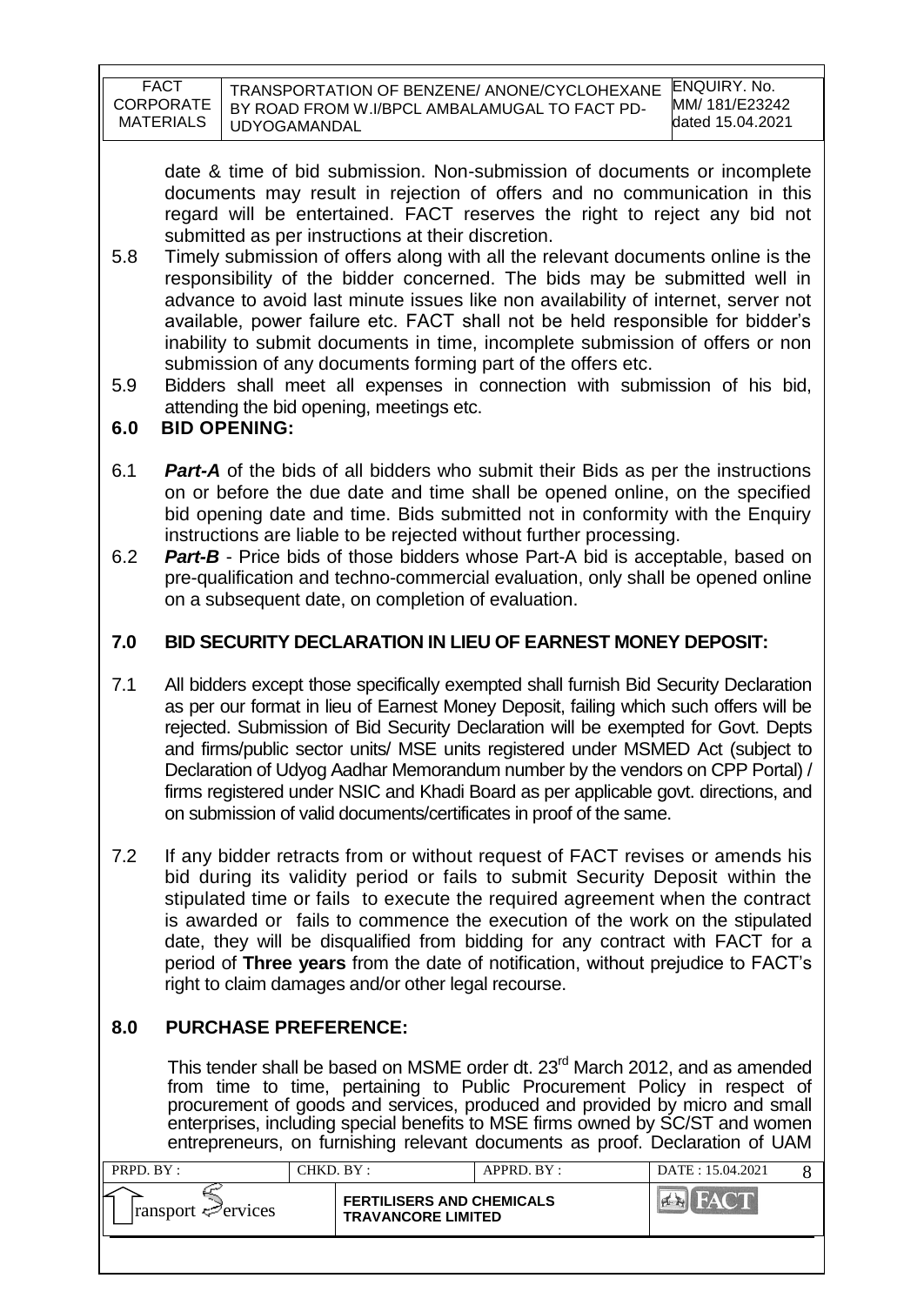| FACT      | TRANSPORTATION OF BENZENE/ ANONE/CYCLOHEXANE  | ENQUIRY, No.     |
|-----------|-----------------------------------------------|------------------|
| CORPORATE | BY ROAD FROM W.I/BPCL AMBALAMUGAL TO FACT PD- | MM/181/E23242    |
| MATERIALS | <b>UDYOGAMANDAL</b>                           | dated 15.04.2021 |

numbers on CPPP is mandatory, failing which bidders will not be able to enjoy the benefits as per PP policy. Bidders will get the benefit of PP policy only if they are MSE bidders at the time of submission of their offers.

In divisible tenders, participating MSEs quoting price within price band of L1+15% shall also be allowed to supply a portion of requirement by bringing down their price to L1 price in a situation where L1 price is from someone other than an MSE. Such MSEs shall be allowed to supply atleast 25% (or as applicable) of the total tendered value. In case of more than one such MSE, the supply will be shared proportionately (to tendered quantity). Special provisions extended to certain categories of MSEs as per the order shall also be applicable.

In case of non divisible tenders, an MSE quoting in the price band of L1+15% may be awarded for full/compete work of tendered value, considering the spirit of policy for enhancing the Government procurement from MSEs subject to bringing down of price to L1 by the MSE concerned.

## **This tender is divisible.**

## **9.0 DEVIATIONS:**

- 9.1 Deviations in the tender clauses shall not be accepted.
- 9.2 FACT reserves the right to reject the offers with deviations without further correspondence.
- 9.3 Bidder shall clearly indicate the time required for mobilisation /commencement of work from the date of receipt of Letter of Intent (LOI) / Work Order.

## **10.0 CONFORMITY:**

Bids must conform in all respects with the applicable terms and conditions of this enquiry. Bidder must certify in the compliance Statement that his bid complies with all Enquiry documents and technical specifications.

## **11.0 Rates:**

11.1 Bidder shall quote his lowest rate for the work strictly as per the BoQ (Price Bid format) . Bids not complying with the above are liable to be rejected.

The Un-priced bid shall be submitted along with Part-A bid duly signed by the Bidder, indicating "QUOTED" in the columns. Rates shall not be indicated in Un-priced Bid.

11.2 Bidder shall quote all-inclusive rate for the work, but **exclusive of GST.** GST if applicable, will be payable extra by FACT as per statutory notification.

11.3 The rates quoted in the tender are to hold good for a period of four months from the date of opening of the Pre-Qualification-cum-Techno-Commercial bid (Part-A). If contract is awarded, the work order rates shall be valid for the entire period of contract inclusive of extension / extensions. **No bidder can** 

| PRPD. BY:                       | CHKD. BY : |                                                               | APPRD, BY: | DATE: 15.04.2021 |  |
|---------------------------------|------------|---------------------------------------------------------------|------------|------------------|--|
| $\lvert$ ransport $\ll$ ervices |            | <b>FERTILISERS AND CHEMICALS</b><br><b>TRAVANCORE LIMITED</b> |            |                  |  |
|                                 |            |                                                               |            |                  |  |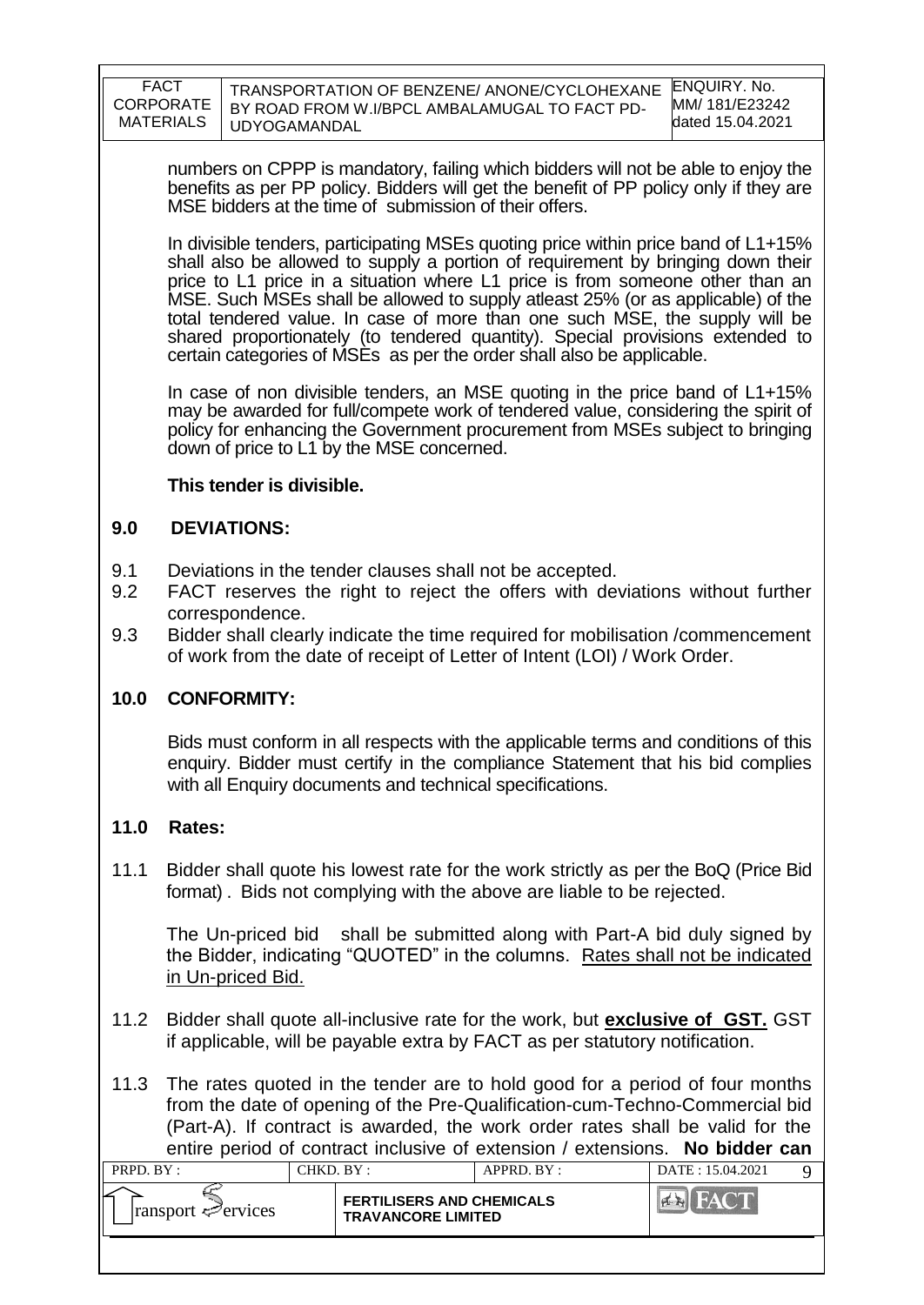TRANSPORTATION OF BENZENE/ ANONE/CYCLOHEXANE BY ROAD FROM W.I/BPCL AMBALAMUGAL TO FACT PD-UDYOGAMANDAL

**withdraw his tender or revoke or revise the rates within the aforesaid period of 120 days.** If the bidder withdraws/revises/revokes OR shows unwillingness to confirm with his offer, they will be disqualified from bidding for any contract with FACT for a period of **Three years** from the date of notification, without prejudice to FACT"s other right to claim damages.

## 12.0 **SECURITY DEPOSIT**:

- 12.1 The successful bidder (Contractor) shall be required to furnish an interest free Security Deposit (SD) equivalent to **three percent (3%) of the total contract value** by DD/NEFT/RTGS or by Bank Guarantee issued by a Nationalised / Scheduled Bank as per the Proforma prescribed within 15 days of issue of the work order. The Bank Guarantee shall be valid till the expiry of the contract with a claim period of six months thereafter. FACT a/c No. 57017844467 with the State Bank of India, Udyogamandal Branch, IFSC Code SBIN0070158 shall be used in case of remittance of Security deposit by NEFT/RTGS and proof of remittance shall be submitted to FACT.
- 12.2 In case the bidder whose bid is accepted, fails to deposit the prescribed Security Deposit or fails to execute the agreement or fails to commence the execution of the work within the specified time, the contract issued to him is liable to be terminated and alternative arrangements made at the risk and cost of the Contractor.

## **13.0 PURCHASER'S RIGHT:**

FACT reserves the right to reject any or all bids without assigning any reason whatsoever. No claims shall lie against FACT on this account and FACT"s decision in this regard shall be final and binding on the bidders. FACT reserves the right to negotiate with the lowest bidder.

## 14.0 **CONTRACTOR TO EXECUTE AGREEMENT**:

The contractor's responsibility under this contract will commence on the date specified in the Letter of Intent/Work Order. The successful Bidder shall be required to execute an Agreement with FACT, within 15 days of the receipt by him of the Work order issued by FACT for carrying out the work according to the terms and conditions of the contract given along with the Work Order. The Agreement shall be executed on Rs.200/- Stamp paper and shall be in the pro forma as specified by FACT. The provisions contained in tender papers and other documents exchanged between the Bidder and FACT shall form part of the contract.

### **15.0 The bidder shall furnish the following along with the offers.**

1. The GST registration Number and details. In the case of Provisional ID, GST Registration Number shall be provided on receipt of the same.

| PRPD. BY:                       | CHKD. BY : |                                                               | APPRD. BY: | DATE: 15.04.2021     |  |
|---------------------------------|------------|---------------------------------------------------------------|------------|----------------------|--|
| $\lvert$ ransport $\ll$ ervices |            | <b>FERTILISERS AND CHEMICALS</b><br><b>TRAVANCORE LIMITED</b> |            | <b>THE SAY OF BU</b> |  |
|                                 |            |                                                               |            |                      |  |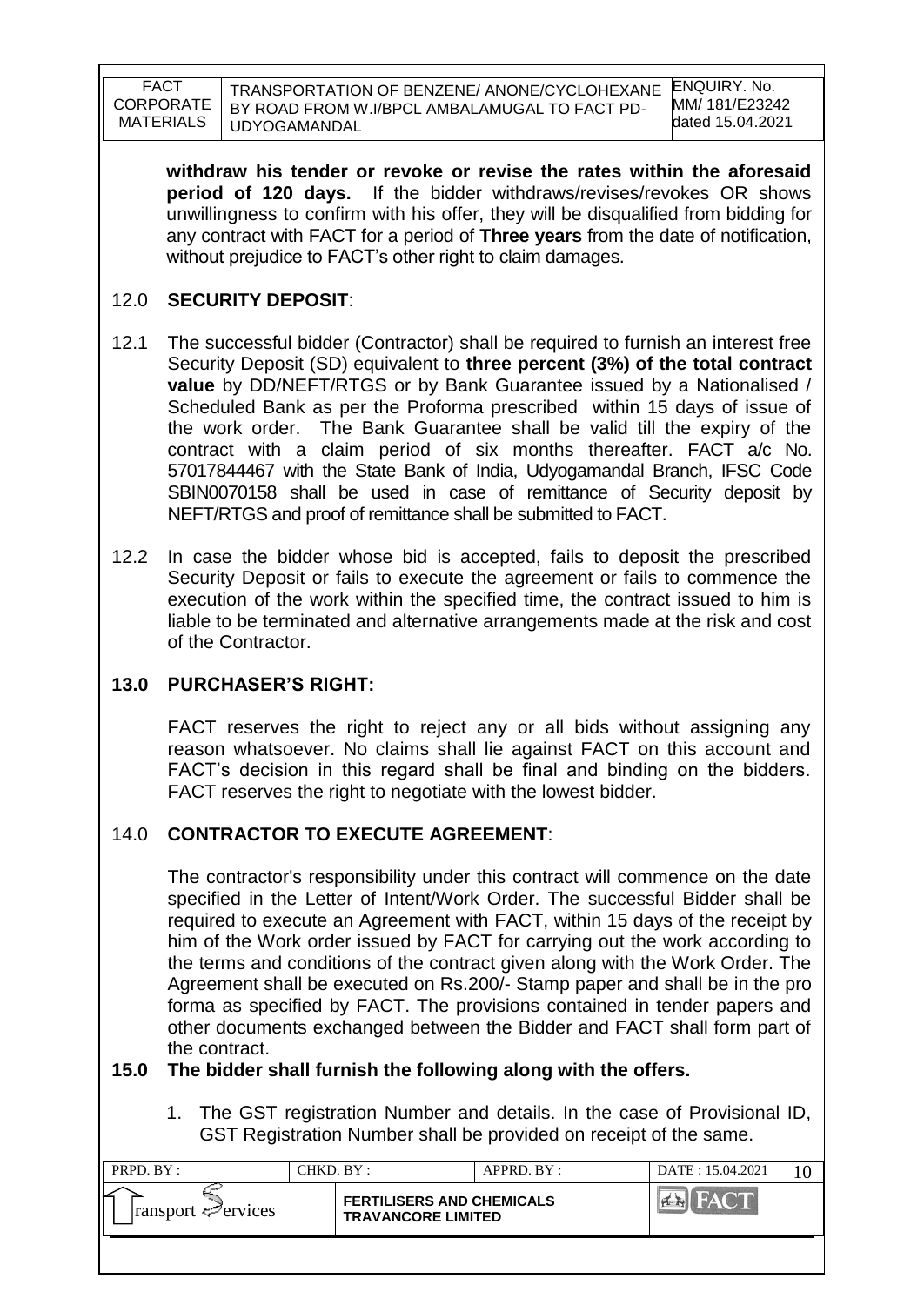| supply of the supplier/contractor.<br>In case FACT incurs any liability (like interest, penalty etc.,) due to<br>denial/reversal of such input tax credit in respect of the invoice submitted by<br>the supplier/contractor, for the reasons attributable to the supplier/contractor,<br>the same shall be recovered from the supplier/contractor<br>Further in case FACT is deprived of the input tax credit due to any reason<br>attributable to the supplier/contractor, the same shall not be paid or recovered<br>if already paid to the supplier/contractor.<br>16.0<br><b>GENERAL:</b><br>16.1<br>FACT reserves the right to extend without giving any reason, the last date for<br>submission and opening of bid, but such extension will be duly intimated to those<br>who have submitted online. In case the date of bid opening happens to be a day<br>of strike/hartal etc. due to any reasons or happens to be a holiday for FACT,<br>declared due to unforeseen and emergency reasons or due to any tech problems,<br>the bids will be opened at the same time on the next full working day.<br>FACT reserves the right to make changes in the tender documents, but such<br>16.2<br>PRPD. BY:<br>CHKD. BY:<br>APPRD. BY:<br>DATE: 15.04.2021<br>11 |  |  |  |  |  |  |  |  |
|-------------------------------------------------------------------------------------------------------------------------------------------------------------------------------------------------------------------------------------------------------------------------------------------------------------------------------------------------------------------------------------------------------------------------------------------------------------------------------------------------------------------------------------------------------------------------------------------------------------------------------------------------------------------------------------------------------------------------------------------------------------------------------------------------------------------------------------------------------------------------------------------------------------------------------------------------------------------------------------------------------------------------------------------------------------------------------------------------------------------------------------------------------------------------------------------------------------------------------------------------------------------|--|--|--|--|--|--|--|--|
|                                                                                                                                                                                                                                                                                                                                                                                                                                                                                                                                                                                                                                                                                                                                                                                                                                                                                                                                                                                                                                                                                                                                                                                                                                                                   |  |  |  |  |  |  |  |  |
|                                                                                                                                                                                                                                                                                                                                                                                                                                                                                                                                                                                                                                                                                                                                                                                                                                                                                                                                                                                                                                                                                                                                                                                                                                                                   |  |  |  |  |  |  |  |  |
|                                                                                                                                                                                                                                                                                                                                                                                                                                                                                                                                                                                                                                                                                                                                                                                                                                                                                                                                                                                                                                                                                                                                                                                                                                                                   |  |  |  |  |  |  |  |  |
|                                                                                                                                                                                                                                                                                                                                                                                                                                                                                                                                                                                                                                                                                                                                                                                                                                                                                                                                                                                                                                                                                                                                                                                                                                                                   |  |  |  |  |  |  |  |  |
|                                                                                                                                                                                                                                                                                                                                                                                                                                                                                                                                                                                                                                                                                                                                                                                                                                                                                                                                                                                                                                                                                                                                                                                                                                                                   |  |  |  |  |  |  |  |  |
| Submit GST compliant tax invoice to FACT along with supply.<br>a)<br>Shall ensure uploading the above invoice as per statute &<br>b)<br>File monthly returns in time enabling FACT to claim the input tax credit.<br>c)<br>GST charged by the supplier/contractor shall be released separately to the<br>supplier/contractor only after filing of (i) the outward supply details & the<br>monthly return on GSTN portal by the supplier/contractor and (ii) on matching<br>the input tax credit to such invoice with the corresponding details of outward                                                                                                                                                                                                                                                                                                                                                                                                                                                                                                                                                                                                                                                                                                         |  |  |  |  |  |  |  |  |
| The supplier/contractor shall do the following:                                                                                                                                                                                                                                                                                                                                                                                                                                                                                                                                                                                                                                                                                                                                                                                                                                                                                                                                                                                                                                                                                                                                                                                                                   |  |  |  |  |  |  |  |  |
| FACT's GST No. in the state of Kerala is 32AAACT6204C1Z2. FACT's GST<br>numbers in other southern states is as follows:<br>Tamilnadu:<br>33AAACT6204C1Z0<br>Karnataka:<br>29AAACT6204C1ZP<br>Andhra Pradesh:<br>37AAACT6204C1ZS<br>Telangana:<br>36AAACT6204C1ZU<br>Puducherry:<br>34AAACT6204C1ZY                                                                                                                                                                                                                                                                                                                                                                                                                                                                                                                                                                                                                                                                                                                                                                                                                                                                                                                                                                |  |  |  |  |  |  |  |  |
| In case of unregistered contractor, a declaration to that effect with reason<br>should be furnished.                                                                                                                                                                                                                                                                                                                                                                                                                                                                                                                                                                                                                                                                                                                                                                                                                                                                                                                                                                                                                                                                                                                                                              |  |  |  |  |  |  |  |  |
| 2. Place of supply/Service<br>Address of the supplier/service provider's billing the item if it is different<br>3.<br>from 2 above<br>4. GST rates applicable for each item<br>5. HSN / SAC codes of each of the goods / services quoted                                                                                                                                                                                                                                                                                                                                                                                                                                                                                                                                                                                                                                                                                                                                                                                                                                                                                                                                                                                                                          |  |  |  |  |  |  |  |  |
| <b>FACT</b><br>ENQUIRY. No.<br>TRANSPORTATION OF BENZENE/ ANONE/CYCLOHEXANE<br><b>CORPORATE</b><br>MM/ 181/E23242<br>BY ROAD FROM W.I/BPCL AMBALAMUGAL TO FACT PD-<br><b>MATERIALS</b><br>dated 15.04.2021<br><b>UDYOGAMANDAL</b>                                                                                                                                                                                                                                                                                                                                                                                                                                                                                                                                                                                                                                                                                                                                                                                                                                                                                                                                                                                                                                 |  |  |  |  |  |  |  |  |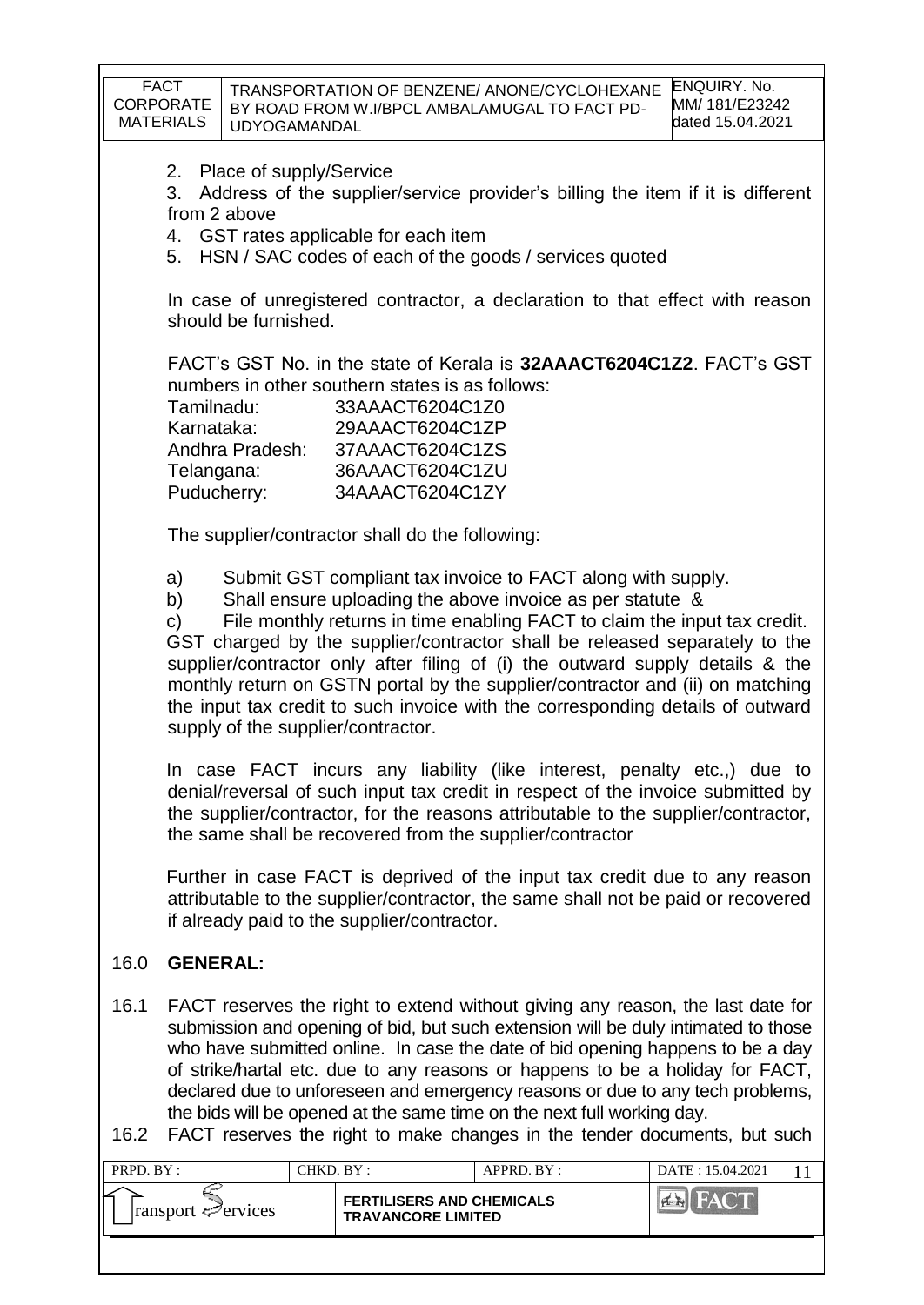| <b>FACT</b><br><b>CORPORATE</b> | TRANSPORTATION OF BENZENE/ ANONE/CYCLOHEXANE                  | ENQUIRY, No.<br>MM/181/E23242 |
|---------------------------------|---------------------------------------------------------------|-------------------------------|
| <b>MATERIALS</b>                | BY ROAD FROM W.I/BPCL AMBALAMUGAL TO FACT PD-<br>UDYOGAMANDAL | dated 15.04.2021              |
|                                 |                                                               |                               |

changes will be published in our portal as a corrigendum. Bidders are requested to counter check with portal before submitting their bids.

- 16.3 Mere submission of all the documents will not necessarily mean that the Bidder is suitable. Worthiness assessed by FACT will be final and binding on the Bidder.
- 16.4 FACT may relax condition of prior turnover and prior experience (if specified in the Pre Qualification criteria) with respect to Micro & Small Enterprises (MSEs) subject to meeting of quality and technical specifications.
- 16.5 Except in the cases of items/services related to public safety, health, critical security operations and equipment etc., FACT at its discretion may relax the conditions of prior turnover and prior experience (if specified in the Pre Qualification criteria) for Startups recognised by Dept. of Industrial policy and promotion (DIPP) subject to meeting quality and technical specifications, on furnishing copies of relevant certificates / documents in proof of such recognition by DIPP.
- 16.6 All clarification and correspondence related to this enquiry shall be made only in English to the Asst.General Manager(Materials)T&S, Centralised Materials, PD Administrative Building, FACT Ltd., Udyogamandal – 683 501, Tel : 0484- 2568260/2568629/2545196; Email:julian@factltd.com
- 16.7 All disputes and questions, claims, rights, matters or things, whatsoever, in any way, arising out of or relating to the calling of bids, evaluation of offers, award of contract, change in structure of bids or any other matter relating to finalization of contract are to be referred to the sole Arbitrator who shall be the General Manager [Materials] of FACT. The award shall be binding on both the parties. The bidders are advised to get informed of all details they require regarding the work before submitting their bids.
- 16.8 Work order shall be issued by Asst. General Manager [Materials]-T&S.

# **17.0 TENDER UPDATES:**

Bidders are requested to visit Central Public Procurement Portal [\(https://eprocure.gov.in\)](https://eprocure.gov.in/) regularly for any updates/corrigendum on the tender, including extension of due date, if any. No other mode of communication shall be made in this regard.

## **18.0 FRAUD PREVENSION POLICY:**

Bidders shall comply with Fraud Prevention Policy of FACT 2012 (FPPF 2012). The said Policy is available in FACT"s Website [www.fact.co.in.](http://www.fact.co.in/)

# **ASST. GENERAL MANAGER (MATERIALS)-T&S**

| PRPD. BY:                   | CHKD. BY : |                                                               | $APPRD$ . $BY$ : | DATE: 15.04.2021 |  |
|-----------------------------|------------|---------------------------------------------------------------|------------------|------------------|--|
| $ $ ransport $\leq$ ervices |            | <b>FERTILISERS AND CHEMICALS</b><br><b>TRAVANCORE LIMITED</b> |                  |                  |  |
|                             |            |                                                               |                  |                  |  |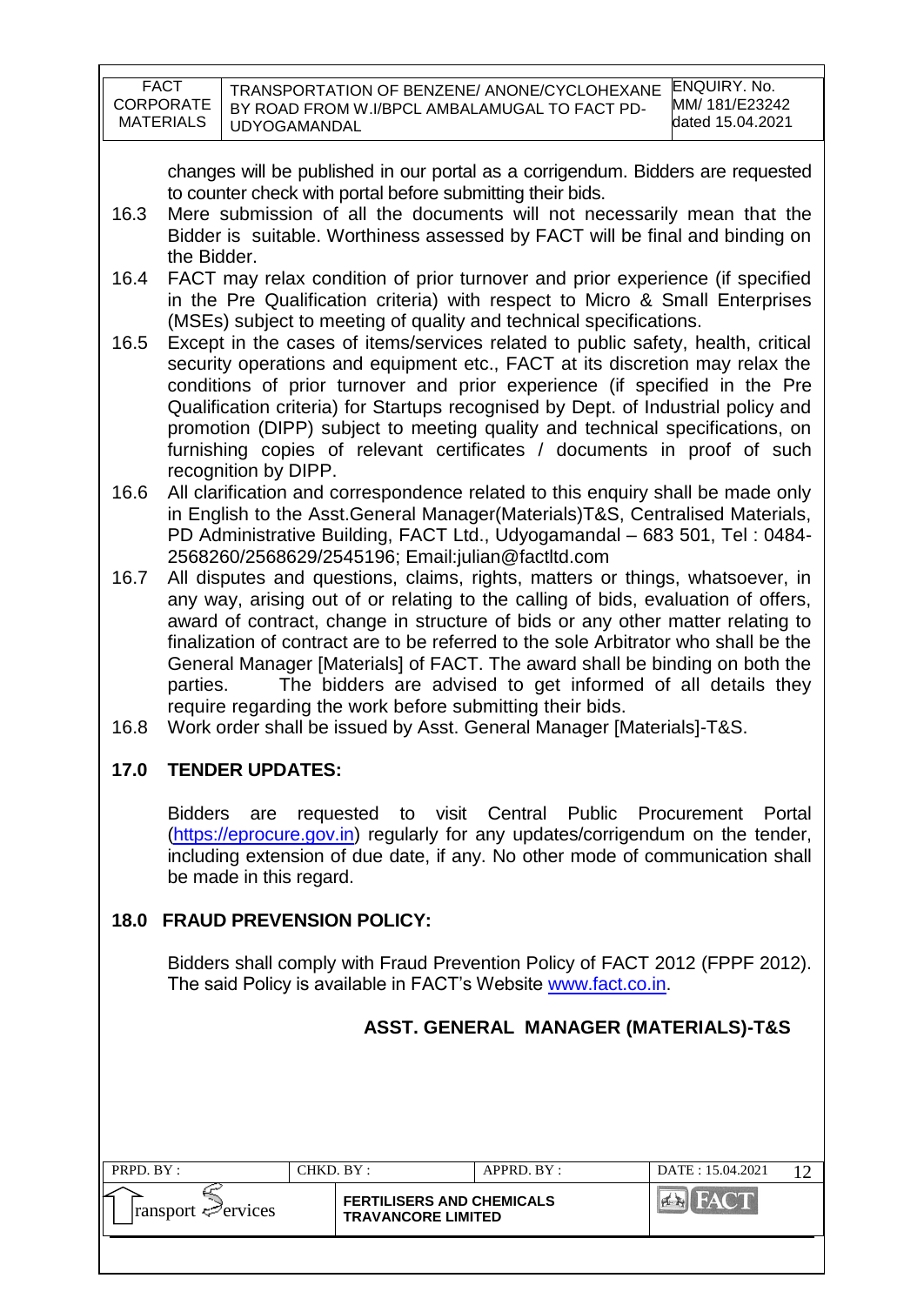TRANSPORTATION OF BENZENE/ ANONE/CYCLOHEXANE BY ROAD FROM W.I/BPCL AMBALAMUGAL TO FACT PD-UDYOGAMANDAL

ENQUIRY. No. MM/ 181/E23242 dated 15.04.2021

#### **ANNEXURE-II**

#### **Pre-Qualification Criteria for bidders**

Pre-qualification Criteria to be met by the bidders:

1. Bidder must own / have control from the date of opening of Part A (Pre-qualification cum Techno-Commercial bid) till the expiry of the contract period, not less than **FOUR** (4) numbers tanker lorries with carrying capacity of not less than **15MT**, that are suitable for transporting Benzene/Anone/Cyclohexane with sufficient proof of ownership/lease. The tanker lorries shall be not more than 15 years old as on the date of opening of Part A and shall have all required valid statutory licences including the licence from Chief Controller of Explosives(CCE).

Documentary evidence in support of the above such as lease agreements (for leased vehicles), Copies of Registration Certificate, Permit, Insurance, Fitness, Explosives License etc., shall be furnished along with Part-A Bid. In case of lease, lease agreement in original on Rs.200/- stamp paper shall be enclosed with Part-A Bid.

 2. Bidder shall have experience in transporting 2500 MT liquid cargo such as acids, chemicals, petrochemicals, petroleum products etc., in tanker lorries during any one of the past five years as on the date of tender.

Documentary evidence in support of the above such as copies of work orders supported by corresponding, experience certificate and performance certificates etc., from organization served shall be enclosed along with Part-A Bid. For this purpose the documents from organisations of similar standing as FACT, or organisations of sound financial capability and having status of principal employer; or Govt./Quasi Govt. Depts., which do their work mainly through public contracts shall be considered for acceptance. In case of running contracts, Performance certificate submitted should have been issued after the date of enquiry.

- 3 Must have an Office in Kochi / nearby areas or be willing to open one immediately on awarding the contract. The office must have a responsible person with sufficient authority to co-ordinate day-to-day activities with FACT.
- 4 Bidder shall furnish a Solvency Certificate (original or copy duly attested by a Notary) for a minimum of **Rs. 4.00 lakhs** from a Nationalised/ Scheduled Bank along with Part-A (Techno commercial) Bid. The Solvency Certificate issued shall be dated after three months prior to the date of enquiry.

Bidders not meeting the above pre-qualification criteria will not be considered.

Note for Micro & Small Enterprises and Startups: Prequalification criteria specified above shall also be applicable for Micro & Small Enterprises and Startups without any relaxation.

| PRPD. BY:                       | CHKD. BY : |                                                               | APPRD. BY: | DATE: 15.04.2021 |  |
|---------------------------------|------------|---------------------------------------------------------------|------------|------------------|--|
| $\lvert$ ransport $\ll$ ervices |            | <b>FERTILISERS AND CHEMICALS</b><br><b>TRAVANCORE LIMITED</b> |            | <b>FACT</b>      |  |
|                                 |            |                                                               |            |                  |  |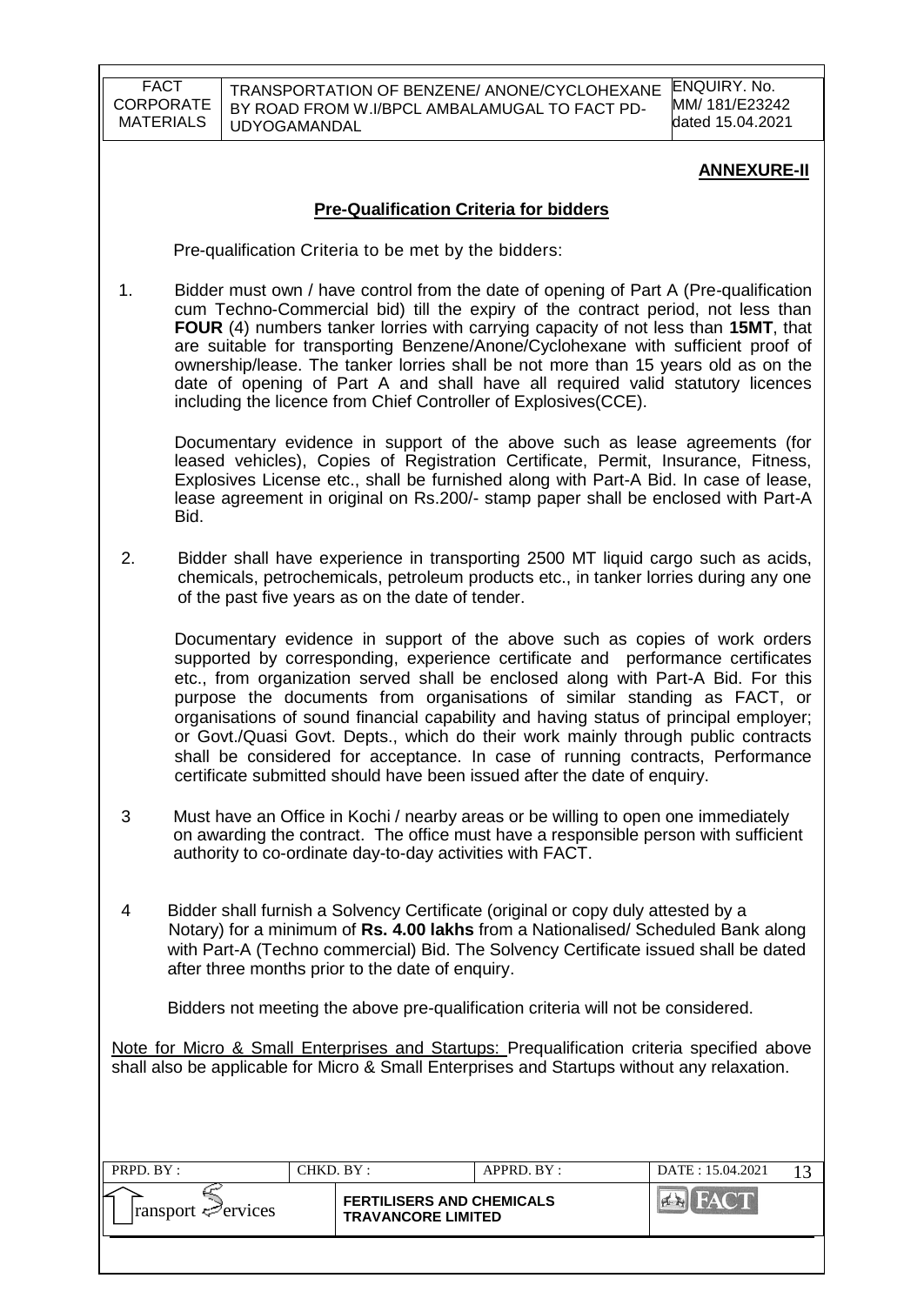TRANSPORTATION OF BENZENE/ ANONE/CYCLOHEXANE BY ROAD FROM W.I/BPCL AMBALAMUGAL TO FACT PD-UDYOGAMANDAL

ENQUIRY. No. MM/ 181/E23242 dated 15.04.2021

#### **ANNEXURE-III**

#### **VENDOR DATA UPDATION (DECLARATION) FORM**

(PLEASE USE ADDITIONAL SHEETS, IF SPACE IS INSUFFICIENT)

FACT reserves the right to verify the information given as per the format and enclosures. It is the responsibility of the bidder to give the full details required as per this format for evaluating his bid as per this Enquiry. Any misrepresentation of facts and withholding of information may result in rejection of the bid/disqualification of the bidder.

- 1. Name of the Bidder:
- 2. Address of the Bidder:

Telephone No. Fax No. E-mail ID

3. Address of Cochin Office :

Telephone No. Fax No. E-mail ID

4. Name of Contact Person at Cochin Office: with whom FACT may correspond

> Telephone No. Fax No.

- 5. Name of the person authorised to : sign the Bid and related documents
- 6. Date of Registration of the Firm : (Attach copy of Registration Certificate)
- 7. Constitution of the Bidder : Proprietorship/ (Strike out which is not applicable) Regd. Partnership/ Limited Company
- 8. Name and address of proprietor 1. /Partners/Directors
	-
- 9. Category: i) \* Whether the entrepreneur comes under Micro / Small / medium the following status (please tick):

 2. 3.

| PRPD. BY:                       | CHKD. BY : |                                                               | APPRD. BY: | DATE: 15.04.2021 |  |
|---------------------------------|------------|---------------------------------------------------------------|------------|------------------|--|
| $\lvert$ ransport $\ll$ ervices |            | <b>FERTILISERS AND CHEMICALS</b><br><b>TRAVANCORE LIMITED</b> |            |                  |  |
|                                 |            |                                                               |            |                  |  |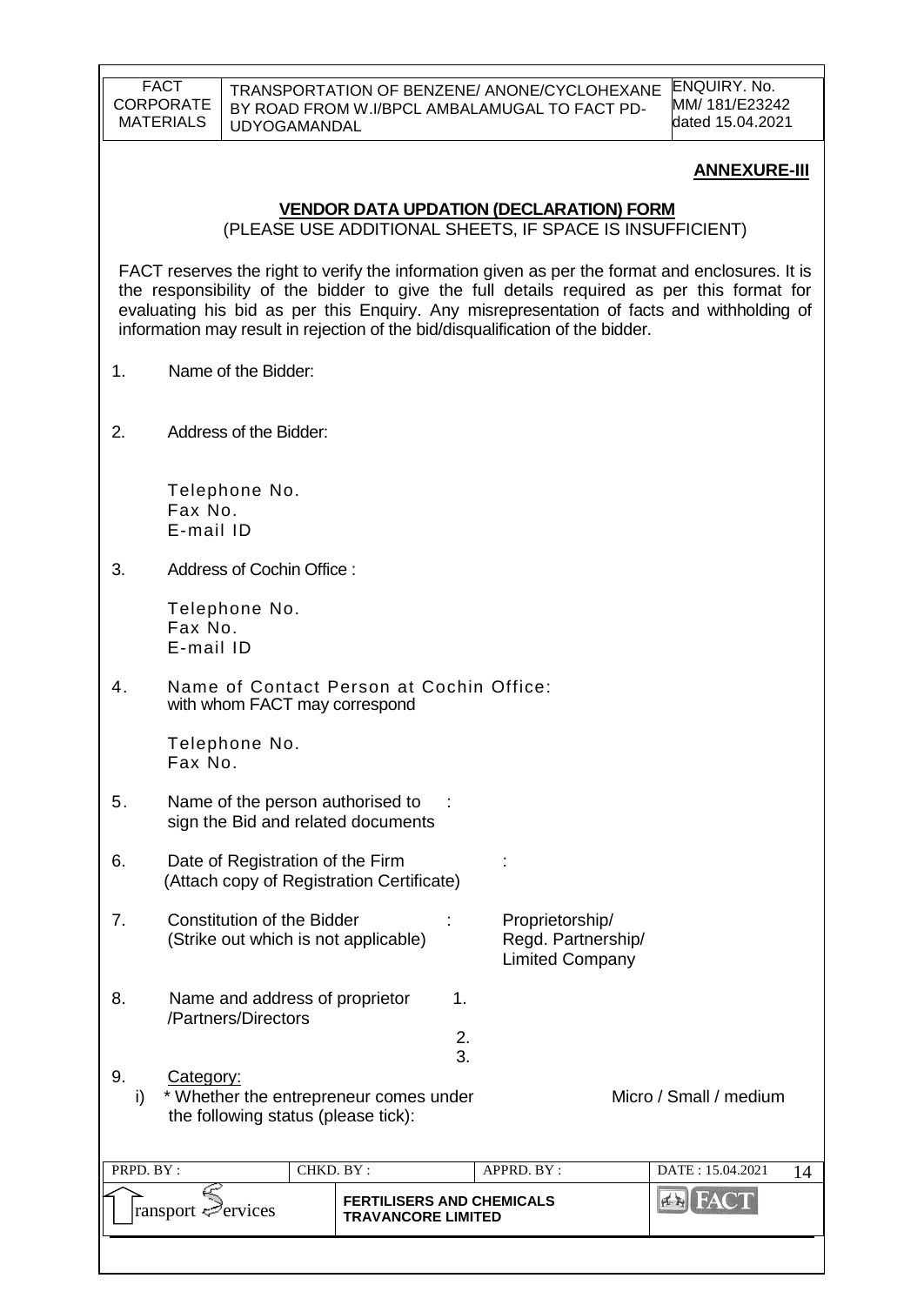|           | <b>FACT</b><br><b>CORPORATE</b><br><b>MATERIALS</b>                                                       |                              | <b>UDYOGAMANDAL</b>            |                                                   | TRANSPORTATION OF BENZENE/ ANONE/CYCLOHEXANE<br>BY ROAD FROM W.I/BPCL AMBALAMUGAL TO FACT PD- |  |  | <b>ENQUIRY. No.</b><br>MM/ 181/E23242<br>dated 15.04.2021                                                                                                                                                                                                                                                           |    |
|-----------|-----------------------------------------------------------------------------------------------------------|------------------------------|--------------------------------|---------------------------------------------------|-----------------------------------------------------------------------------------------------|--|--|---------------------------------------------------------------------------------------------------------------------------------------------------------------------------------------------------------------------------------------------------------------------------------------------------------------------|----|
|           | 2012.                                                                                                     |                              |                                |                                                   |                                                                                               |  |  | * In case of Micro/Small pl. enclose UAM certificate. All MSE bidders shall<br>register / declare their UAM Number on CPP Portal and copy of this<br>registration / declaration shall be attached with the offer; failing which such<br>bidders will not be able to enjoy benefits as per PP Policy for MSME order, |    |
| ii)       | In case bidder is an Entrepreneur whether<br>he/she belongs to SC / ST category. (please tick) :<br>SC/ST |                              |                                |                                                   |                                                                                               |  |  |                                                                                                                                                                                                                                                                                                                     |    |
| iii)      |                                                                                                           |                              |                                |                                                   | Enclose copy of the MSME/NSIC Registration Certificate.                                       |  |  |                                                                                                                                                                                                                                                                                                                     |    |
| 10.       |                                                                                                           |                              | bidder has dealings.           | Name / address of the Bank with which             |                                                                                               |  |  |                                                                                                                                                                                                                                                                                                                     |    |
| 11.       |                                                                                                           |                              | <b>Financial Worthiness</b>    |                                                   |                                                                                               |  |  |                                                                                                                                                                                                                                                                                                                     |    |
|           |                                                                                                           |                              |                                |                                                   |                                                                                               |  |  | i) Name Address & Tel. Nos. of Bank with which the Bidder has financial dealings                                                                                                                                                                                                                                    |    |
|           |                                                                                                           |                              |                                | ii) Details of credit limits/ facilities enjoyed. |                                                                                               |  |  |                                                                                                                                                                                                                                                                                                                     |    |
|           |                                                                                                           |                              |                                | (Please submit Certificate from the Bank)         |                                                                                               |  |  |                                                                                                                                                                                                                                                                                                                     |    |
|           | S.No.                                                                                                     |                              | Name of the Bank               |                                                   | Type of credit<br>(i.e. C/C, O/D etc.)                                                        |  |  | Amount of Credit Limit<br>Sanctioned Rs.                                                                                                                                                                                                                                                                            |    |
|           | 1                                                                                                         |                              |                                |                                                   |                                                                                               |  |  |                                                                                                                                                                                                                                                                                                                     |    |
|           | $\overline{2}$                                                                                            |                              |                                |                                                   |                                                                                               |  |  |                                                                                                                                                                                                                                                                                                                     |    |
|           |                                                                                                           |                              |                                |                                                   | (Certificate from Bank regarding working capital mobilisation to be enclosed.)                |  |  |                                                                                                                                                                                                                                                                                                                     |    |
| 12.       |                                                                                                           |                              | Banker's authorisation letter: |                                                   |                                                                                               |  |  | In case the bidder becomes a successful contractor, payment as per terms and<br>conditions of Work Order will be credited to your bank through National Electronic<br>Fund Transfer or RTGS. Please furnish the following details along with your                                                                   |    |
|           | 1                                                                                                         |                              | Income Tax PAN No.             |                                                   |                                                                                               |  |  |                                                                                                                                                                                                                                                                                                                     |    |
|           | $\overline{2}$<br>3                                                                                       |                              | GST No.                        | Name of the Bank with address                     |                                                                                               |  |  |                                                                                                                                                                                                                                                                                                                     |    |
|           | 4                                                                                                         |                              |                                | Name of the Branch with address                   |                                                                                               |  |  |                                                                                                                                                                                                                                                                                                                     |    |
|           | 5                                                                                                         |                              | <b>MICR Code</b>               |                                                   |                                                                                               |  |  |                                                                                                                                                                                                                                                                                                                     |    |
|           | 6                                                                                                         |                              | <b>IFSC Code</b>               |                                                   |                                                                                               |  |  |                                                                                                                                                                                                                                                                                                                     |    |
|           | 7                                                                                                         |                              | <b>Account Type</b>            |                                                   |                                                                                               |  |  |                                                                                                                                                                                                                                                                                                                     |    |
|           | 8                                                                                                         |                              | Bank Account No.               |                                                   |                                                                                               |  |  |                                                                                                                                                                                                                                                                                                                     |    |
|           | 9                                                                                                         | <b>Account holder's Name</b> |                                |                                                   |                                                                                               |  |  |                                                                                                                                                                                                                                                                                                                     |    |
|           | 10<br>Vendor email address                                                                                |                              |                                |                                                   |                                                                                               |  |  |                                                                                                                                                                                                                                                                                                                     |    |
| PRPD. BY: |                                                                                                           |                              | CHKD. BY:                      |                                                   | APPRD. BY:                                                                                    |  |  | DATE: 15.04.2021                                                                                                                                                                                                                                                                                                    | 15 |
|           | ransport Pervices                                                                                         |                              |                                | <b>TRAVANCORE LIMITED</b>                         | <b>FERTILISERS AND CHEMICALS</b>                                                              |  |  | <b>BIFACT</b>                                                                                                                                                                                                                                                                                                       |    |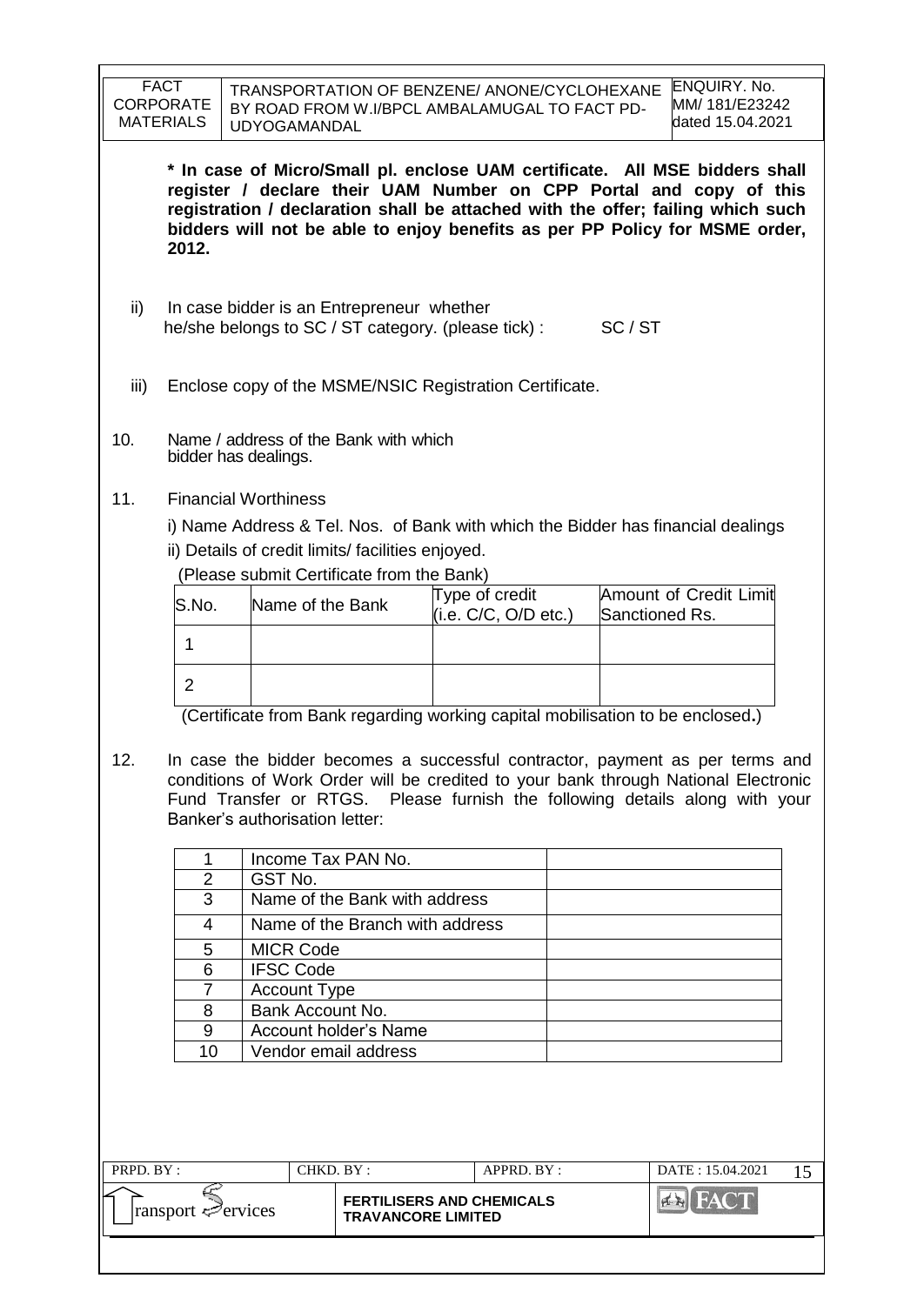TRANSPORTATION OF BENZENE/ ANONE/CYCLOHEXANE BY ROAD FROM W.I/BPCL AMBALAMUGAL TO FACT PD-UDYOGAMANDAL

#### 13. Details of Audited Profit & Loss Account for preceding three years:

| S.No. | Year    | Total<br>(Rs.) | revenue |  |
|-------|---------|----------------|---------|--|
|       | 2017-18 |                |         |  |
|       | 2018-19 |                |         |  |
|       | 2019-20 |                |         |  |

(Copies of audited Profit & Loss Account for the above periods to be enclosed)

#### 14. Details of Audited Balance Sheet of the firm for preceding three years:

| S.No. Year |         | Total<br>employed<br>(Rs.) | Capital <sub>Reserves &amp; SurplusFixed Assets</sub> Current<br>(Rs.) | (Rs.) | Assets (Rs.) |
|------------|---------|----------------------------|------------------------------------------------------------------------|-------|--------------|
|            | 2017-18 |                            |                                                                        |       |              |
|            | 2018-19 |                            |                                                                        |       |              |
|            | 2019-20 |                            |                                                                        |       |              |

(Copies of audited Balance Sheets for the above periods to be enclosed).

16. Details of previous experience in transporting not less than 2500 MT of liquid cargo such as Acids, chemicals, petrochemicals, petroleum products etc. by road during any one of the preceding five years as on the date of tender as required under Clause 2 of PQ criteria:

| Name of Client Work Order No. Item<br>Transp & Date | Transported | Specify Contract period and<br>Quantity transported in MT for each<br>vear |
|-----------------------------------------------------|-------------|----------------------------------------------------------------------------|
|                                                     |             |                                                                            |
|                                                     |             |                                                                            |
|                                                     |             |                                                                            |
|                                                     |             |                                                                            |

Note: Copies of Work order supported by corresponding experience and Performance certificates etc., from the clients indicated above, shall be furnished.

- 17 Details of tankers owned / under control with Reg.Nos., Model and capacity (Copy of relevant documents to be enclosed. Originals shall be submitted at the time of tender opening for verification, if required).
- (i) **Owned in the name of Proprietor / Company/ Partners:**

| S.No. | Reg. No. and date of<br><b>Tanker Lorries fitted</b><br>with MS or SS tank | Model | Material of<br>tank | Approved carrying capacity<br>of the tank (MT) |
|-------|----------------------------------------------------------------------------|-------|---------------------|------------------------------------------------|
|       |                                                                            |       |                     |                                                |
|       |                                                                            |       |                     |                                                |

| PRPD. BY:                                    | CHKD. BY : |                                                               | $APPRD$ . BY : | DATE: 15.04.2021 |  |
|----------------------------------------------|------------|---------------------------------------------------------------|----------------|------------------|--|
| ⋍<br>$\lvert$ ransport $\mathcal{P}$ ervices |            | <b>FERTILISERS AND CHEMICALS</b><br><b>TRAVANCORE LIMITED</b> |                |                  |  |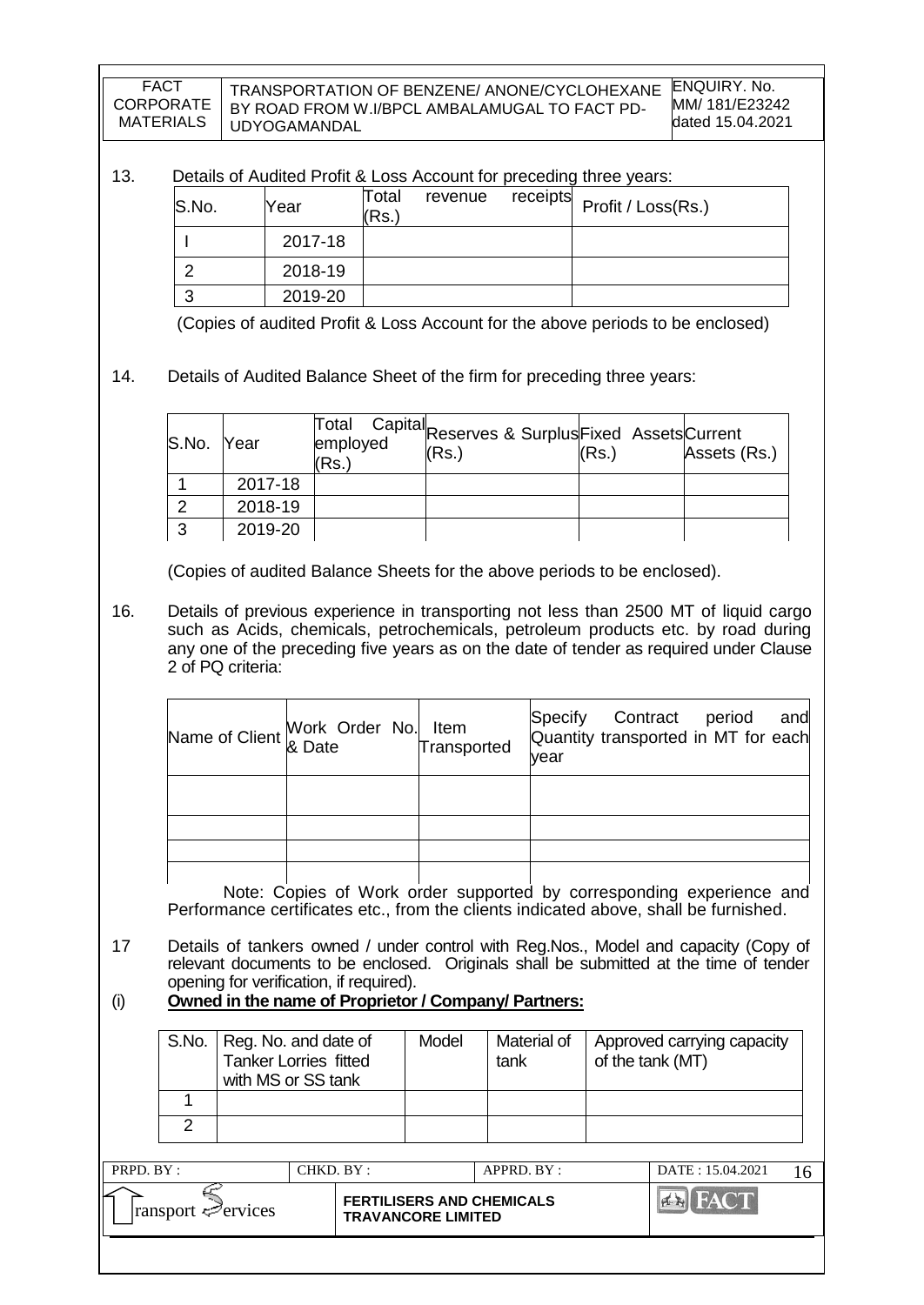#### TRANSPORTATION OF BENZENE/ ANONE/CYCLOHEXANE BY ROAD FROM W.I/BPCL AMBALAMUGAL TO FACT PD-UDYOGAMANDAL

| ົ  |  |  |
|----|--|--|
|    |  |  |
| 5  |  |  |
| 6  |  |  |
|    |  |  |
| 8  |  |  |
| 9  |  |  |
| 10 |  |  |

## (ii) **Taken on Lease and offered for FACT's work**

|      | S.No.          | Reg.No. and Date of<br><b>Tanker Lorries fitted</b><br>with MS or SS tank                    | Model | Material of<br>tank | Approved carrying<br>Capacity of the tank<br>(MT)                                                            |  |
|------|----------------|----------------------------------------------------------------------------------------------|-------|---------------------|--------------------------------------------------------------------------------------------------------------|--|
|      |                |                                                                                              |       |                     |                                                                                                              |  |
|      | $\overline{2}$ |                                                                                              |       |                     |                                                                                                              |  |
|      | 3              |                                                                                              |       |                     |                                                                                                              |  |
|      | 4              |                                                                                              |       |                     |                                                                                                              |  |
|      |                |                                                                                              |       |                     | (Gopy of relevant documents in respect of all the vehicles indicated above shall be furnished as detailed un |  |
|      | 6              |                                                                                              |       |                     |                                                                                                              |  |
|      | $\overline{7}$ |                                                                                              |       |                     |                                                                                                              |  |
|      | 8              |                                                                                              |       |                     |                                                                                                              |  |
|      | 9              |                                                                                              |       |                     |                                                                                                              |  |
|      | 10             |                                                                                              |       |                     |                                                                                                              |  |
| 18.1 |                | Own facilities available for repair of tanker lorries:                                       |       |                     |                                                                                                              |  |
| 18.2 |                | No. of Office staff                                                                          |       |                     |                                                                                                              |  |
| 18.3 |                | No. of skilled workers                                                                       |       |                     |                                                                                                              |  |
| 18.4 |                | No. of unskilled workers                                                                     |       |                     |                                                                                                              |  |
| 19.1 | Undertaking    | Have you ever been blacklisted by Government:<br>Department, Public Sector, Quasi Government |       |                     |                                                                                                              |  |
| 19.2 |                | Any criminal cases pending against you / firm :                                              |       |                     | <b>YES/NO</b>                                                                                                |  |
|      |                |                                                                                              |       |                     | 20 <b>Oughtily (MT)</b> per day of Denzene (ApenalCyclobeyane offered to be transported for                  |  |

| 20. | <b>Quantity (MT)</b> per day of Benzene/Anone/Cyclohexane offered to be transported for |
|-----|-----------------------------------------------------------------------------------------|
|     | FACT assuming 1.5 trips per tanker per day (computed based on total carrying capacity   |
|     | of all tankers offered for the work) during the contract period indicated:              |

|                                 | MT/day                                                        |            |                  |  |
|---------------------------------|---------------------------------------------------------------|------------|------------------|--|
| PRPD. BY:                       | CHKD. BY:                                                     | APPRD. BY: | DATE: 15.04.2021 |  |
| $\vert$ ransport $\leq$ ervices | <b>FERTILISERS AND CHEMICALS</b><br><b>TRAVANCORE LIMITED</b> |            | FACT             |  |
|                                 |                                                               |            |                  |  |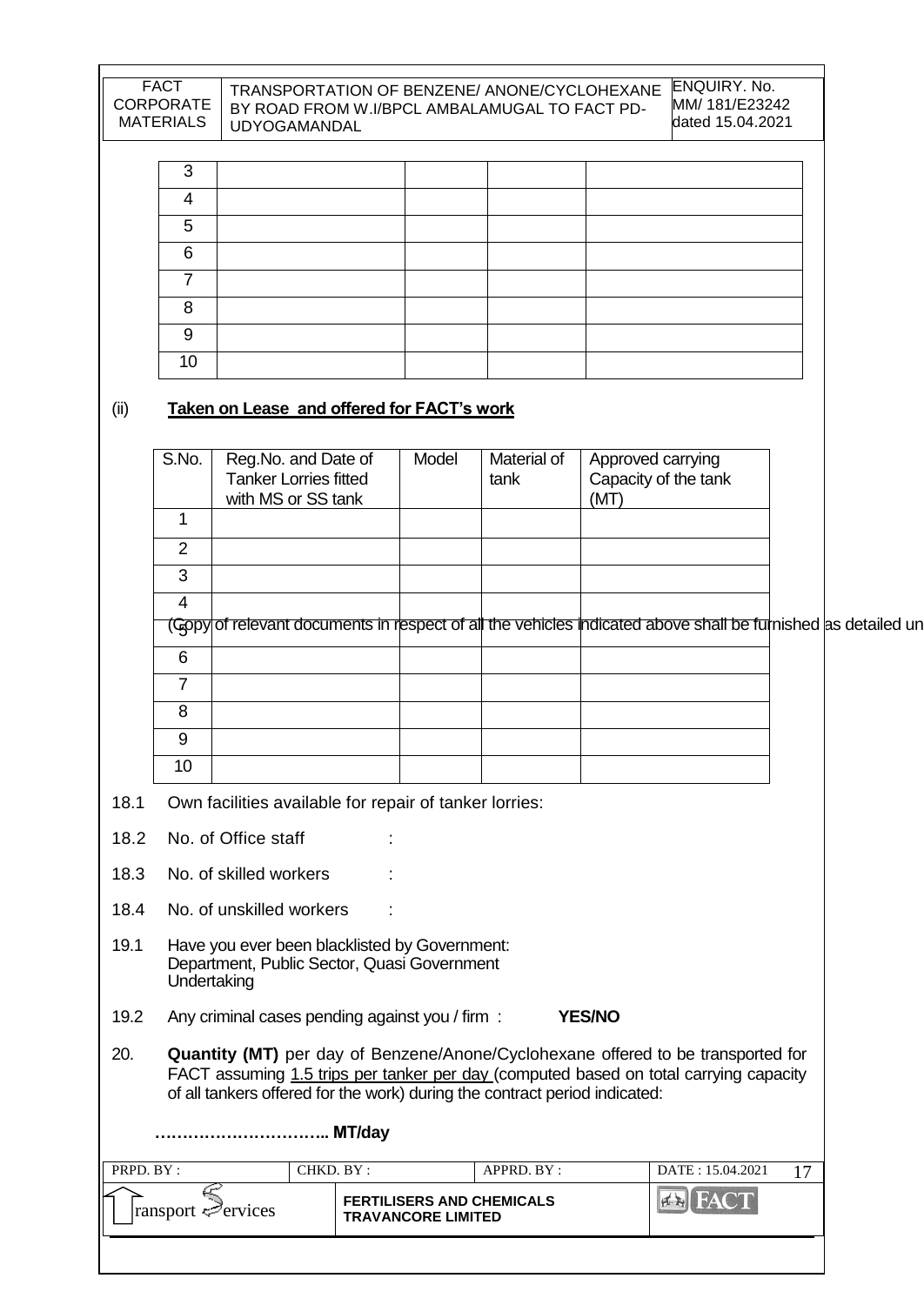- 22. Following documents shall be enclosed:
	- 1. Copy of "Permanent Account Number" (PAN) Card, if any.
	- 2. Copy of GST Registration Certificate.
	- 3. Copy of document for proof of constitution of your firm
	- 4. Copies of the R. C. Book , Insurance Certificate, permit , fitness certificate any other licence from statutory / other agencies concerned for each tanker lorry offered by the bidder to be enclosed.
	- 5. Copy of Explosives Licence as per class A of Petroleum Act for transport of Benzene / Anone/ Cyclohexane
	- 6. Lease Agreement in Rs.200/- Stamp Paper, from the owner's of the tanker lorries to utilise their tanker lorries for the purpose, if tanker lorries are taken on lease by the bidder to be enclosed.
	- 7. Copies of Work order supported by corresponding experience and Performance certificates etc., from organisations served as indicated in PQC 2, shall be furnished.
	- 8. Certificate from the Bank on credit limits / facilities / working capital mobilisation**.**
	- 9. Copy of Audited Profit & Loss Account for years 2017-18, 2018-19 & 2019-20.
	- 10. Copy of Audited Balance Sheet for years 2017-18, 2018-19 & 2019-20.
	- 11. Solvency Certificate as per Pre-Qualification Requirement.
	- 12. Copy of Certificate for drivers to have successfully passed a three-day course as per the Motor vehicle Act from any of the Government recognized institutions.
	- 13. Copy of licence from statutory and any other agency concerned to operate the tankers.
	- 14. Integrity Pact as per NIT.

Place:

#### DECLARATION

I/We hereby declare that the particulars furnished above are true to the best of my/our knowledge and belief. I/we hereby agree that FACT shall have the right to visit my/our office/works to satisfy themselves that the particulars furnished above are correct and I/we shall furnish any additional information/documents that may be required by FACT. I/we understand that suppression of any facts/furnishing false information shall render our offer liable for rejection/ render us liable for disqualification.

Signature of the Bidder:

| iuvv.<br>Date:                     |            | Name of the Bidder:                                           | (Seal)                  |
|------------------------------------|------------|---------------------------------------------------------------|-------------------------|
| PRPD. BY :                         | CHKD. BY : | APPRD. BY :                                                   | DATE: 15.04.2021<br>1 O |
| $ $ ransport $\mathcal{P}$ ervices |            | <b>FERTILISERS AND CHEMICALS</b><br><b>TRAVANCORE LIMITED</b> | <b>EN FACT</b>          |
|                                    |            |                                                               |                         |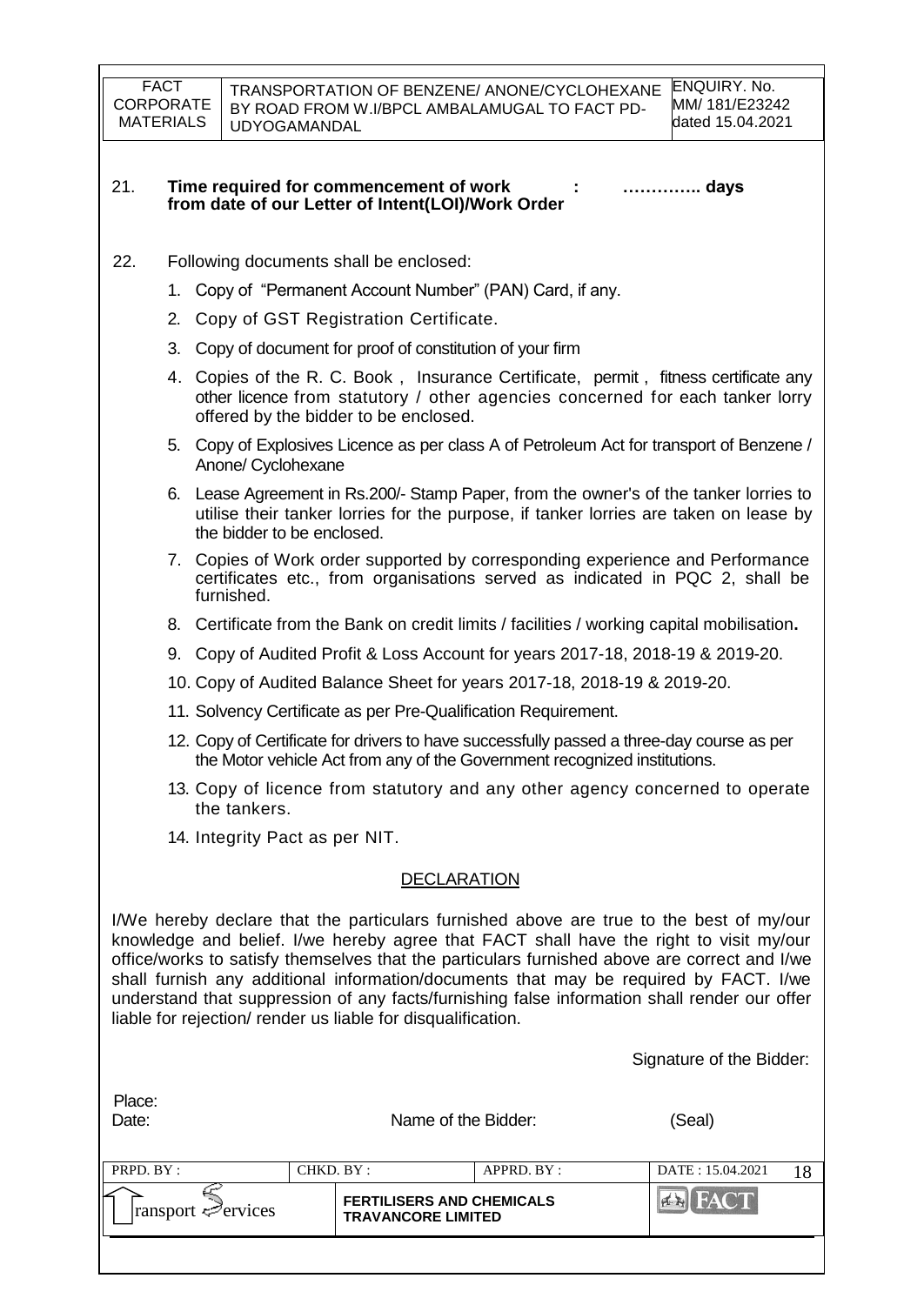TRANSPORTATION OF BENZENE/ ANONE/CYCLOHEXANE BY ROAD FROM W.I/BPCL AMBALAMUGAL TO FACT PD-UDYOGAMANDAL

ENQUIRY. No. MM/ 181/E23242 dated 15.04.2021

### **ANNEXURE- IV**

### **COMPLIANCE STATEMENT**

We state that offer is in full compliance with the documents issued against the Enquiry No: MM/ 181/E23242 dated 15.04.2021 and we have read and understood the Notice Inviting Tender, Scope of Work, Instructions to Bidders, Scope of Work and Terms and Conditions of Contract attached with this enquiry referred above and hereby confirm our acceptance to the same.

Name of bidder: Signature of the Bidder:

Place: Date:

| PRPD. BY:                   | CHKD. BY : |                                                               | APPRD. BY: | DATE: 15.04.2021 |  |
|-----------------------------|------------|---------------------------------------------------------------|------------|------------------|--|
| $ $ ransport $\leq$ ervices |            | <b>FERTILISERS AND CHEMICALS</b><br><b>TRAVANCORE LIMITED</b> |            |                  |  |
|                             |            |                                                               |            |                  |  |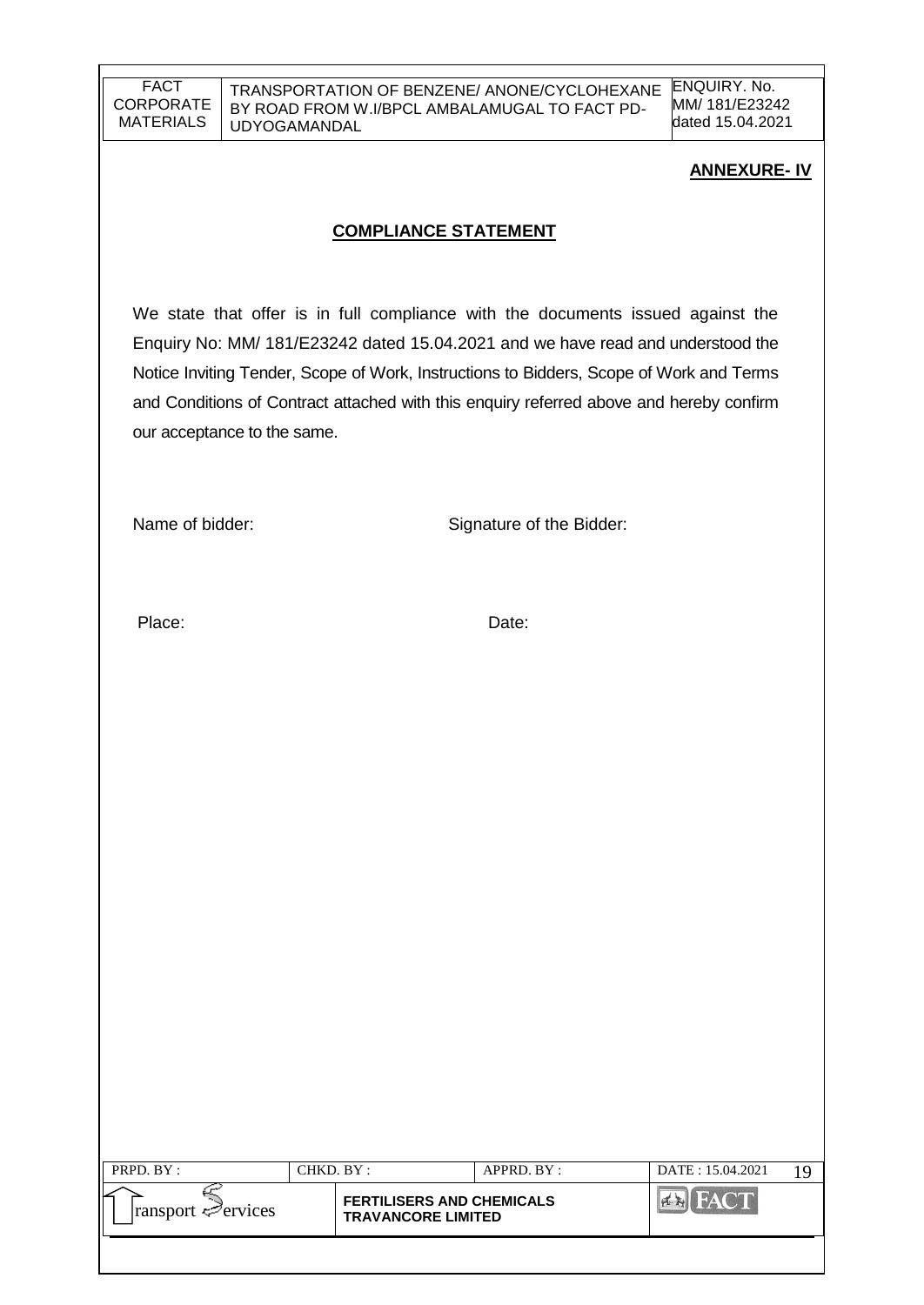TRANSPORTATION OF BENZENE/ ANONE/CYCLOHEXANE BY ROAD FROM W.I/BPCL AMBALAMUGAL TO FACT PD-UDYOGAMANDAL

ENQUIRY. No. MM/ 181/E23242 dated 15.04.2021

## **ANNEXURE – V**

### **Special Terms and Conditions of Contract**

- 1.0 Scope of Work :
- 1.1 Transportation of Benzene/Anone/Cyclohexane which is cassified as Class A product as per the Petroleum Act, to FACT Udyogamandal Complex[FACT-UC/Petro] situated at Udyogamandal in suitable MS or SS tanker lorries intended for such service with valid license issued by Chief Controller of Explosives / concerned Authority.
- 1.2 Loading Points: (1) Storage Tanks at Cochin Port, Willington Island

(2) BPCL-KR Ambalamugal,

- 1.3 Unloading Point: Tank Farm Benzene Bay at FACT-UC/Petro , Udyogamandal in case of Benzene/ Cyclohexane and Anone Plant at FACT-UC/Petro Udyogamandal in case of Anone.
- 1.4 The tankers should be complete with all safety as well as operational accessories including hoses for transfer of Benzene/Anone/Cyclohexane both at the loading point and at the unloading point. Connecting of hoses at loading point and disconnecting of hoses at unloading point are the responsibility of the contractor.
- 1.5 This contract will be administered and executed by the Senior Manager [Plant]- Offsite, FACT-UC/Petro i.e., S**MP (OS)/Petro** or any officer authorised by him. S**MP (OS)/Petro** shall be the overall authority for transportation of Benzene/Anone/Cyclohexane as per this contract.
- 1.6 The contractor shall call on SMP [Offsite]/Petro or his authorized representative to receive instructions regarding transport of Benzene/Anone/Cyclohexane to be undertaken by him and arrange to work accordingly. The Contractor shall mobilize sufficient number of tankers to meet the transport requirements of FACT on a day-today basis.
- 1.7 The Contractor shall arrange to collect authorization addressed to the concerned supplier for placing the tankers for loading of Benzene/Anone/Cyclohexane. The contractor shall act as the authorised person of FACT for getting the tankers filled, calibrations checked, locks and/or seals affixed, all necessary documentation completed and the product safely transported to FACT-UC/Petro, Udyogamandal through the specified/direct route without any deviation.
- 2.0 Quantity:
- 2.1 The estimated quantity of Benzene/Anone/Cyclohexane to be transported from W.Island (Cochin Port) is **86,000 MT**. The average/maximum quantity of Benzene/Anone/Cyclohexane to be moved per day will be about **150 MT / 300 MT**. The Contractor may also be required to transport Benzene from BPCL, Ambalamugal, in case of requirement/exigency for which a quantity of **4000 MT** is indicated. The quantities as above are only approximate indications and the daily / total quantity is liable to vary either way depending on the availability of product, shipment arrivals, storage capacity available, plant requirements and performance of the loading /unloading equipments at loading and unloading points. The contractor shall be liable to carry out the work as per the actual requirement of FACT from time to time.

2.2 FACT reserves the right to reduce or increase the estimated quantity as in Para 2.1<br>  $\frac{1 \text{ QED D P}}{1 \text{ QED R}} = \frac{1}{1}$ 

| <b>FERTILISERS AND CHEMICALS</b><br>$\lvert$ ransport $\ll$ ervices<br><b>TRAVANCORE LIMITED</b> |  |
|--------------------------------------------------------------------------------------------------|--|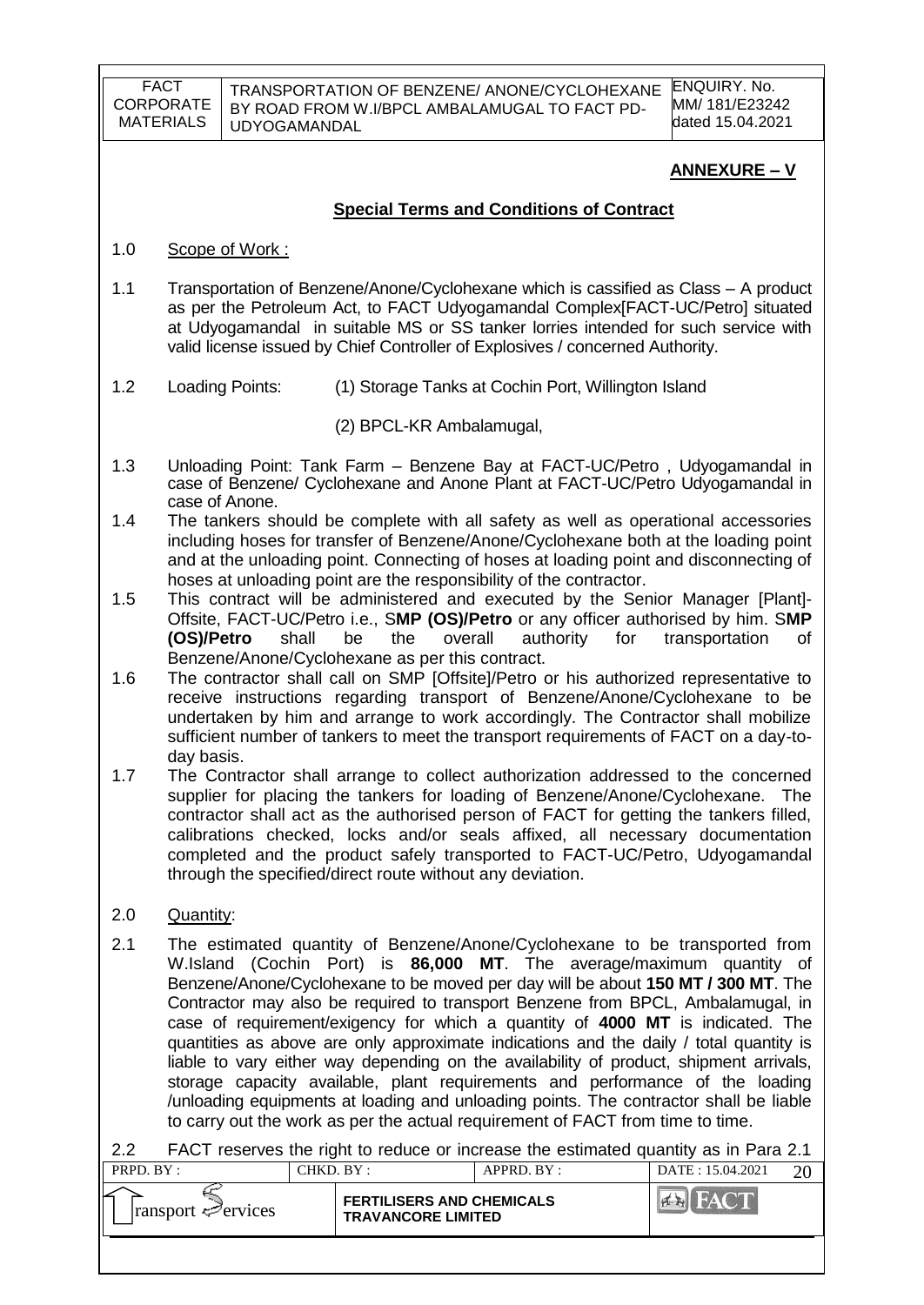| FACT             | TRANSPORTATION OF BENZENE/ ANONE/CYCLOHEXANE  | <b>ENQUIRY. No.</b> |
|------------------|-----------------------------------------------|---------------------|
| <b>CORPORATE</b> | BY ROAD FROM W.I/BPCL AMBALAMUGAL TO FACT PD- | MM/ 181/E23242      |
| <b>MATERIALS</b> | UDYOGAMANDAL                                  | dated 15.04.2021    |

above at any time without assigning any reason whatsoever and does not give any guarantee regarding the quantity to be transported. FACT cannot guarantee to the Contractor, either continuity of work or any definite or minimum quantity for transportation at any time or during the contract period. The Contractor shall have no right to claim damages including idle time or loss of profit on account of reduction in revenue arising out of variation in quantity made available for transport.

- 3.0 Period of Contract : Two years from date of commencement as per LOI/Work order.
- 4.0 Capacity of Contractor:
- 4.1 Contractor shall own/control adequate number of suitable tankers and other resources to discharge their transport obligations to FACT as detailed in clauses 5.1 to 5.25 below.
- 4.2. In case the Contractor requires to deploy tankers which are not owned by him, or leased by him originally, the Contractor may do so, but the same shall be done only with prior written permission from FACT. In such cases, consent letter/ lease agreement in Rs.200/- worth Kerala Government Stamp paper and proof of ownership and other documents shall be submitted to FACT from the lawful owners permitting the use of their tankers/equipment for transportation of Benzene/Anone/Cyclohexane for the contract period without any liability to FACT for any damage, loss that may be incurred by the owner during operations connected with the contract. Statutory obligations with regard to tankers / equipment and its drivers, operators etc., shall be complied with by the Contractor.

In case the Contractor is found to deploy any tanker not owned by him for the work and without complying with the above, the same shall be viewed seriously. In such cases, FACT reserves the right to take appropriate action against the contractor as deemed fit including pre-mature termination of the contract and arrange the work wholly or partially through other agencies at the risk and cost of the contractor.

#### 5.0 Liability to move Benzene/Anone/Cyclohexane:

- 5.1 The contractor shall provide dedicated tankers, which shall not be diverted for any purposes without the consent of FACT. The contractor shall place only totally clean and suitable tankers to transport quality Benzene/Anone/Cyclohexane. Before commencing work, the contractor shall get clearance from FACT regarding satisfactory installation of security system on the tankers that would be engaged for transportation.
- 5.2 The Contractor or his authorized representative shall call on the SMP [OS]/Petro or his authorized representative to receive instructions regarding the transport of to be undertaken by him and arrange to work accordingly. SMP [OS]/Petro is the over-all authority for all these activities
- 5.3 The Tankers once cleaned and approved for transportation of quality shall not be engaged for other work without written consent from FACT.
- 5.4 No deviation is taken from specified/direct route from the filling point to FACT site without prior approval from FACT. Deviation without permission can lead to cancellation of contract without notice.
- 5.5 The Contractor shall make available the required number of tankers for daily movement of quantity required by FACT as specified by SMP [OS]/Petro (subject to the maximum number / capacity offered in his bid and as indicated in

| PRPD. BY :                      | CHKD. BY: |                                                               | APPRD. BY: | DATE: 15.04.2021 |  |
|---------------------------------|-----------|---------------------------------------------------------------|------------|------------------|--|
| $\lvert$ ransport $\ll$ ervices |           | <b>FERTILISERS AND CHEMICALS</b><br><b>TRAVANCORE LIMITED</b> |            |                  |  |
|                                 |           |                                                               |            |                  |  |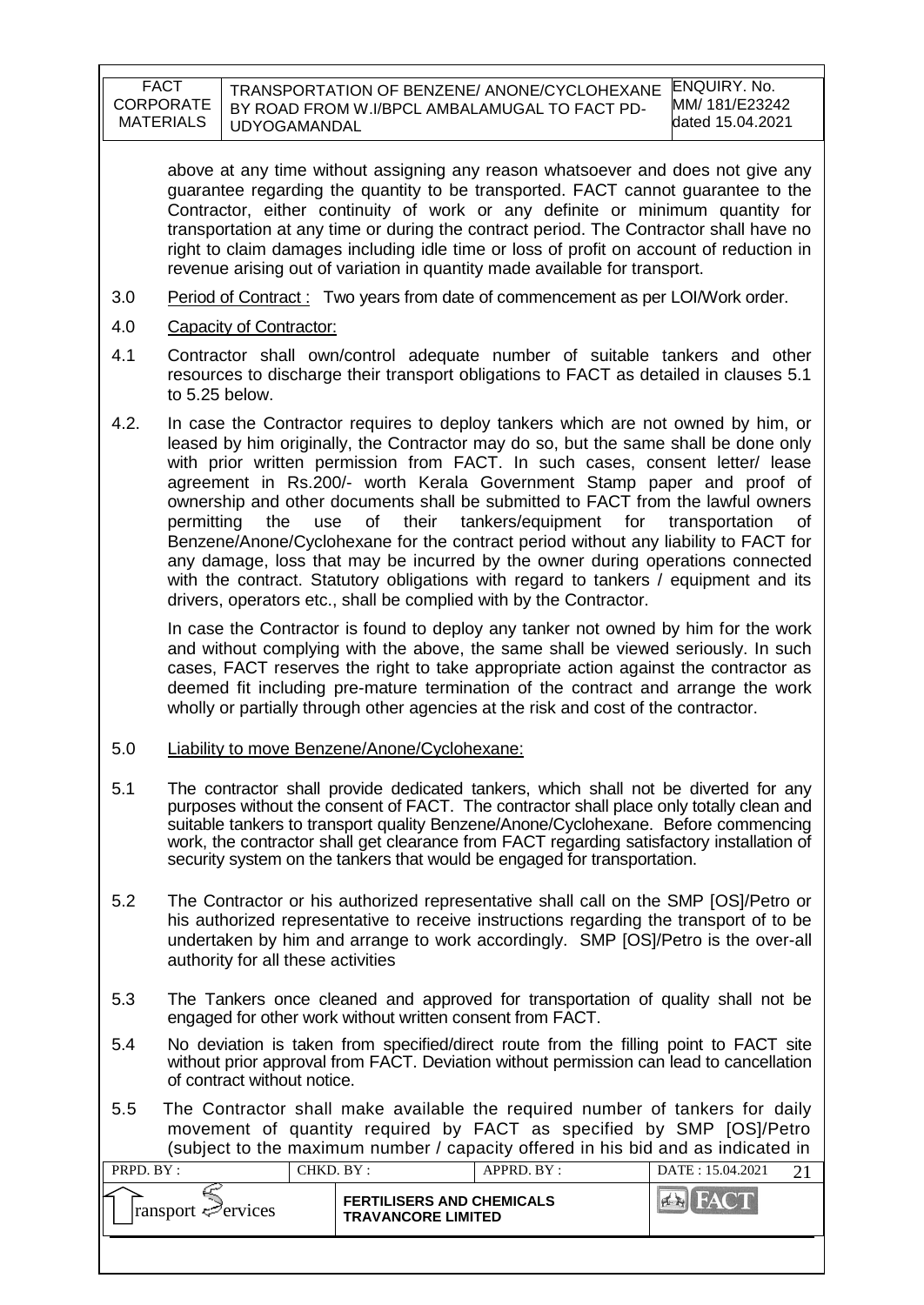| <b>FACT</b>      | TRANSPORTATION OF BENZENE/ ANONE/CYCLOHEXANE  | ENOU   |
|------------------|-----------------------------------------------|--------|
| <b>CORPORATE</b> | BY ROAD FROM W.I/BPCL AMBALAMUGAL TO FACT PD- | MM/ 18 |
| MATERIALS        | UDYOGAMANDAL                                  | dated  |

IRY. No. 81/ E23242 dated 15.04.2021

the work order, if any) on receipt of oral/written instruction from the above mentioned officers. These tankers shall be deployed to suit the need/requirements of FACT for the movement of Benzene/Anone/Cyclohexane. In case the contractor fails to make available the number of tankers required as above, liquidated damages at Rs.50 per MT for the shortfall in the quantity shall be recovered by the bill certifying authority viz. SMP [OS]/petro from Contractor"s bills or from any amounts due to the contractor subject to Clause 11 of Standard Terms and Conditions.

- 5.6 When tankers have to be taken out of service for statutory inspection or repairs Contractor shall obtain prior permission of SMP[OS]/Petro and shall make alternative arrangements to transport Benzene/Anone/Cyclohexane without additional cost to FACT, failing which FACT shall have the right to make alternate arrangements to transport Benzene/Anone/Cyclohexane at the risk and cost of the Contractor and realise from the Contractor any loss sustained by FACT on account of such arrangements.
- 5.7 The Contractor shall maintain his authorized representative at loading points to receive and acknowledge instructions and documents. Orders given to the Contractor's representative shall be considered to have the same effect as if they have been given to the Contractor himself. The appointment of the authorized representative shall be notified by the Contractor and got approved by SMP[OS]/Petro.
- 5.8 The Contractor shall arrange to position his tanker lorry for taking tare weight and gross weight in respect of each consignment at the weighbridges at both loading and unloading points.
- 5.9 The Contractor at the time of accepting the consignment shall ensure that all necessary documents are collected to avoid detention at check posts / unloading points.
- 5.10 No detention charges shall be paid by FACT for any delay at loading and unloading points.
- 5.11 After loading the tanker lorries with Benzene/Anone/Cyclohexane, the outlet and inlet pipes shall be sealed at the loading point. FACT shall provide the required sealing materials free of cost. The locking/sealing shall be done by the representative of the Contractor/FACT as applicable. The locks / seals shall be removed only in presence of the representatives of FACT-UC/Petro just prior to unloading the materials. In case the locks / seals are tampered enroute and/or if there is a shortage in the quantity transported, the cost of the short delivered material shall be recovered from the Contractor**.** Proper locking / sealing of the security system is done at the loading point. Any tampering with the lock / seal shall be viewed seriously and FACT may terminate the contract without any notice.
- 5.12 The Contractor or his duly authorised representative shall take delivery of material for onward movement and the Contractor shall always be responsible for safety and preservation of Benzene/Anone/Cyclohexane till it is duly delivered at the destination points.

5.13 The signing of FACT's transit documents by the Contractor's representative shall be

| PRPD. BY:                   | CHKD. BY:                                                     |  | APPRD. BY: | DATE: 15.04.2021 |  |
|-----------------------------|---------------------------------------------------------------|--|------------|------------------|--|
| $ $ ransport $\leq$ ervices | <b>FERTILISERS AND CHEMICALS</b><br><b>TRAVANCORE LIMITED</b> |  |            |                  |  |
|                             |                                                               |  |            |                  |  |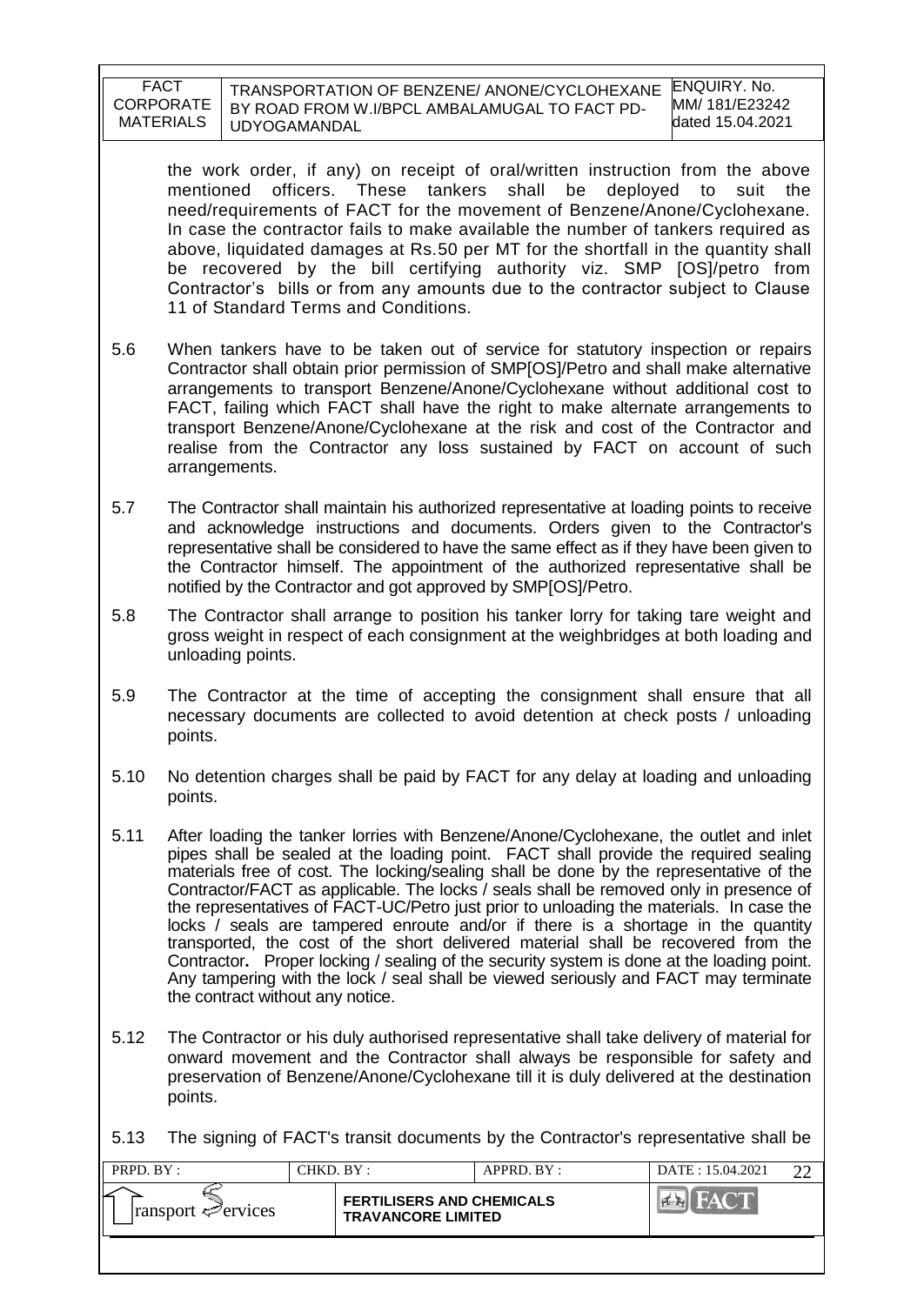| <b>FACT</b>      | TRANSPORTATION OF BENZENE/ ANONE/CYCLOHEXANE  | ENQUIRY. No.     |
|------------------|-----------------------------------------------|------------------|
| CORPORATE        | BY ROAD FROM W.I/BPCL AMBALAMUGAL TO FACT PD- | MM/181/E23242    |
| <b>MATERIALS</b> | UDYOGAMANDAL                                  | dated 15.04.2021 |
|                  |                                               |                  |

deemed to be acknowledgement of receipt of goods on behalf of the Contractor.

- 5.14 The Contractor shall ensure that all the tankers carrying Benzene/Anone/Cyclohexane carry copies of Transport Emergency card printed and issued by FACT/Supplier. The crew shall be well versed with the contents of the card and should be able to act as per instructions therein.
- 5.15 The Contractor shall ensure that the vehicles engaged by him for transportation of Benzene/Anone/Cyclohexane have all statutory licenses including explosive license, fitness certificate etc and shall carry copies of all such licenses/certificates while transporting the material.
- 5.16 The Contractor shall ensure that the vehicles engaged by him for transportation of Benzene/Anone/Cyclohexane shall carry appropriate fire extinguishers and flame arrestors on exhaust pipes.
- 5.17 The contractor shall ensure that only permanent drivers possessing special valid license to transport hazardous chemicals and petroleum products class –A and who are thorough with emergency procedures shall be employed for the work. Drivers should have Certificate of having successfully passed a three-day course as per the Motor Vehicle Act from any of the Government recognized institutions.

The contractor shall ensure that all the relevant provisions of Central Motor Vehicles Act and Rules & Kerala Motor Vehicle Rules regarding transportation of hazardous goods and petroleum products class-A are complied with.

- 5.18 The contract shall not mean continuous work for the Contractor. The Contractor is expected to take up the work as and when required by FACT whether or not there is full day's work for his men/tankers.
- 5.19 FACT shall have the right to object to any unsafe practice used or resorted to by the Contractor and to direct the Contractor to carry out the job in a manner considered safe by FACT. Notwithstanding any instruction given by FACT in this respect or in any other respect, the responsibility for the safe and prompt delivery of the materials shall be that of the Contractor.
- 5.20 In case the goods are held up en-route due to any break-down or accident or force majeure condition, the matter shall be intimated to SMP [OS]/Petro over telephone or in person immediately and confirmed in writing thereafter. Tankers shall not stop anywhere enroute other than for reasons mentioned above.
- 5.21 FACT shall arrange insurance coverage for the product transported. FACT shall also arrange Public Liability Insurance to meet any liability under the Public Liability Insurance Act 1991. However, it is made clear that the Contractor has to compensate FACT for any loss sustained by FACT towards damages/shortages/losses/contamination/non-delivery of product etc. for reasons that are attributable to the Contractor. FACT"s decision on the above shall be final and binding on the Contractor. FACT reserves the right to realise such compensation, at rates decided by FACT, by appropriating from the Contractor's bills/Security Deposit without prejudice to FACT"s right to claim balance amount, if any, from the Contractor. FACT shall have recourse to the Contractor for any costs,

| PRPD. BY:                            | CHKD. BY :                                                    |  | $APPRD$ . $BY$ : | DATE: 15.04.2021 |  |
|--------------------------------------|---------------------------------------------------------------|--|------------------|------------------|--|
| ⋍<br>$\lvert$ ransport $\ll$ ervices | <b>FERTILISERS AND CHEMICALS</b><br><b>TRAVANCORE LIMITED</b> |  |                  |                  |  |
|                                      |                                                               |  |                  |                  |  |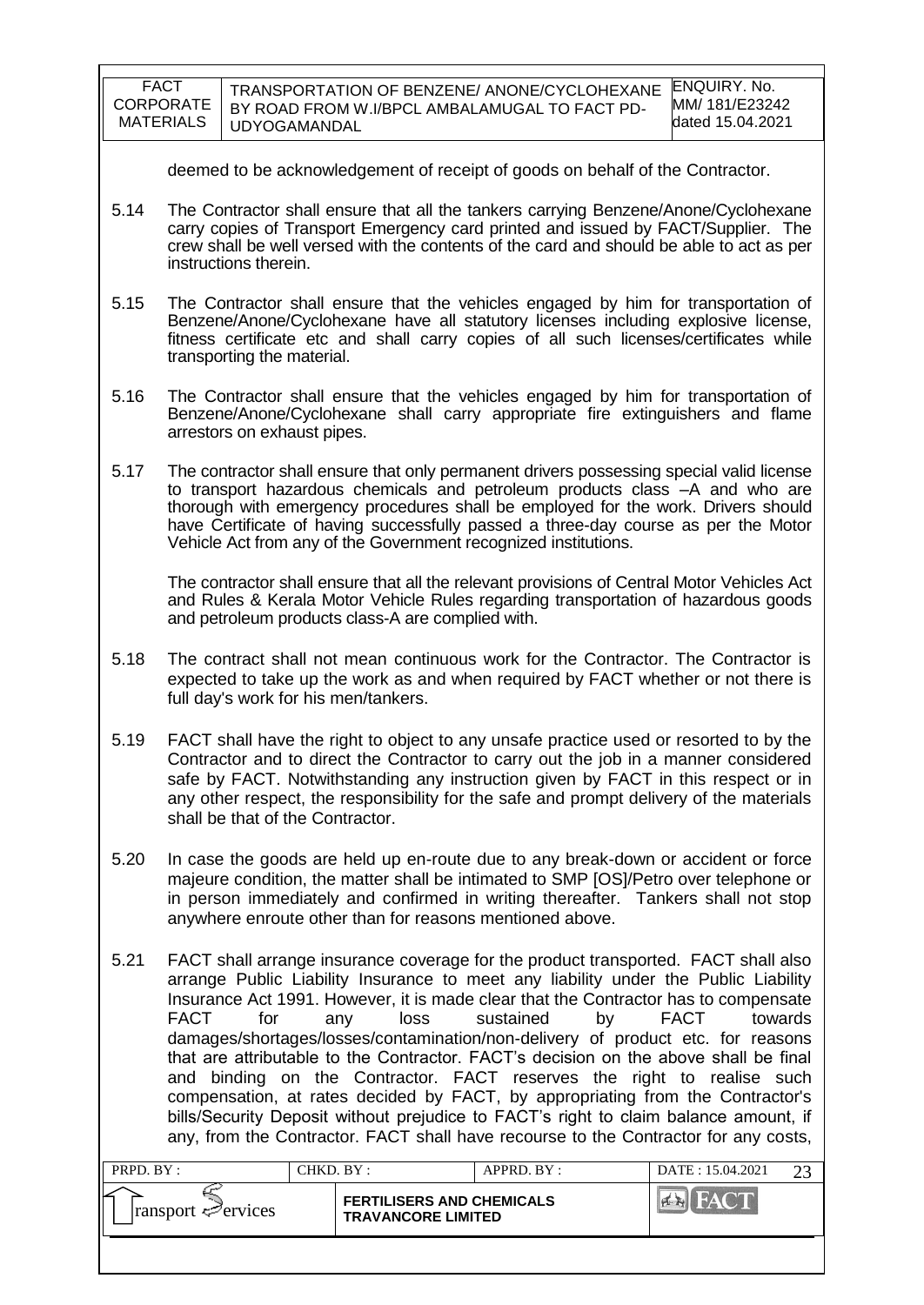| FACT      |
|-----------|
| CORPORATE |
| MATERIALS |

claims, demands, proceedings, damages and expenses whatsoever arising out of or in connection with any failure of the Contractor to perform any of the obligations under the terms of the Contract.

- 5.22 Insurance coverage of the Contractor's vehicles, crew and all belongings engaged for the work shall be arranged by him at his own responsibility and cost. The Contractor shall be fully responsible for all damages to the tankers, his personnel and also for liabilities on account of  $3<sup>rd</sup>$  party claims, if any, arising on account of accidents or any other calamities during the pendency of the contract.
- 5.23 The workers deployed by the Contractor for the work shall be covered under the PF & ESI Acts. The Contractor shall ensure full compliance to the above Acts. The Contractor shall be responsible for making all payments to his workmen, including ESI and Provident Fund benefits etc., as applicable. Deductions towards PF & ESI contributions on behalf of the workers will be made from the Contractor's bills, if applicable, and remitted to the concerned Departments by FACT based on wage roll cum attendance roll to be furnished by the Contractor. If the workers are not presently registered with PF & ESI, necessary applications signed by the workers shall be submitted by the Contractor for enabling their registration. It is also made clear that FACT shall not make any payments to the Contractor other than the rates agreed for the work. All extra payments, if any, to be made to the Contractor's workmen during the course of contract period shall be borne entirely by the Contractor. In case the Contractor fails to discharge his statutory obligations leading to a situation wherein FACT is to incur any expenditure/loss in their capacity as the Principal Employer, such expenditure/loss shall be realized from the Contractor.
- 5.24 During execution of the work, the total daily movement requirement will be allotted in the ratio of their ordered quantity, subject to placing of tankers by each contractor. In case the contractor does not place adequate tankers to meet his allotted quantity as above, FACT reserves the right to allot the shortfall thus made to the other contractor(s) and the contractor, who does not place adequate tankers as above, will have no claim for moving the shortfall quantity made by him on a subsequent day. FACT"s decision in this regard shall be final and binding on the contractors.
- 5.25 The security and safety of the Contractor's belongings shall be arranged by him at his own responsibility and cost.
- 6. Trans-shipment shall not be permitted. In extraordinary cases where transhipment is a must, prior written consent shall be obtained from FACT.
- 7. Quantity Assessment :

Quantity received as per FACT –UC/Petro Weigh Bridge shall be reckoned for payment for the work done. Weigh bridge allowance and evaporation loss up to a maximum of minus 0.50% (-0.50%) on truck to truck basis shall be allowed on the loaded quantity, provided the security system on the tankers are in tact. No allowance shall be applicable if the security system is found tampered with while reporting at FACT. Quantity allowance shall also not be applicable, if tankers without the security system are utilized. If opening of the system becomes essential on account of checking by Sales tax authorities, proper endorsement shall be furnished, based on which quantity allowance shall be considered. If the actual loss in transit exceeds 0.50 % of loaded

| PRPD. BY:                        |  | CHKD. BY :<br>$APPRD$ . BY :                                  |  | DATE: 15.04.2021 |  |
|----------------------------------|--|---------------------------------------------------------------|--|------------------|--|
| $\lvert$ ransport $\leq$ ervices |  | <b>FERTILISERS AND CHEMICALS</b><br><b>TRAVANCORE LIMITED</b> |  |                  |  |
|                                  |  |                                                               |  |                  |  |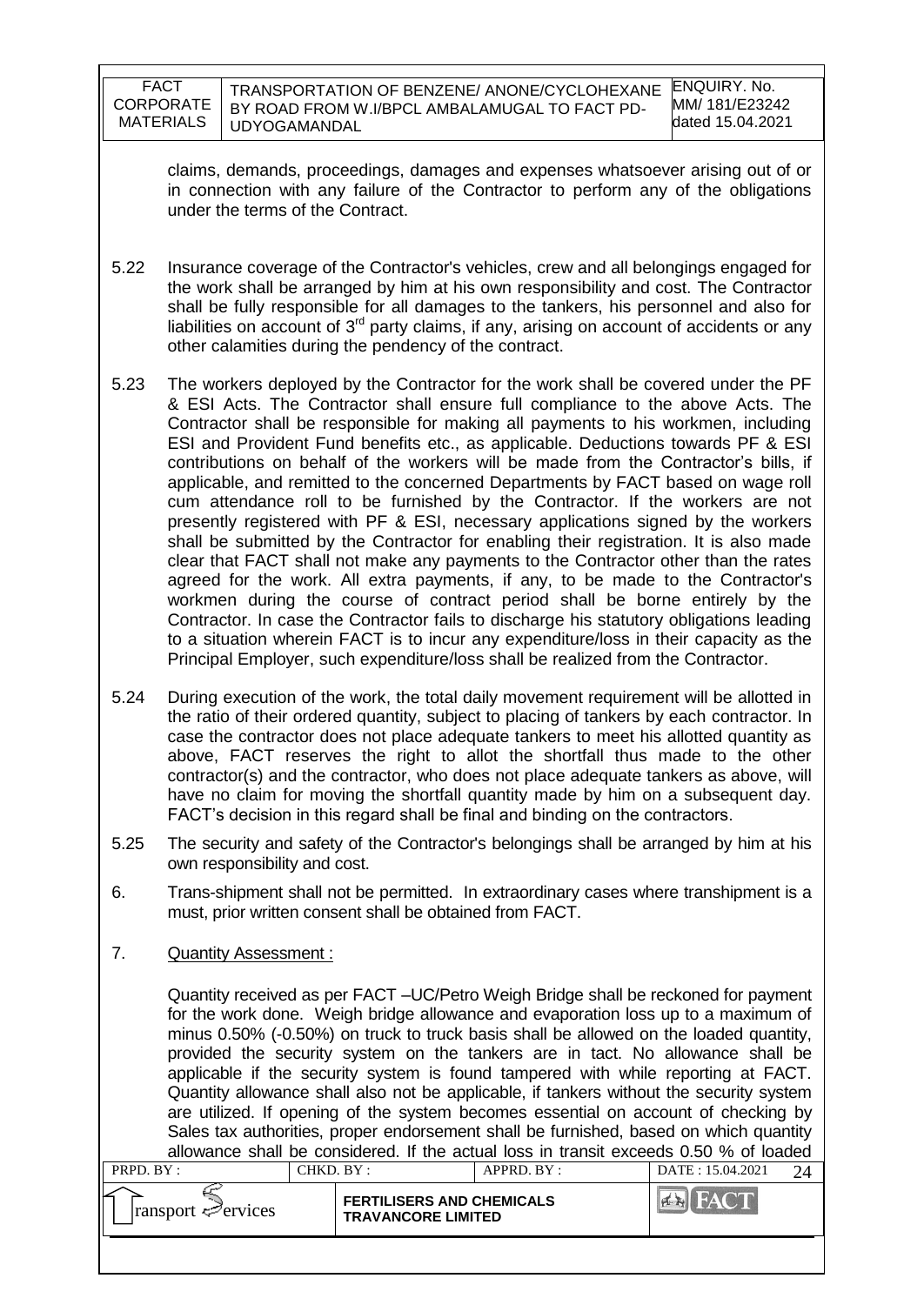| FACT<br>CORPORATE<br><b>MATERIALS</b> | TRANSPORTATION OF BENZENE/ ANONE/CYCLOHEXANE ENQUIRY. No.<br>BY ROAD FROM W.I/BPCL AMBALAMUGAL TO FACT PD-<br><b>UDYOGAMANDAL</b> | MM/ 181/E23242<br>dated 15.04.2021 |
|---------------------------------------|-----------------------------------------------------------------------------------------------------------------------------------|------------------------------------|
|---------------------------------------|-----------------------------------------------------------------------------------------------------------------------------------|------------------------------------|

quantity, value of material (as decided by FACT for the entire shortage quantity) plus 15% financial charges shall be recovered from the transporter from his bills or security deposit, as applicable.

8. Settlement of Bills

Transportation charges shall be paid only for the quantity of unloaded at FACT-UC/Petro, as recorded by SMP (OS)/Petro or his authorised nominee, subject to clause 7 above.

Payment will be made for the bills duly certified by SMP (OS)/Petro or his authorised nominee after deducting liquidated damages for short fall in movement quantity for reasons attributable to the Contractor and any other amount due from the Contractor. Bills, which are complete in all respects, shall be submitted once in a fortnight and payment shall normally be made within two weeks after submission, subject to compliance with terms & conditions of the order.

- 9. No revision of rates shall be allowed during the period of contract except as provided for in Clause No. 3 of Annexure VI (Standard Terms and Conditions of Contract).
- 10. For the purposes of calculation of variation in rates as per Clause No. 3 of Annexure-IV (Standard Terms & Conditions), the HSD price at Cochin on the date of Part-A bid opening shall be the base rate and distance for one way (from the place of loading to place of unloading) is as follows:
	- a) From BPCL-KR Ambalamugal to FACT UC/Petro 26 Kms
	- b) From WI/Cochin Port to FACT-UC/Petro **-** 27 Kms
- 11. Working Hours:

The Contractor shall have to undertake transporting 24 hours a day on all days including Sundays and Holidays.

12. Security Deposit:-

The Contractor shall remit 3% of the total contract value for the period of contract as per the work order as interest free Security Deposit (SD) or furnish a Bank Guarantee from a Nationalised/ Scheduled Bank in the format prescribed by FACT, for equivalent amount within 15 days of award of Letter Of Intent or contract, whichever is earlier. The Bank Guarantee shall be valid till the expiry of the contract with a claim period of six months thereafter.

The EMD (If applicable) remitted by the Contractor can be adjusted towards SD, if so desired by him. EMD shall be returned only on remittance of requisite SD. The SD shall not be released until the work as per the Contract is satisfactorily completed and accepted and final bills paid. Any amount due from the Contractor to FACT shall be deducted from the SD without prejudice to FACT's right to claim balance amount, if any, from the Contractor.

The violation of any of the terms and conditions of Contract by the Contractor shall be liable to forfeiture of the Security Deposit and disqualification from further work with

| PRPD. BY :                  | CHKD. BY :                                                    |  | APPRD. BY: | DATE: 15.04.2021 |  |
|-----------------------------|---------------------------------------------------------------|--|------------|------------------|--|
| $ $ ransport $\leq$ ervices | <b>FERTILISERS AND CHEMICALS</b><br><b>TRAVANCORE LIMITED</b> |  |            |                  |  |
|                             |                                                               |  |            |                  |  |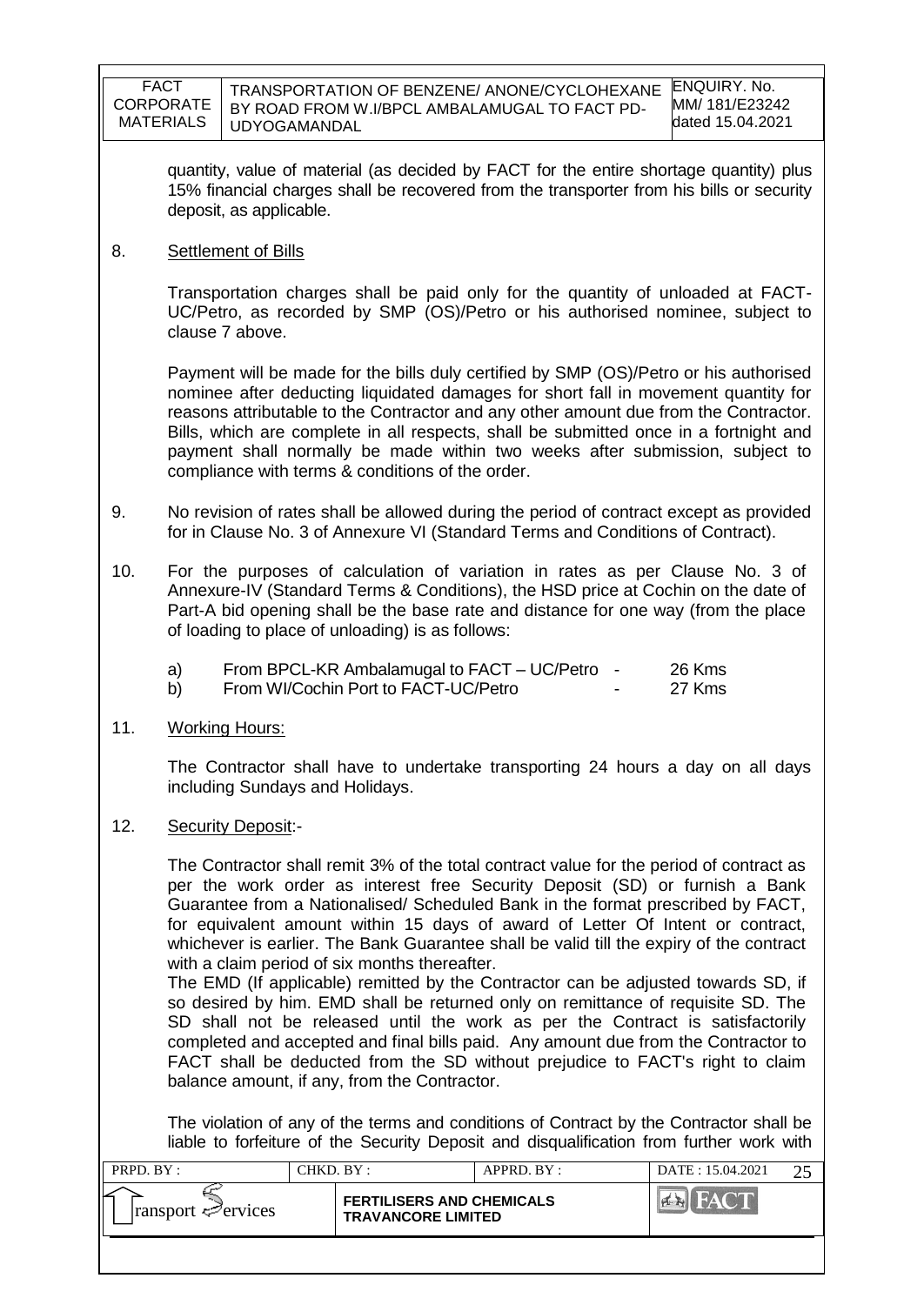| <b>FACT</b>      | TRANSPORTATION OF BENZENE/ ANONE/CYCLOHEXANE  | ENQUIRY, No.     |
|------------------|-----------------------------------------------|------------------|
| CORPORATE        | BY ROAD FROM W.I/BPCL AMBALAMUGAL TO FACT PD- | MM/181/E23242    |
| <b>MATERIALS</b> | UDYOGAMANDAL                                  | dated 15.04.2021 |

FACT without prejudice to FACT's right to avail other remedies.

In case the Contractor fails to submit Security Deposit and execute the required Agreement or fail to commence the execution of the work on the stipulated date, the EMD (if applicable ) furnished shall be liable to be forfeited without prejudice to FACT"s right to claim damages.

13. Passes:

The Contractor shall obtain passes for himself, his workers and representatives for entry inside the premises of FACT and where loading / unloading points are located. Passes are not transferable and shall be renewed on expiry. Passes must be surrendered to FACT"s Security Department, when workers/representatives are changed or when the contract is completed/terminated, failing which amount as fixed by the FACT shall be payable for every pass thus not surrendered.

- 14. FACT shall not in any way be responsible to the Contractor for payment of compensation for hold up of work, if any, due to any situation beyond the control of FACT.
- 15. FACT reserves the right to suspend or terminate the contract partially or wholly at any date during the validity period of the contract.
- 16. The contract once awarded will not imply that the contractor will have exclusive right for the particular job. The contract is not a guarantee to the Contractor either for continuity of work on all days or any definite volume of work at any time.

#### **17. Termination:**

If the Contractor becomes insolvent or in the event of his going into liquidation or winding up his business as the case may be, or if in the opinion of the company if the Contractor fails to fulfil his obligations in the execution of the work to the company"s satisfaction, the company may forthwith terminate the contract or take it over in whole or in part and employ any other agency or agencies to continue the work and forfeit the contractor"s security deposit and retention of money without prejudice to the company"s rights to claim compensation from the contractor for losses or damages suffered by the company as a result of the above arrangements. The contractor shall have no claim to compensation for any loss that may occur consequent to the above arrangements. Evaluation of the Contractor's performance by FACT and decisions taken thereon shall be final and binding on the Contractor.

- 18. Giving or requesting any type of illegal gratification to/from any person / agency inside or outside FACT premises will be viewed very seriously and FACT reserves the right to take suitable action against the Contractor indulging in such practices, including termination of contract without notice, and the remaining work in such cases will be arranged by FACT through other parties at the contractor"s risk and cost.
- 19. The contractor shall be liable for payment of all claims, compensation or expenses payable as a result of any accident or injury sustained by workmen employed or hired by the contractor in the execution of the contract, which the contractor is liable to pay by rule, law and order of Government. The expenses, if any, incurred by FACT on the

| PRPD. BY:                       | CHKD. BY : |                                                               | $APPRD$ . $BY$ : | DATE: 15.04.2021 |  |
|---------------------------------|------------|---------------------------------------------------------------|------------------|------------------|--|
| $\lvert$ ransport $\ll$ ervices |            | <b>FERTILISERS AND CHEMICALS</b><br><b>TRAVANCORE LIMITED</b> |                  |                  |  |
|                                 |            |                                                               |                  |                  |  |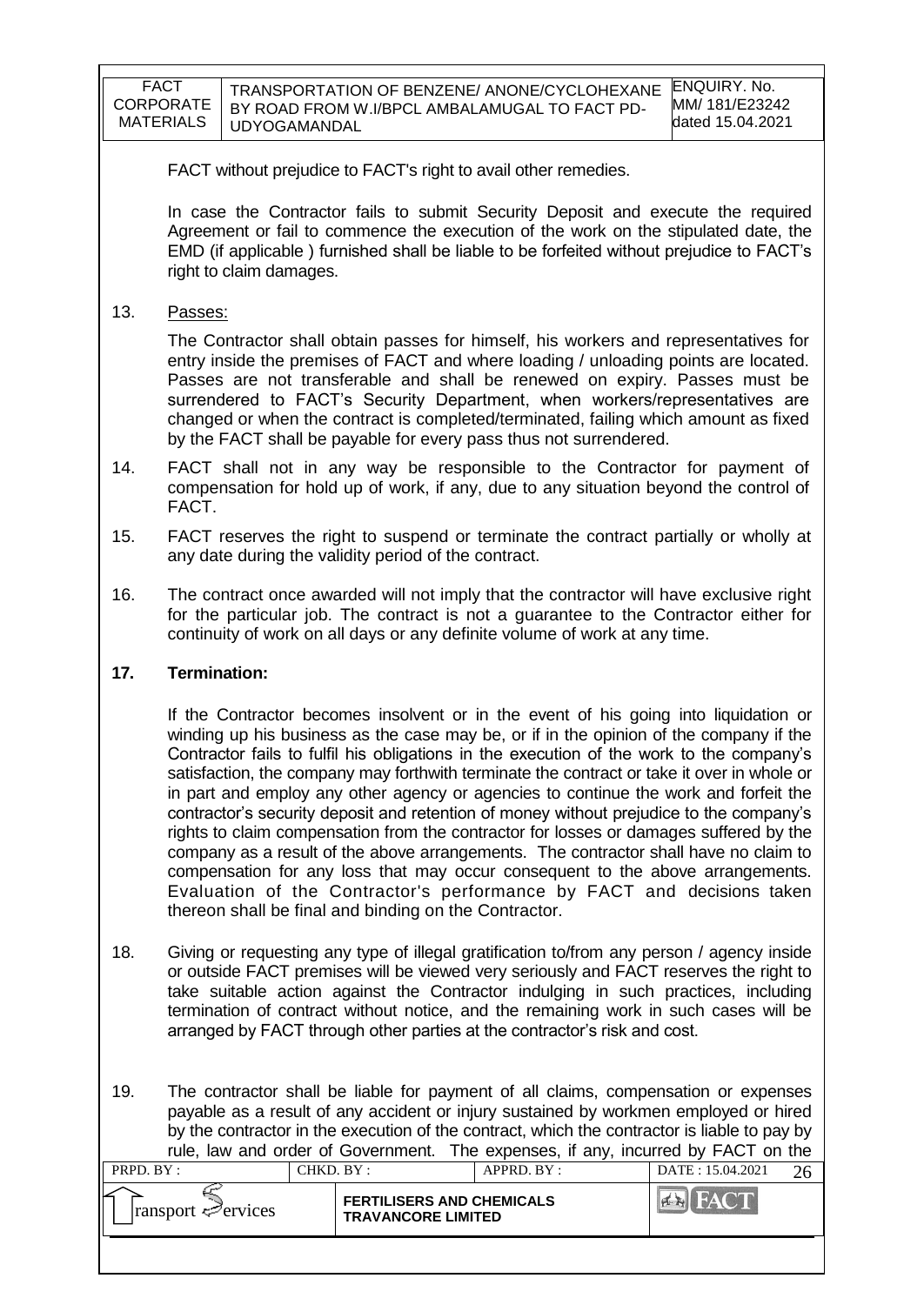| <b>FACT</b>      | TRANSPORTATION OF BENZENE/ ANONE/CYCLOHEXANE  | ENQUIRY, No.     |
|------------------|-----------------------------------------------|------------------|
| <b>CORPORATE</b> | BY ROAD FROM W.I/BPCL AMBALAMUGAL TO FACT PD- | MM/181/E23242    |
| <b>MATERIALS</b> | UDYOGAMANDAL                                  | dated 15.04.2021 |

above will be realized from any amount that may be due to the contractor from FACT. 20. Strike etc. by Contractor"s labour owing to any dispute pertaining to the wages or otherwise will not be deemed to be a reason beyond the control of the Contractor.

- 21. The Contractor shall assume all liabilities for, and keep FACT wholly indemnified against, all actions or suits, costs, damages, changes and expenses arising out of or in connection with carrying out of the work covered by the contract with respect to the equipments/crew deployed by the contractor for the work as per this contract.
- 22. It is to be understood that FACT shall not provide any other services except as specifically defined. Contractor shall render all other services/carry out all incidental works whether mentioned herein or not, for executing the contract to the satisfaction of FACT.

OTHER TERMS AND CONDITIONS: All other terms and conditions shall be as per our Standard Terms and Conditions of Contract - Annexure –VI. In case of any contradiction between Special Terms and Conditions of Contract (Annexure – V) and Standard Terms and Conditions of Contract (Annexure – VI), Annexure– V will prevail.

| PRPD. BY:                       | CHKD. BY : |                                                               | APPRD. BY: | DATE: 15.04.2021 |  |
|---------------------------------|------------|---------------------------------------------------------------|------------|------------------|--|
| $\lvert$ ransport $\ll$ ervices |            | <b>FERTILISERS AND CHEMICALS</b><br><b>TRAVANCORE LIMITED</b> |            | HAC T            |  |
|                                 |            |                                                               |            |                  |  |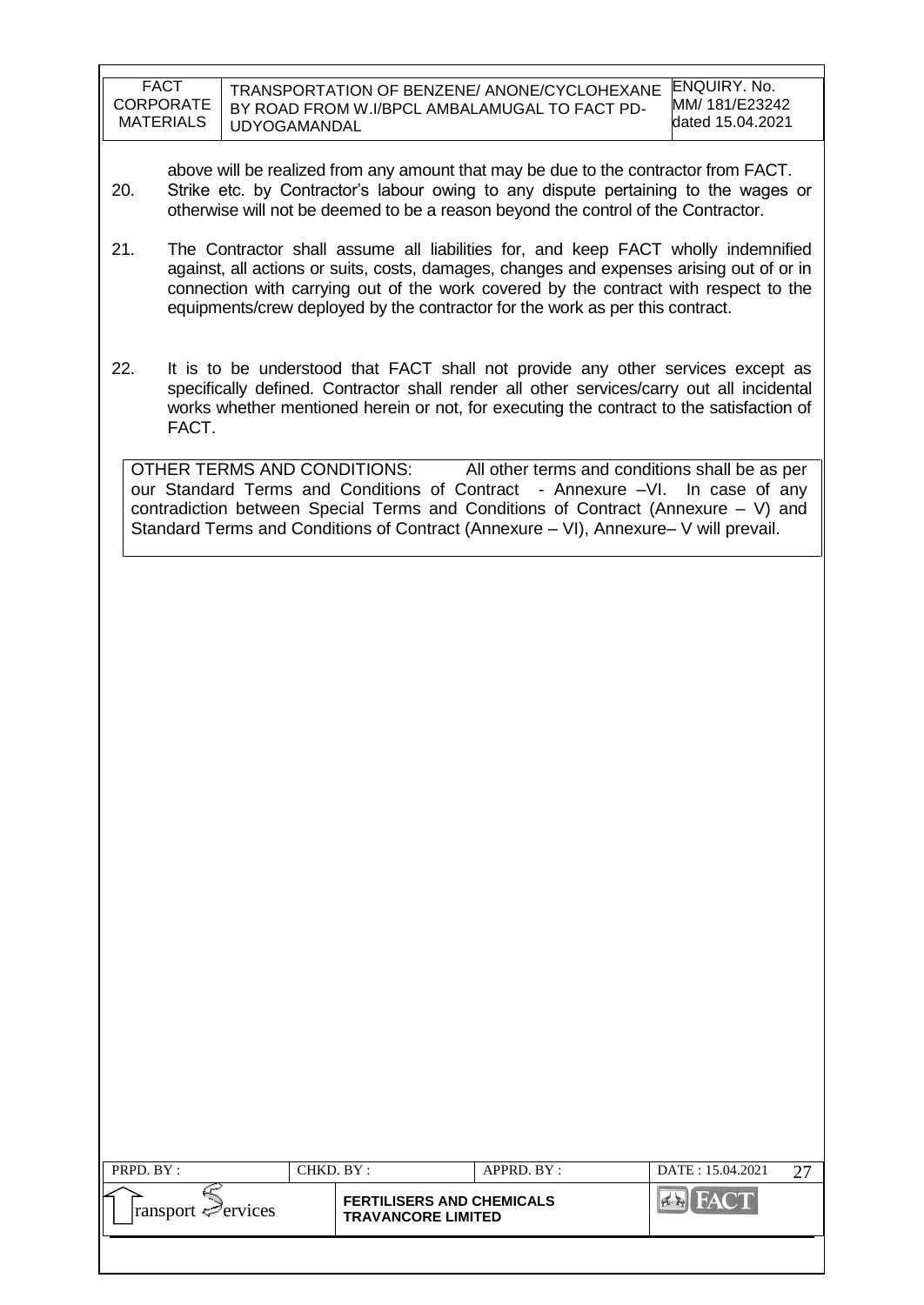#### TRANSPORTATION OF BENZENE/ ANONE/CYCLOHEXANE BY ROAD FROM W.I/BPCL AMBALAMUGAL TO FACT PD-UDYOGAMANDAL

ENQUIRY. No. MM/ 181/E23242 dated 15.04.2021

## **Annexure-VI**

### **STANDARD TERMS AND CONDITIONS OF CONTRACT**

#### *00. CONTENTS:*

- *01. GENERAL:*
- *02. SECURITY DEPOSIT:*
- *03. RATES:*
- *04. PAYMENT:*
- *05. QUANTITY:*
- *06. CONTINUITY OF WORK:*
- *07. RESPONSIBILITY FOR MATERIAL:*
- *08. SECURITY & SAFETY REGULATIONS*
- *09. STATUTORY OBLIGATIONS*
- *10. CONTRACTOR's WORKMEN*
- *11. DEFAULT*
- *12. TERMINATION:*
- *13. FORCE MAJEURE:*
- *14. ASSIGNMENT:*
- *15. APPLICABLE LAW AND SETTLEMENT OF DISPUTES:*
- *16 FRAUD PREVENTION POLICY OF FACT:*
- *17. ENVIRONMENT MANAGEMENT SYSTEM:*
- *18. ENTIRETY OF CONTRACT*

### *01. GENERAL:*

**"FACT"** shall mean the Fertilisers and Chemicals Travancore Limited, with registered office at Udyogamandal and its operating Divisions at Udyogamandal and Ambalamedu.

**"Contractor"** shall mean the firm/company/individual, who has been awarded the work order (Contract) against their bid in response to the enquiry issued by FACT.

The Contractor shall return to FACT the duplicate copy of the work order with terms and conditions duly acknowledged and signed in confirmation of having accepted the order as per terms and conditions mentioned.

The Contractor shall execute within 15 days from the date of receipt of FACT's Letter of Intent, an agreement in stamp paper in the form prescribed by FACT and shall bear all expenses incidental thereto.

The contract once awarded will not imply that the Contractor has exclusive right for the particular job.

The Contractor is deemed to have carefully examined and satisfied himself on the nature and extent of work to be executed and no claims for any extra payment shall be admissible under any circumstances.

FACT shall not in any way be responsible to the Contractor for payment of compensation for hold up of work, if any, due to any situation beyond the control of FACT.

| PRPD. BY:                        | CHKD. BY: |                                                               | $APPRD$ . $BY$ : | DATE: 15.04.2021 |  |
|----------------------------------|-----------|---------------------------------------------------------------|------------------|------------------|--|
| $\lvert$ ransport $\leq$ ervices |           | <b>FERTILISERS AND CHEMICALS</b><br><b>TRAVANCORE LIMITED</b> |                  |                  |  |
|                                  |           |                                                               |                  |                  |  |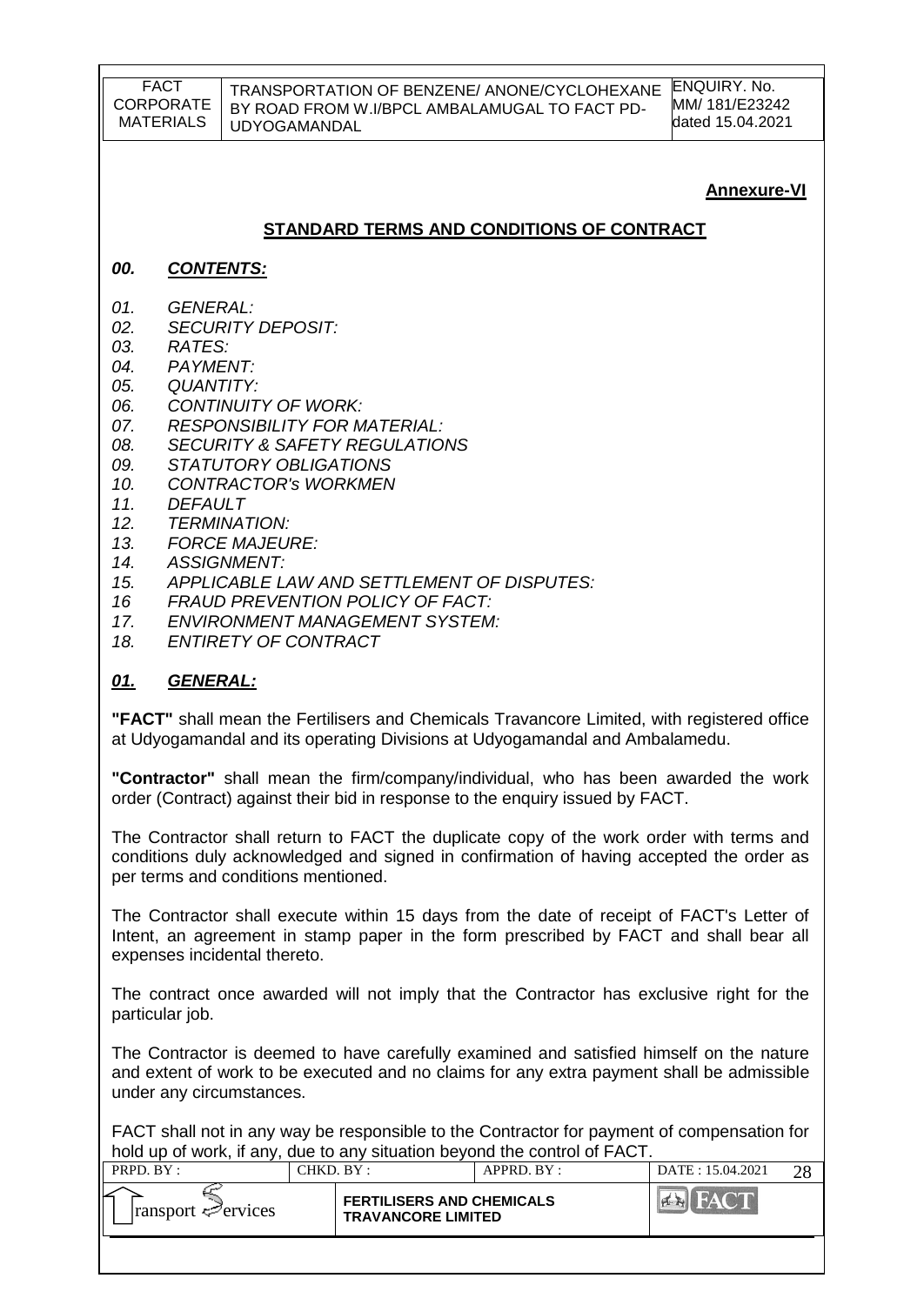TRANSPORTATION OF BENZENE/ ANONE/CYCLOHEXANE BY ROAD FROM W.I/BPCL AMBALAMUGAL TO FACT PD-UDYOGAMANDAL

### *02. SECURITY DEPOSIT:*

The Contractor shall remit 3% of the annual Contract value for two years as interest free Security Deposit or furnish a Bank Guarantee from a Nationalised/ Scheduled Bank in the format prescribed by FACT, for equivalent amount within 15 days of award of Letter Of Intent or contract, whichever is earlier. The Bank Guarantee shall be valid till the expiry of the contract with a claim period of six months thereafter.

The EMD if any remitted by the Contractor can be adjusted towards security deposit, if so desired by him. EMD shall be returned only on remittance of requisite Security Deposit.

The Security Deposit shall not be released until the work as per the Contract is satisfactorily completed and accepted and final bills paid. Any amount due from the Contractor to FACT shall be deducted from the Security Deposit without prejudice to FACT's right to claim balance amount, if any, from the Contractor.

The violation of any of the terms and conditions of Contract by the Contractor shall be liable to forfeiture of the Security Deposit and disqualification from further work with FACT without prejudice to FACT's right to avail other remedies.

### *03. RATES:*

The rates shall be inclusive of all incidental and other charges which may have to be incurred by the Contractor in execution of the work as per this contract.

The rates shall be firm for the period of contract. However, during this period increase / decrease in the transport rates shall be applicable if the price of High Speed Diesel (HSD) oil is increased/decreased. The revision formula applicable shall be at the rate of 2.5 paise per MT per KM for 1 Rupee per Litre increase or decrease in price of HSD oil calculated for one-way distance. The revision in the contracted rate shall be calculated in this proportion i.e. if the increase or decrease is only 50 paise per litre, the rate shall be increased/decreased by 1.25 paise per MT /KM calculated for one-way distance. Diesel price variation shall be averaged (Simple) for the completed billing period and revised rates shall be applicable for that completed billing cycle.

Request for rate revision shall be submitted by the Contractor based on the revised retail price of HSD at Cochin and the revision if approved, shall be effective from the date of HSD price variation. The HSD price at Cochin on the date of bid opening (Techno-Commercial Part) shall be the base rate for the above purpose. In case of revisions from the date of bid opening to the date of issue of work order, work order shall be issued after adjusting the rate as per the above formula.

### *04***.** *PAYMENT:*

Payment shall be effected, on presentation of the bills to the Dy. General Manager (Fin)-Bills duly certified by the authorised person specified in the special conditions attached. Final settlement of contractors bill shall be made after deduction of (1) amounts due from them to FACT on account of shortage / damages / loss to the goods entrusted to them, (2) statutory levies such as PF liability, Income Tax etc. if any and (3) any other amount due from the

| PRPD. BY:                       | CHKD. BY : |                                                               | APPRD. BY: | DATE: 15.04.2021 | $\gamma$ <sup><math>\alpha</math></sup> |
|---------------------------------|------------|---------------------------------------------------------------|------------|------------------|-----------------------------------------|
| $\lvert$ ransport $\ll$ ervices |            | <b>FERTILISERS AND CHEMICALS</b><br><b>TRAVANCORE LIMITED</b> |            |                  |                                         |
|                                 |            |                                                               |            |                  |                                         |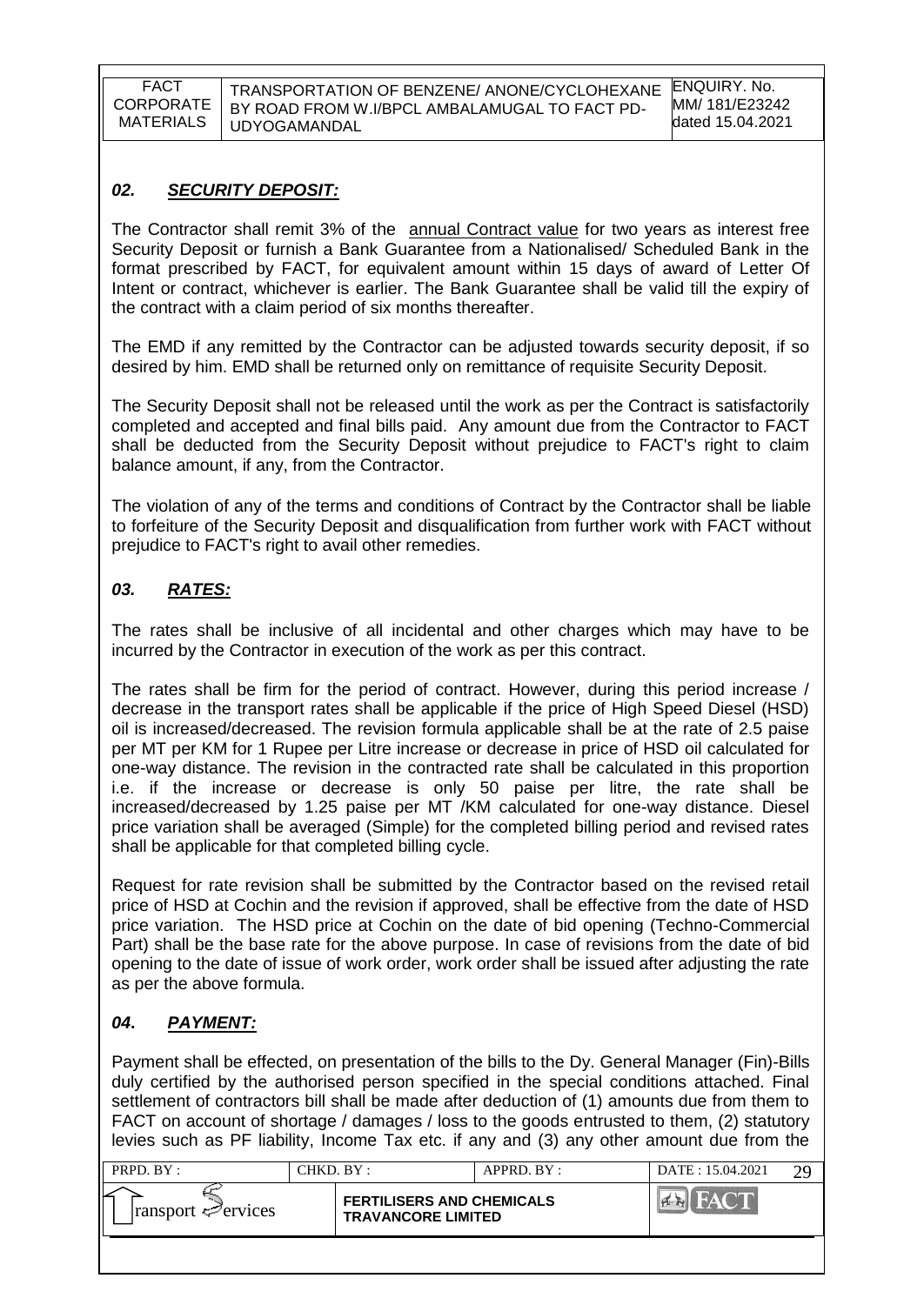TRANSPORTATION OF BENZENE/ ANONE/CYCLOHEXANE BY ROAD FROM W.I/BPCL AMBALAMUGAL TO FACT PD-UDYOGAMANDAL

ENQUIRY. No. MM/ 181/E23242 dated 15.04.2021

contractor for any other reason. If the amount due from the contractor is more than the amount due to the contractor, the contractor shall arrange to pay FACT the difference without delay. TDS @ 2% will be deducted on payment made to the supplier of taxable goods or services as per statute in force.

## *05 QUANTITY:*

Quantity given in the contract is only an approximate indication and FACT does not guarantee the total quantity to be transported. FACT reserves the right to reduce or increase the quantity at any time without assigning any reason whatsoever and does not give any guarantee regarding the quantity. The Contractor has no right to claim loss / loss of profit on account of reduction in revenue arising out of variation in quantity made available for transport.

### *06. CONTINUITY OF WORK:*

The contract shall not mean continuity of work for the Contractor. The Contractor shall contact the authorised representatives of FACT for obtaining instructions. The instructions given over telephone have also to be complied with.

### *07. RESPONSIBILITY FOR MATERIAL:*

The Contractor shall be responsible for the material entrusted to him and shall compensate FACT for any shortage or damage while the goods are in his custody.

### *08. SECURITY & SAFETY REGULATIONS :*

The Contractor shall strictly observe the Security and Safety Regulations of FACT. Any loss or damage incurred by FACT, on account of the neglect or failure of the Contractor or the Contractor's employees, representatives including the crew of the vehicles/tankers to observe the security and safety regulations shall be to the Contractor's account.

Smoking and carrying smoking material (including matches) inside FACT premises is prohibited due to safety reasons and the Contractor shall ensure that his employees, representatives and crew comply with this.

Any damage caused to any of FACT's buildings, equipment, vehicles, crafts etc. and that of any other contractor/s due to the negligence of the Contractor, his employees, his representatives and crew shall be to the account of the Contractor and FACT shall be indemnified and compensated in all such respects by the Contractor.

All precautions in transporting and handling whether stipulated or not shall be adhered to by the Contractor. The Contractor shall exercise care, diligence and promptness in the work and adhere to transport Rules and regulations, statutory obligations and all other Rules and Laws that have a bearing on the work. Any damages/shortages/penalties or any action legal or otherwise arising out of the Contractor's delay or failure or negligence or breach of statutory obligations shall be to the Contractor's account. If any loss/expenditure arising from the breach thereof is not met satisfactorily by the Contractor, FACT reserves the right to withhold payment of bills/Security Deposit and discharge the obligations of the Contractor without prejudice to FACT claiming from the Contractor full value of damages/compensation. The account rendered by FACT in this connection shall be treated as final.

| PRPD. BY :                                   | CHKD. BY : |                                                               | $APPRD$ . $BY$ : | DATE: 15.04.2021 | $30^{\circ}$ |
|----------------------------------------------|------------|---------------------------------------------------------------|------------------|------------------|--------------|
| ⋍<br>$\lvert$ ransport $\mathcal{P}$ ervices |            | <b>FERTILISERS AND CHEMICALS</b><br><b>TRAVANCORE LIMITED</b> |                  |                  |              |
|                                              |            |                                                               |                  |                  |              |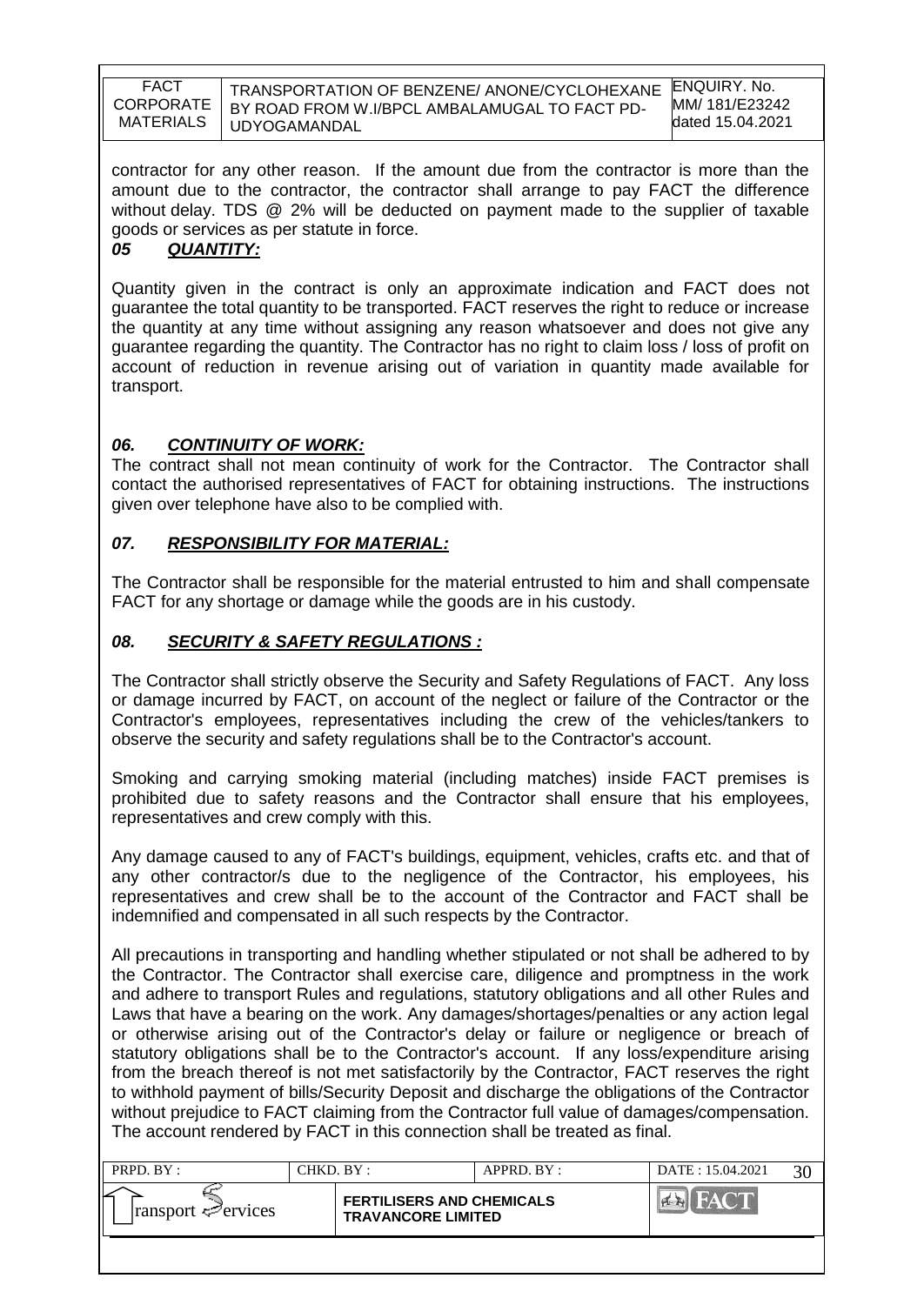| FACT             | TRANSPORTATION OF BENZENE/ ANONE/CYCLOHEXANE  | ENQUIRY, No.     |
|------------------|-----------------------------------------------|------------------|
| <b>CORPORATE</b> | BY ROAD FROM W.I/BPCL AMBALAMUGAL TO FACT PD- | MM/181/E23242    |
| MATERIALS        | <b>UDYOGAMANDAL</b>                           | dated 15.04.2021 |

The vehicles/tankers, if any, employed during the course of the execution of the Contract, shall have valid permits for carrying out the intended task.

Due safety requirements in handling and transporting hazardous chemicals like liquid Sulphuric Acid, Sulphuric Acid etc. filled in tankers, as provided vide Motor Vehicles Act 1988 and the Central Motor Vehicle Rules 1989 and regulations formulated from time to time by the proper authority, shall be adhered to by the Contractor at his own expense. The vehicles shall be legibly and conspicuously marked with an emergency information panel, as applicable, in each of the three places as per Rule 134 of the Central Motor Vehicle Rules 1989. Further any person driving the vehicle employed in the work as per the Contract shall have the ability to read and write at least one Indian language as per rule 9 of the Central Motor Vehicle Rules 1989 and Rules 4 of the Central Motor Vehicles (amended) Rules 1993.

The vehicles shall be equipped with all the necessary safety appliances/equipment for emergency and rescue purpose as stipulated in Motor Vehicles Act 1988 and rules thereto.

## *09. STATUTORY OBLIGATIONS*

The Contractor shall comply with the requirements of all Local, State and Central Govt. Acts, Rules Regulations, By-Laws, Orders etc, in force from time to time and in particular Indian Factories Act, Workmen's Compensations Act, Contract Labour (regulations and abolition) Act 1970, Minimum Wages Act 1936, The Mines Act 1952, The Explosives Act 1884 and all other relevant Acts and Laws as amended from time to time in so far as they are or may be applicable to the execution of works as per this contract.

The Contractor shall obtain at his cost all permits, license and other authorisation, as required for his work, from Govt. authorities. The Contractor shall maintain proper records & registers as required by the concerned statutes and submit them to FACT as and when required.

Proper records of payment of wages to workers/labourers/crew etc. engaged in the work shall be maintained by the Contractor and produced for inspection when required by FACT.

The Contractor shall be responsible for all payments to his workmen including Employees State Insurance and Provident Fund benefits etc., if any, i.e. FACT shall not make any payments to the Contractor other than the rates agreed for the work. All extra payments, if any, to be made to the Contractor's workmen during the course of contract period shall be borne entirely by the Contractor.

In case the Contractor fails to discharge his statutory obligations leading to a situation wherein FACT is to incur any expenditure/loss in their capacity as the Principal Employer such expenditure/loss shall be realised from the Contractor.

### *10. CONTRACTOR's WORKMEN*

FACT shall have no dealing with the Contractor's workmen or their Union. FACT reserves the right to debar any of the contractor"s employees/workmen/crew from entering FACT premises for whatever reason FACT deems fit.

| PRPD. BY:                   | CHKD. BY:                                                     | APPRD. BY: | DATE: 15.04.2021 |  |
|-----------------------------|---------------------------------------------------------------|------------|------------------|--|
| $ $ ransport $\leq$ ervices | <b>FERTILISERS AND CHEMICALS</b><br><b>TRAVANCORE LIMITED</b> |            |                  |  |
|                             |                                                               |            |                  |  |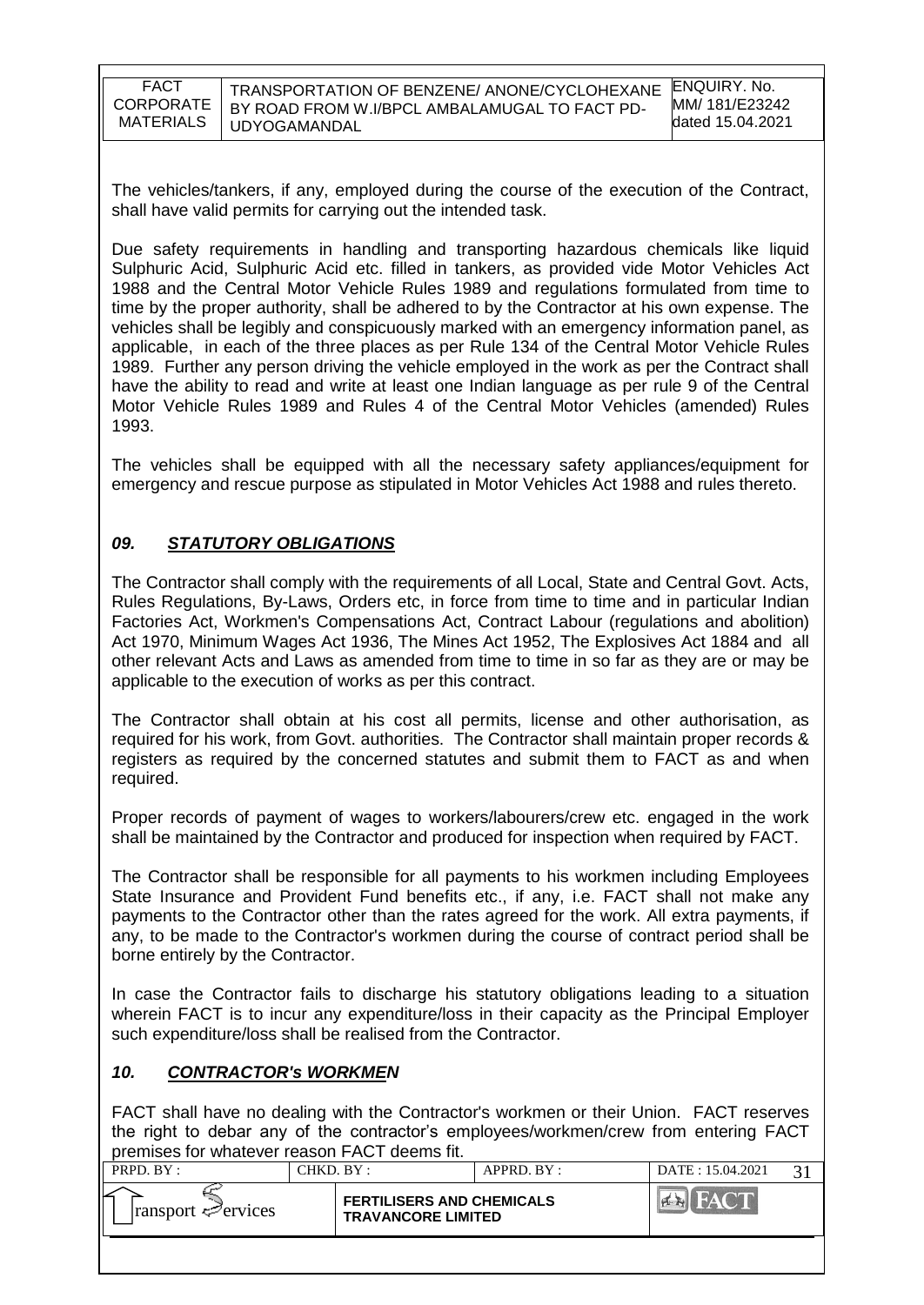## *11. DEFAULT:*

In the event of failure on the part of the Contractor to execute the Contract to FACT's satisfaction, FACT may, at their option, either recover from the Contractor liquidated damages as prescribed in the "Special Conditions", if any, or at the risk and cost of the Contractor and without prejudice to FACT's other rights as per the Contract, terminate the Contract wholly or partially and carry out the work through other contractors or by themselves.

## *12. TERMINATION:*

If any work entrusted with other contractors by FACT is obstructed by, interfered with or caused to be interfered with by the Contractor, his employees, his representatives or crew, the contract shall be terminated without notice and the remaining work for the unexpired portion of the contract arranged by FACT through others at the Contractor's risk and cost. The contract can be terminated by FACT with one month's notice at any time during the pendency of the contract.

# *13. FORCE MAJEURE:*

Neither the Contractor nor FACT shall be considered in default in the performance of their obligations under the Work Order so long as the performance is prevented or delayed because of Force Majeure conditions like war or hostilities, riots or civil commotion, earth quake, flood or tempest, drought, accident, fire or explosion, labour strike or lock-out or Actof-God or because of any law and order proclamation, regulation or ordinance of Government or subdivision there of and situation arising out of our plant break downs. Notice of a Force Majeure situation shall be given by the affected party to the other party with in one week of its occurrence. Should such a delay be for more than three months, FACT shall have the right to cancel the Work Order at no charge to FACT and FACT shall be entitled to reimbursement of any amount due from the Contractor.

## *14. ASSIGNMENT:*

The Contractor shall not assign, transfer or sub-let this work order without the prior written approval of FACT.

## *15. APPLICABLE LAW & SETTLEMENT OF DISPUTES:*

This contract shall be subject to and shall in all respects be governed by Indian law.

If any dispute arises out of or relating to or in connection with this contract, between the contractor and the owner/FACT, the same shall be amicably settled through mutual discussions, failing which, the unresolved dispute (s) shall be referred to arbitration in accordance with the provisions of the Arbitration and Conciliation Act, 1996, as amended from time to time and number of Arbitrator shall be one. The Venue of the Arbitration shall be at Ernakulam and the proceeding shall be in English.

| PRPD. BY:                   | CHKD. BY :                                                    | APPRD. BY: | DATE: 15.04.2021 | $\mathbf{2} \cap$ |
|-----------------------------|---------------------------------------------------------------|------------|------------------|-------------------|
| $ $ ransport $\leq$ ervices | <b>FERTILISERS AND CHEMICALS</b><br><b>TRAVANCORE LIMITED</b> |            |                  |                   |
|                             |                                                               |            |                  |                   |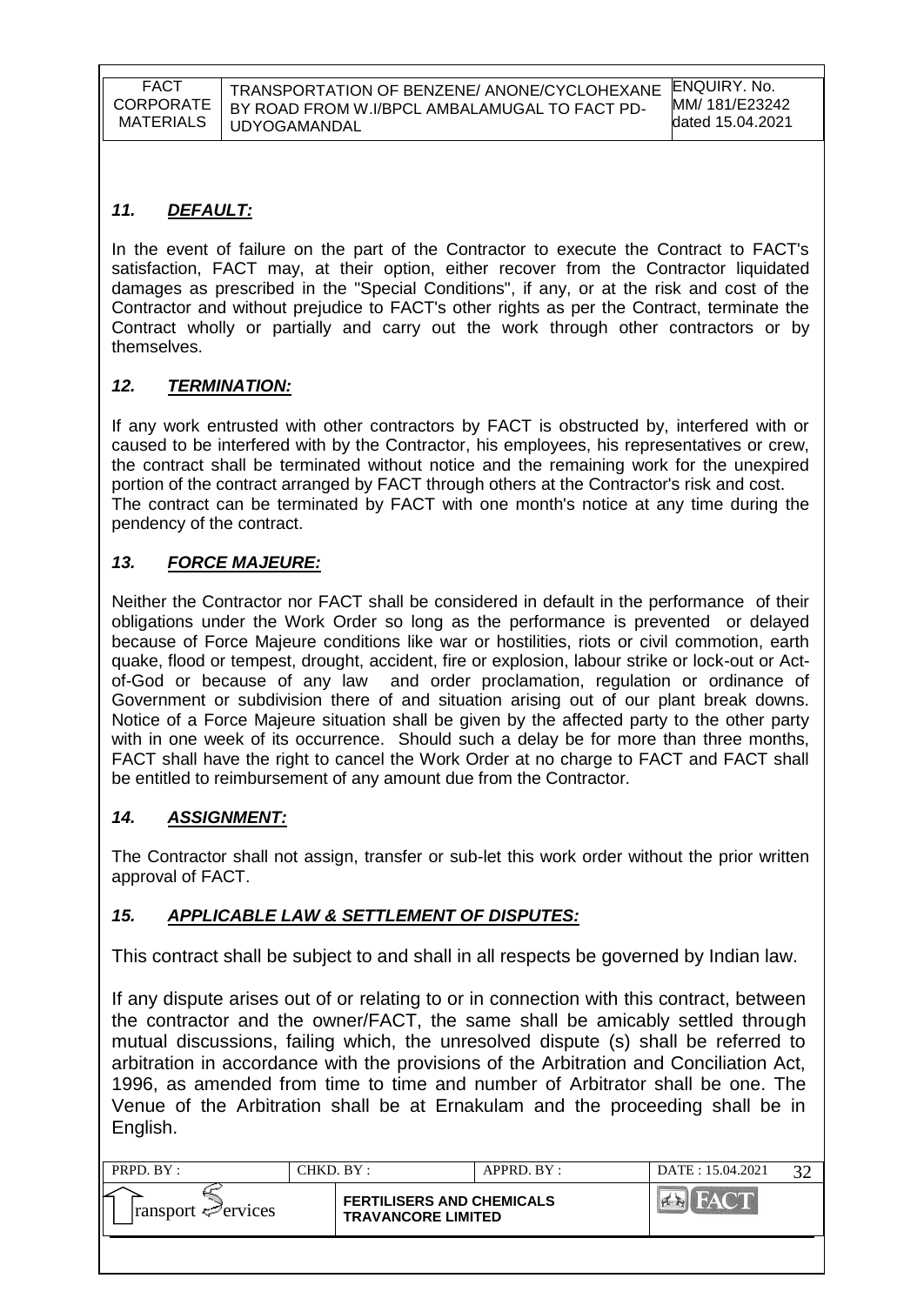TRANSPORTATION OF BENZENE/ ANONE/CYCLOHEXANE BY ROAD FROM W.I/BPCL AMBALAMUGAL TO FACT PD-UDYOGAMANDAL

Any legal proceedings relating to or in connection with this contract shall be limited to the exclusive jurisdiction of the High Court of Kerala.

## *16. FRAUD PREVENTION POLICY OF FACT:*

FACT a Central Public Sector Undertaking (PSU) follows Corporate Governance principles proactively and has formulated a Fraud Prevention Policy. Details of Fraud Prevention Policy of FACT-2012 can be viewed in FACT"s Website [www.fact.co.in.](http://www.fact.co.in/) Contractors shall make themselves aware and also ensure compliance of the same

## *17. ENVIRONMENT MANAGEMENT SYSTEM :*

FACT is a company having Environmental Management System according to ISO 14001 standard. The Contractor shall ensure that none of their activities cause damage to the environment.

## *18. ENTIRETY OF CONTRACT :*

All of the terms agreed to between the Contractor and FACT are included in the Work Order and no other communication, written, oral, or implied shall be considered to be included in the Work Order or form part of the Work Order, unless specifically agreed to in writing by FACT. \*\*\*\*\*\*

| PRPD. BY :                         | CHKD. BY:                                                     | APPRD. BY: | DATE: 15.04.2021 | 33 |
|------------------------------------|---------------------------------------------------------------|------------|------------------|----|
| $ $ ransport $\mathcal{P}$ ervices | <b>FERTILISERS AND CHEMICALS</b><br><b>TRAVANCORE LIMITED</b> |            | <b>FACT</b>      |    |
|                                    |                                                               |            |                  |    |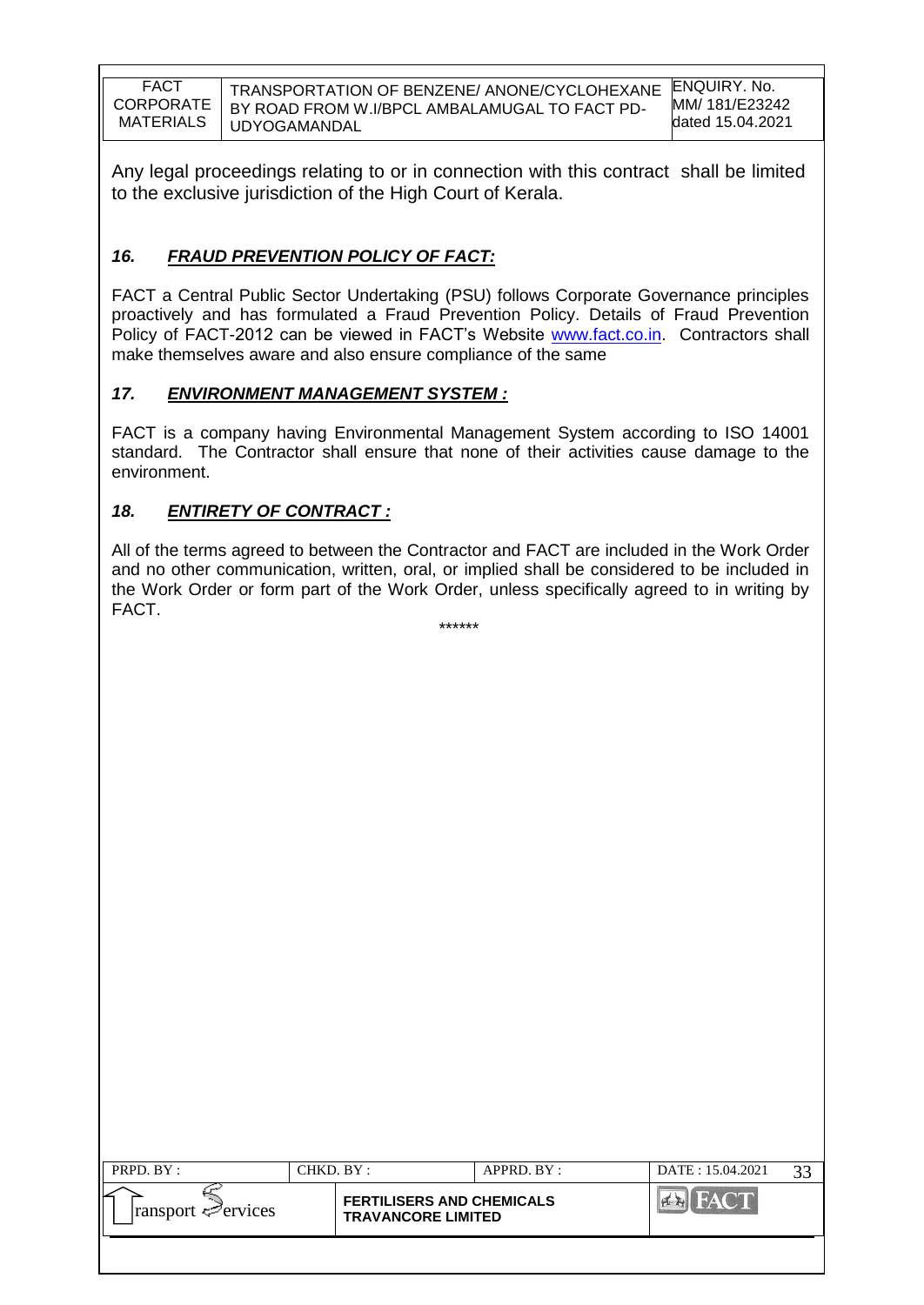| <b>FACT</b><br><b>CORPORATE</b><br><b>MATERIALS</b> | <b>UDYOGAMANDAL</b> | TRANSPORTATION OF BENZENE/ ANONE/CYCLOHEXANE<br>BY ROAD FROM W.I/BPCL AMBALAMUGAL TO FACT PD-                                                                                 |               |                                                   | <b>ENQUIRY. No.</b><br>MM/ 181/E23242<br>dated 15.04.2021              |    |
|-----------------------------------------------------|---------------------|-------------------------------------------------------------------------------------------------------------------------------------------------------------------------------|---------------|---------------------------------------------------|------------------------------------------------------------------------|----|
|                                                     |                     | UN-PRICED COPY OF PRICE BID                                                                                                                                                   |               |                                                   | <b>ANNEXURE - VII</b>                                                  |    |
| blank column)                                       |                     | (Important: Please do not indicate any rates in this format. Only indicate "Quoted" under each                                                                                |               |                                                   |                                                                        |    |
| From                                                |                     |                                                                                                                                                                               | To            |                                                   |                                                                        |    |
|                                                     |                     |                                                                                                                                                                               |               | AGM, MATERIALS-T&S<br>UDYOGAMANDAL - 683 501      | CORPORATE MATERIALS DEPT,<br>FACT PD ADMINISTRATIVE BUILDING.          |    |
| Dear Sir,                                           |                     |                                                                                                                                                                               |               |                                                   |                                                                        |    |
| Sub:                                                |                     | Transportation of Benzene/ / Cyclohexane/Cyclohexanone(Anone) by Road to FACT<br>Udyogamandal Complex (Petro), Udyogamandal.                                                  |               |                                                   |                                                                        |    |
| Ref:                                                |                     | Enquiry No. MM/181/ E23242 dated 15.04.2021                                                                                                                                   |               |                                                   |                                                                        |    |
| S.<br>N<br>o                                        | Description         | With reference to the above enquiry, we quote our lowest rate for transportation as follows:                                                                                  |               | Estimated<br>quantity for<br>two years<br>(in MT) | <b>Indicate Quoted</b><br>"Do not quote<br>rate in this in<br>column". |    |
| $\mathbf{1}$<br>Storage                             | Tanks<br>at         | Transportation of Benzene/ Cyclohexane/ Anone from<br>WI<br>to<br><b>FACT</b><br>Udyogamandal (including a quantity of 4000 MT from<br>BPCL-KR, Ambalamugal to FACT UC/Petro) | $-UC/Petro$ , | 90,000                                            |                                                                        |    |
|                                                     |                     | GST shall be extra as applicable based on statutory notifications.                                                                                                            |               |                                                   |                                                                        |    |
|                                                     |                     | We have read and understood the Enquiry Notice, Instructions to Bidders and Terms and<br>Conditions of this Enquiry and hereby confirm our acceptance to the same.            |               |                                                   |                                                                        |    |
|                                                     |                     | Signature of the Bidder                                                                                                                                                       |               |                                                   |                                                                        |    |
| Date:                                               | Place:              | Name of the Bidder                                                                                                                                                            |               |                                                   | (Seal)                                                                 |    |
|                                                     |                     |                                                                                                                                                                               |               |                                                   |                                                                        |    |
| PRPD. BY:                                           |                     | CHKD. BY:<br><b>FERTILISERS AND CHEMICALS</b>                                                                                                                                 | APPRD. BY:    |                                                   | DATE: 15.04.2021<br>A                                                  | 34 |
| ransport ⇔ervices                                   |                     | <b>TRAVANCORE LIMITED</b>                                                                                                                                                     |               |                                                   |                                                                        |    |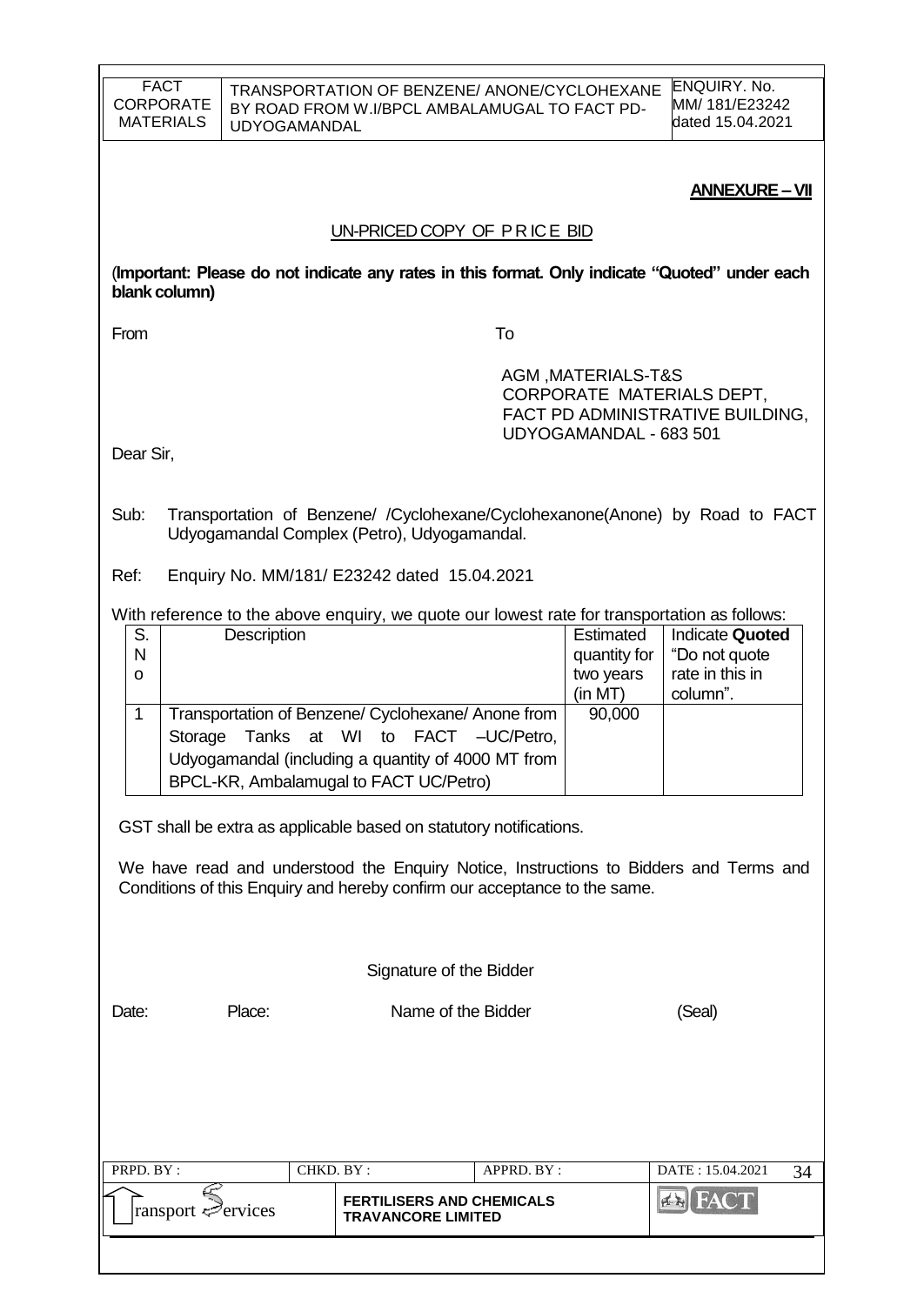| <b>FACT</b>                   |              |                                                               | TRANSPORTATION OF BENZENE/ ANONE/CYCLOHEXANE                                                                                              | ENQUIRY. No.<br>MM/ 181/E23242 |
|-------------------------------|--------------|---------------------------------------------------------------|-------------------------------------------------------------------------------------------------------------------------------------------|--------------------------------|
| CORPORATE<br><b>MATERIALS</b> | UDYOGAMANDAL |                                                               | BY ROAD FROM W.I/BPCL AMBALAMUGAL TO FACT PD-                                                                                             | dated 15.04.2021               |
|                               |              |                                                               |                                                                                                                                           | <b>ANNEXURE - VIII</b>         |
|                               |              |                                                               |                                                                                                                                           |                                |
|                               |              |                                                               |                                                                                                                                           |                                |
|                               |              |                                                               |                                                                                                                                           |                                |
|                               |              |                                                               |                                                                                                                                           |                                |
|                               |              | <b>PRICE BID (PART-B)</b>                                     |                                                                                                                                           |                                |
|                               |              |                                                               |                                                                                                                                           |                                |
|                               |              |                                                               |                                                                                                                                           |                                |
|                               |              |                                                               |                                                                                                                                           |                                |
|                               |              |                                                               | Please visit <b>https://eprocure.gov.in</b> and search using the tender ID under FACT Tenders<br>to see the Price Bid (BOQ- EXCEL SHEET). |                                |
|                               |              |                                                               |                                                                                                                                           |                                |
|                               |              |                                                               |                                                                                                                                           |                                |
|                               |              |                                                               |                                                                                                                                           |                                |
|                               |              |                                                               |                                                                                                                                           |                                |
|                               |              |                                                               |                                                                                                                                           |                                |
|                               |              |                                                               |                                                                                                                                           |                                |
|                               |              |                                                               |                                                                                                                                           |                                |
|                               |              |                                                               |                                                                                                                                           |                                |
|                               |              |                                                               |                                                                                                                                           |                                |
|                               |              |                                                               |                                                                                                                                           |                                |
|                               |              |                                                               |                                                                                                                                           |                                |
|                               |              |                                                               |                                                                                                                                           |                                |
|                               |              |                                                               |                                                                                                                                           |                                |
|                               |              |                                                               |                                                                                                                                           |                                |
|                               |              |                                                               |                                                                                                                                           |                                |
| PRPD. BY:                     | CHKD. BY:    |                                                               | APPRD. BY:                                                                                                                                | DATE: 15.04.2021<br>35         |
| ransport Pervices             |              | <b>FERTILISERS AND CHEMICALS</b><br><b>TRAVANCORE LIMITED</b> |                                                                                                                                           | <b>EN FACT</b>                 |
|                               |              |                                                               |                                                                                                                                           |                                |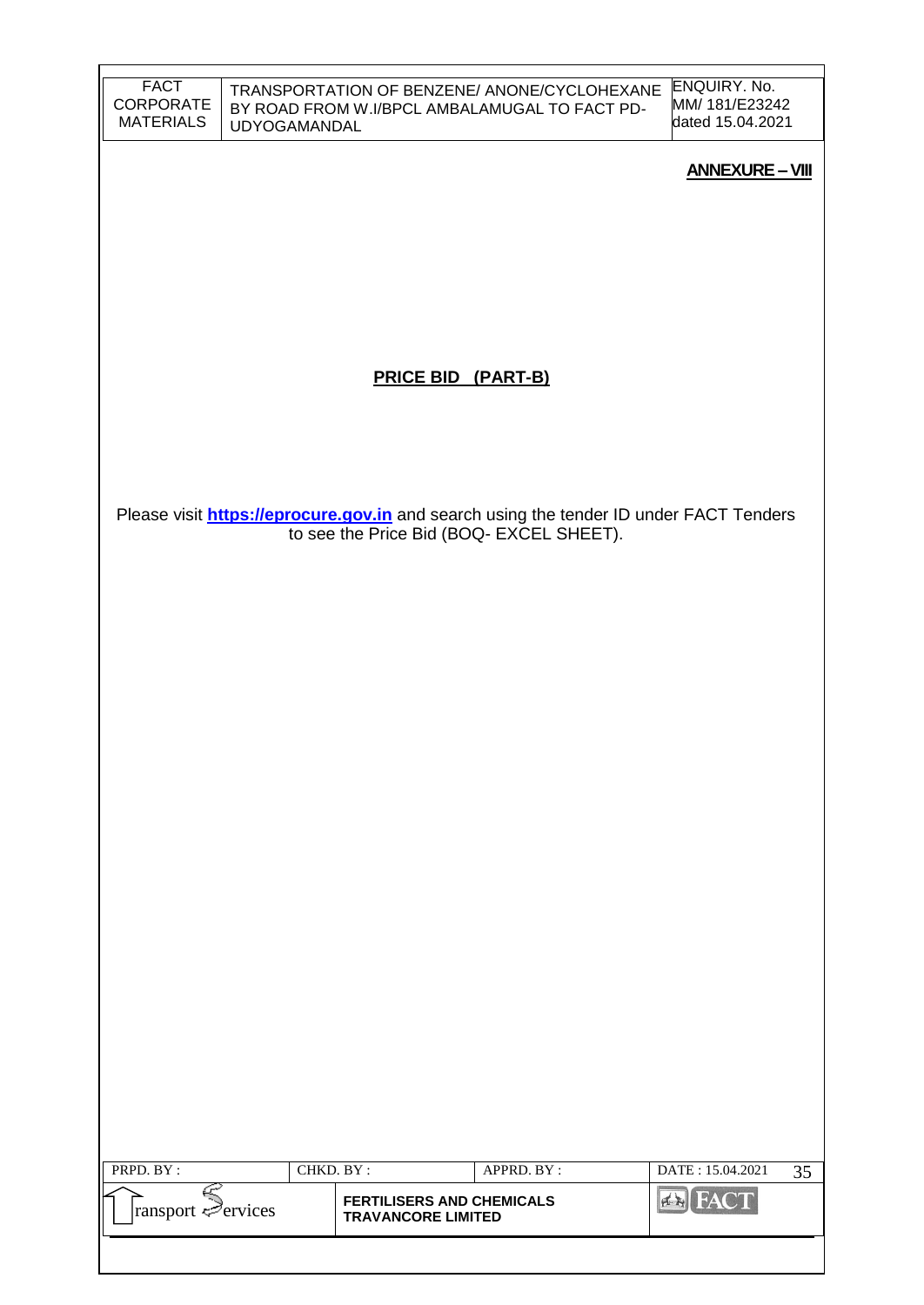ENQUIRY. No. MM/ 181/E23242 dated 15.04.2021

#### **ANNEXURE-IX**

#### **PROFORMA OF BANK GUARANTEE FOR FURNISHING SECURITY DEPOSIT** (TO BE OBTAINED FROM A INDIAN NATIONALISED/SCHEDULED BANK ON STAMP PAPER WORTH Rs.500/-)

To

The Fertilisers and Chemicals Travancore Ltd., Udyogamandal, Cochin-683 501.

Whereas FACT, Udyogamandal P.O., Kerala (hereinafter called referred to as the Company) has placed a work order no. ............... dated ............ with M/S.........................(hereinafter called the Contractor) for the work of .......................and whereas it is one of the conditions of the said work order that the Contractor shall either remit a sum of Rs..............<br>(Rupees...............................only) or furnish a Bank Guarantee for Rs............ (Rupees..........................only) or furnish a Bank Guarantee for Rs............ (Rupees...........................only) as security deposit for the due fulfilment of the said work order by the said Contractor.

In consideration of the Company having agreed to accept a Bank Guarantee from us towards such security deposit in lieu of the cash deposit in accordance with the terms and conditions of the above work order, we................. The Bank (hereinafter referred to as the Bank) do hereby undertake to pay the Company merely on demand any sum or sums from time to time demanded by the Company up to a maximum of Rs................. (Rupees.......................only) being the amount of the security deposit against any loss or damage caused to or suffered by or would be caused to or suffered by the Company by reason of any breach by the said Contractor of any of the terms and conditions contained in the said work order.

We, the said Bank, do hereby undertake to pay the amount so demanded by the Company without any demur merely on a demand from the Company stating that the amount claimed is due by way of loss or damage caused to or suffered or would be caused to or suffered by the Company by reason of breach by the said Contractor of any of the terms and conditions contained in the said contract. Any such demand made on the Bank shall be conclusive as regards the amount due and payable by the Bank under this guarantee.

We undertake to pay to the Company any money so demanded notwithstanding any dispute or disputes raised by the said Contractor in any suit or proceeding pending before any court or Tribunal relating thereto our liability under this present being absolute and unequivocal.

The payment so made by us under this Guarantee shall be a valid discharge of our liability for payment there under and the said Contractor shall have no claim against us for making such payment.

We.......................... further agree that the guarantee herein contained shall remain in full force and effect during the period that would be taken for the performance of the said contract and that it shall continue to be enforceable till all the dues of the Company under or by virtue of the said contract have been fully paid and its claim satisfied or discharged or till the Company certifies that the terms and conditions of the said contract have been fully and properly carried out by the said contractor and accordingly discharges this guarantee.

We............................. further agree with the said company that they shall have the fullest liberty without our consent and without affecting in any manner our obligations hereunder to vary any of the terms and conditions of the said contract or to extend time of performance by the said Contractor or to postpone for any time and from time to time any of the powers exercisable by it against the said Contractor and either to enforce or forebear from enforcing any of the terms and conditions governing the said contract or securities available to the Company and the said

| <b>FERTILISERS AND CHEMICALS</b><br>$\lvert$ ransport $\mathcal{P}$ ervices<br><b>TRAVANCORE LIMITED</b> | PRPD. BY: | CHKD. BY : | $APPRD$ . $BY$ : | DATE: 15.04.2021 |  |
|----------------------------------------------------------------------------------------------------------|-----------|------------|------------------|------------------|--|
|                                                                                                          |           |            |                  |                  |  |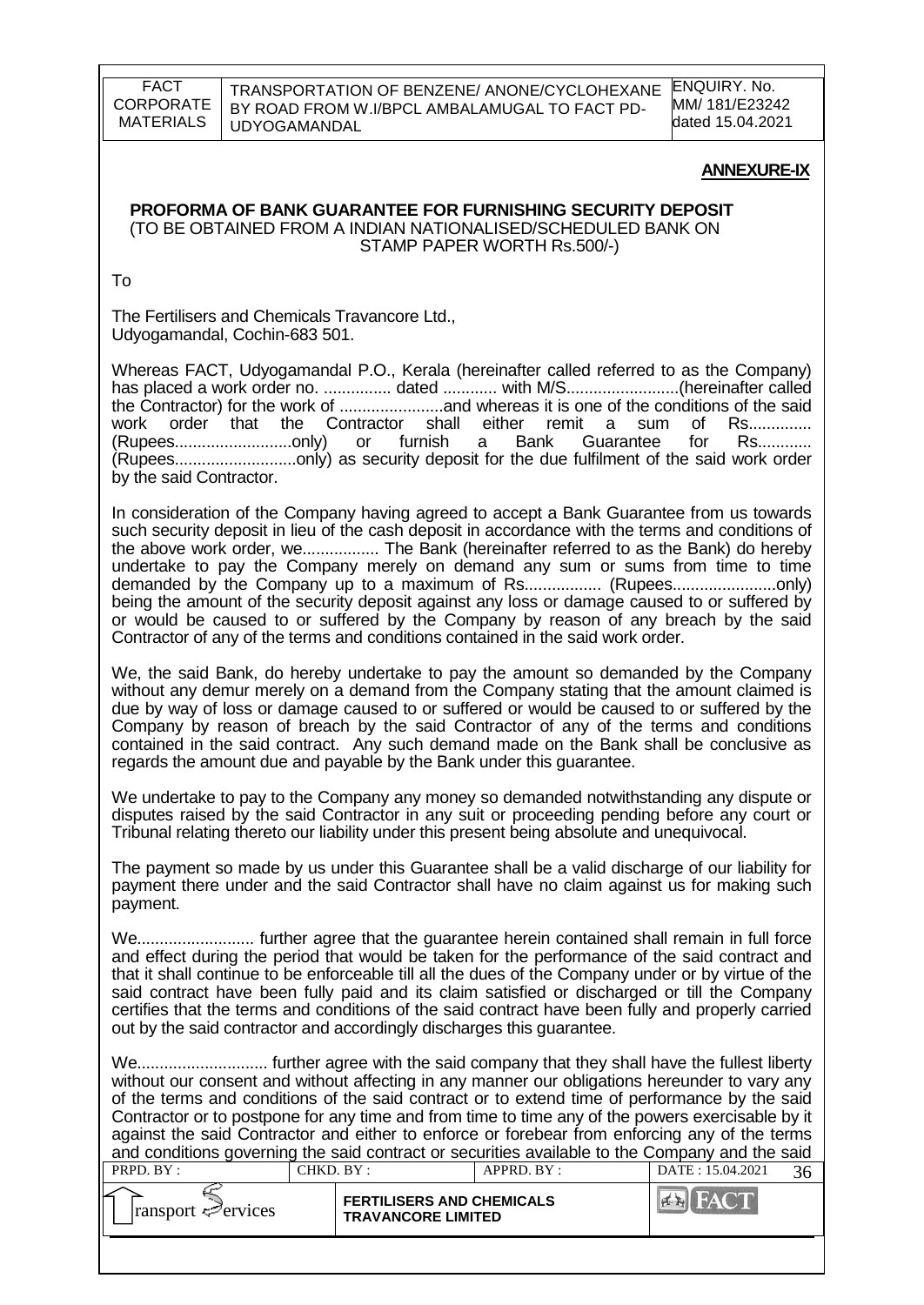| <b>FACT</b>      | TRANSPORTATION OF BENZENE/ ANONE/CYCLOHEXANE  | ENQUIRY, No.     |
|------------------|-----------------------------------------------|------------------|
| CORPORATE        | BY ROAD FROM W.I/BPCL AMBALAMUGAL TO FACT PD- | MM/ 181/E23242   |
| <b>MATERIALS</b> | <b>UDYOGAMANDAL</b>                           | dated 15.04.2021 |
|                  |                                               |                  |

Bank shall not be released from its liability under these presents by any exercise by the Company of the liberty with reference to the matters aforesaid or by reason of time being given to the said Contractor or any other forbearance, act or omission on the part of the Company or any indulgence by the Company to the said Contractor or any other matter of thing whatsoever which under the law relating to sureties, but for this provision, have the effect of so relieving us.

This guarantee shall not be affected by any change in the constitution of the Bank or the Company or the said Contractor nor shall this guarantee be affected by any change in the constitution of the Company or the said Contractor by absorption with any other body or corporation and this guarantee shall be available to or enforceable by such body or corporation.

Our guarantee shall remain in force until................. Unless a claim or demand is made within six months after the expiry of the above date, all the Company's rights under the guarantee shall be deemed as waived/forfeited and we shall be relieved and discharged from all liabilities there under. Notwithstanding anything contained hereinbefore, our liability under this guarantee shall be limited to an amount not exceeding Rs.................... (Rupees.............................. only).

Any notice by way of request, demand or otherwise hereunder may be sent by post to the Bank addressed as aforesaid and if sent by post, it shall be deemed to have been given at the time when it would be delivered in due course of post and in proving such notice when given by post, it shall be sufficient to prove that the envelope containing the notice was posted and certificate signed by an officer of the Company that the envelope was so posted shall be conclusive.

Disputes/differences, if any, relating to or arising out of this Bank Guarantee, shall be settled by courts having jurisdiction over Udyogamandal, in Kerala State, where the registered office of the company is situated and no other court shall have jurisdiction in the matter.

We........................................ Bank lastly undertakes not to revoke this guarantee during its currency except with the previous consent of the Company in writing.

Dated this..................... day of ................................Two thousand and Twenty One.

For (Name of Bank) :

Authorised Official :

Name

Designation :

Place:

Full address of the Branch issuing this guarantee:

| PRPD. BY:                       | CHKD. BY :                                                    | APPRD. BY: | DATE: 15.04.2021 | $\sim$ |
|---------------------------------|---------------------------------------------------------------|------------|------------------|--------|
| $\lvert$ ransport $\ll$ ervices | <b>FERTILISERS AND CHEMICALS</b><br><b>TRAVANCORE LIMITED</b> |            |                  |        |
|                                 |                                                               |            |                  |        |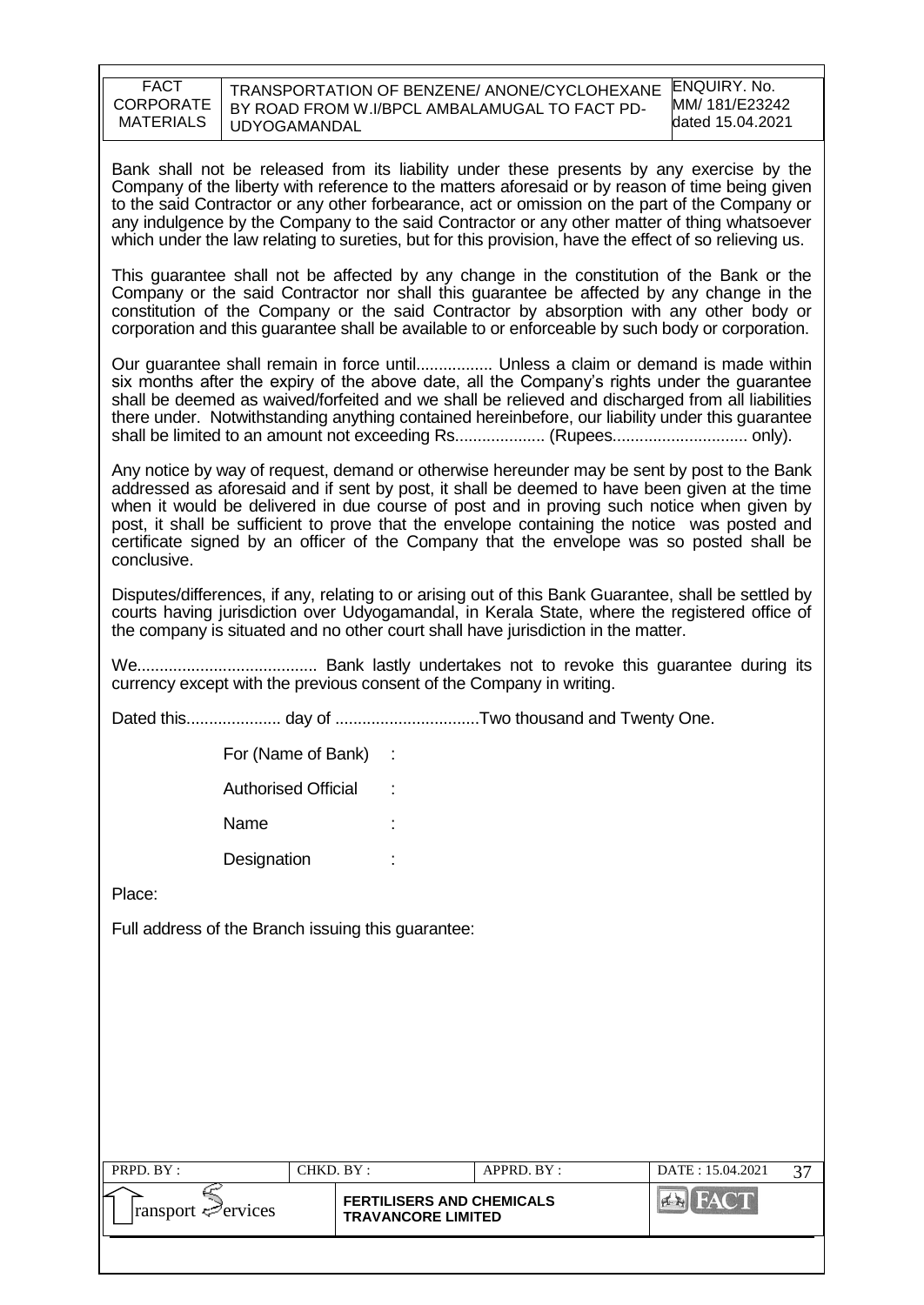### **ANNEXURE-X**

### **AGREEMENT**

(Proforma of Agreement to be executed in Rs 200/- Non Judicial stamp paper)

ARTICLES OF AGREEMENT made this day the …. Between THE FERTILISERS AND CHEMICALS TRAVANCORE LIMITED, a Company registered under the Travancore Companies ACT IV of 1114 (Malayalam Era) and having its registered office at Eloor, Udyogamandal P O Ernakulam District, Kerala State(hereinafter called the FACT) on the one part and M/s…. (hereinafter called the Contractor) which expression shall where the context so admits or applies be deemed to include their heirs, executors, administrators, successors interest and legal representatives as well) on the other part.

WHEREAS the Contractor has agreed with M/s FACT for the due performance of work as set forth in the Work Order No. dt… and accompaniments upon the terms and conditions therein mentioned as accepted vide their endorsements in the aforesaid work order.

NOW THESE PRESENT WITNESS THAT in consideration of the payments to be made by M/s FACT mentioned in the aforesaid Work Order no………. dt……….. and accompaniments thereunto the Contractor shall duly perform the said works, fulfil and keep all conditions in the work order which will be deemed and taken to be part of this contracts as if the same had been fully set-out herein and FACT hereby agree that if the Contractor shall duly perform the said works in the manner aforesaid and observe and keep the said terms and conditions, FACT will pay to the Contractor at the time and in the manner set forth in the aforesaid work order and in the Annexure thereunto as accepted by Contractor vide his endorsement in the aforesaid work order, the amount or amounts calculated at the rate mentioned and as per terms stipulated therein as payment for the work. This agreement shall be in force up to …

THE SAID CONDITIONS shall be read and construed as forming part of this Agreement and the parties thereto will respectively abide by and submit themselves to the conditions and stipulations and perform the agreement on their parts respectively.

UPON THE TERMS AND CONDITIONS of this Agreements being fulfilled and performed to the satisfaction of Officer of the Company empowered by the Company in this behalf, the Security Deposit remitted by the Contractor or such position thereof as he may be entitled to under the said condition shall be returned to the contractor.

IN WITNESS thereof the Contractor, M/s…. and The Sr. Manager Purchase(TS) of M/s The Fertilisers and Chemicals Travancore Ltd, For and on behalf of the Company have hereunto set their hands this day and year first above written.

| ransport < Pervices                       |           | <b>FERTILISERS AND CHEMICALS</b><br><b>TRAVANCORE LIMITED</b> | <b>EN FACT</b>                    |    |
|-------------------------------------------|-----------|---------------------------------------------------------------|-----------------------------------|----|
| PRPD. BY:                                 | CHKD. BY: | APPRD. BY:                                                    | DATE: 15.04.2021                  | 38 |
| In the presence of witnesses:<br>1.<br>2. |           |                                                               | for and on behalf of the Company. |    |
| 2.                                        |           |                                                               |                                   |    |
| In the presence of witnesses:<br>.1       |           |                                                               |                                   |    |
|                                           |           | For                                                           |                                   |    |
| $\frac{1}{2}$                             |           |                                                               |                                   |    |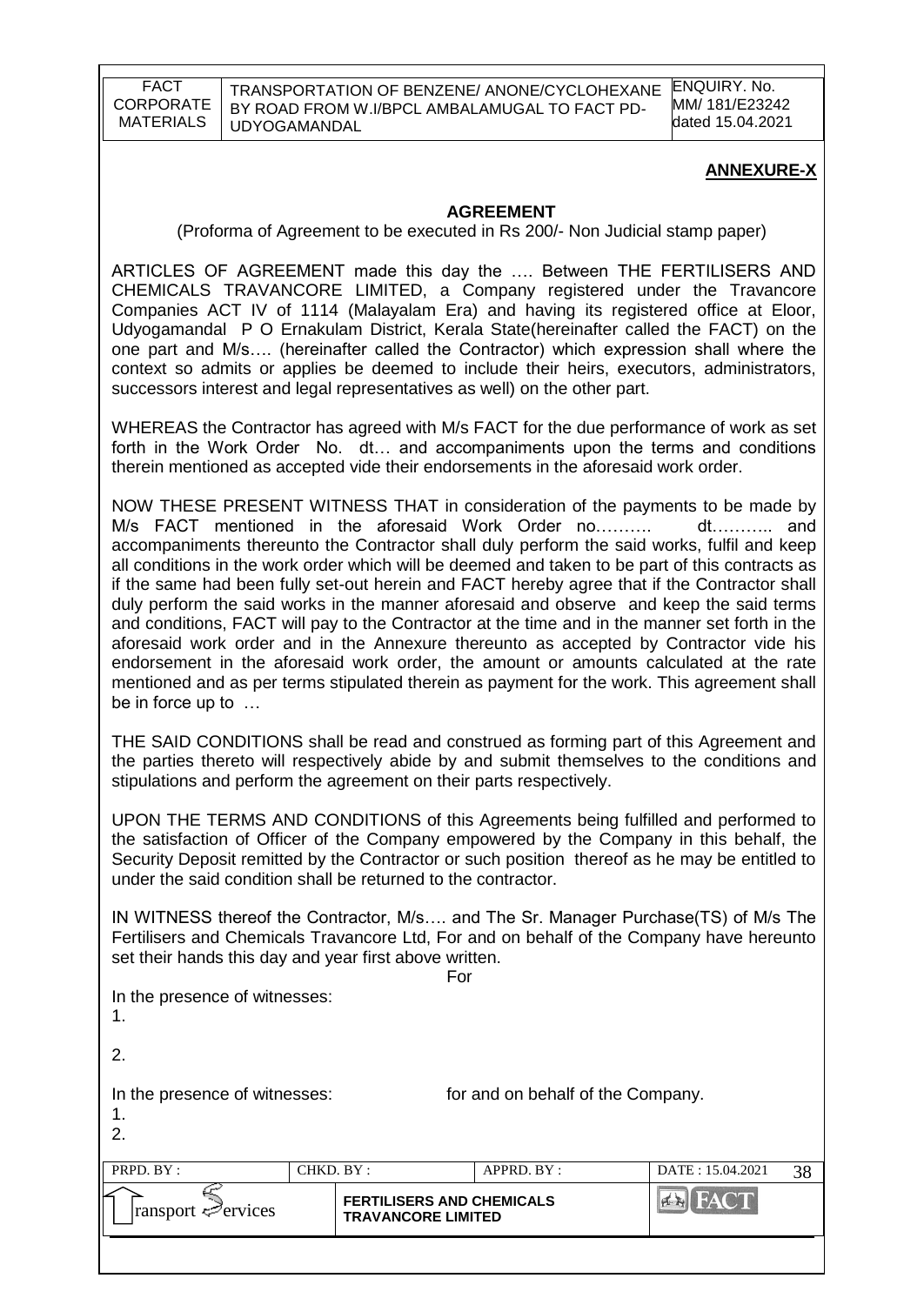### **ANNEXURE -XI**

#### **INTEGRITY PACT**

#### **(To be executed on Rs.500/- Non-judicial Stamp Paper)**

#### **INTEGRITY PACT**

#### **Between**

The Fetilizers and Chemicals Travancore Limited (FACT), a company formed and registered under the Travancore Companies Act IX to 1114 (Companies Act, 2013) and having its registered office at Eloor, Udyogamandal-683501, Kochi, Ernakulam District, Kerala, hereinafter referred to as "The Principal".

*And* 

.................................. hereinafter referredtoas "The Bidder/ Contractor".

#### **Preamble**

The Principal intends to award, under laid down organization procedures, contract/s for .......................... The Principal values full compliance with all relevant laws and regulations, and the principles of economic use of resources, and of fairness / transparency in its relations with its Bidder(s) and or/Contractor(s).

In order to achieve these goals, the Principal will appoint an Internal External Monitor (EIM), who will monitor the tender process and execution of the contact for compliance with the principle mentioned above.

#### **Section 1 - Commitments of the Principal**

(1) The Principal commits itself to take all measures necessary to prevent corruption and to observe the following principles:

a) No employee of the Principal, personally or through family members, will in connection with the tender, or the execution of the contract, demand, take a promise for or accept, for self or third person, any material or immaterial benefit which the person is not legally entitled to.

b) The Principal will, during the tender process, treat all Bidder(s) with equity and reason. The Principal will in particular, before and during the tender process, provide to all Bidder(s) the same information and will not provide to any Bidder(s) confidential / additional information through which the Bidder(s) could obtain an advantage in relation to the tender process or the contract execution.

c) The Principal will exclude from the process all known prejudiced/interested persons.

(2) If the Principal obtains information on the conduct of any of its employees which is a criminal offence under the India Penal Code / Prevention of Corruption Act, or if there be a substantive suspicion in this regard, the Principal will inform the Vigilance

| PRPD. BY:                   | CHKD. BY: |                                                               | APPRD. BY: | DATE: 15.04.2021 |  |
|-----------------------------|-----------|---------------------------------------------------------------|------------|------------------|--|
| $ $ ransport $\leq$ ervices |           | <b>FERTILISERS AND CHEMICALS</b><br><b>TRAVANCORE LIMITED</b> |            |                  |  |
|                             |           |                                                               |            |                  |  |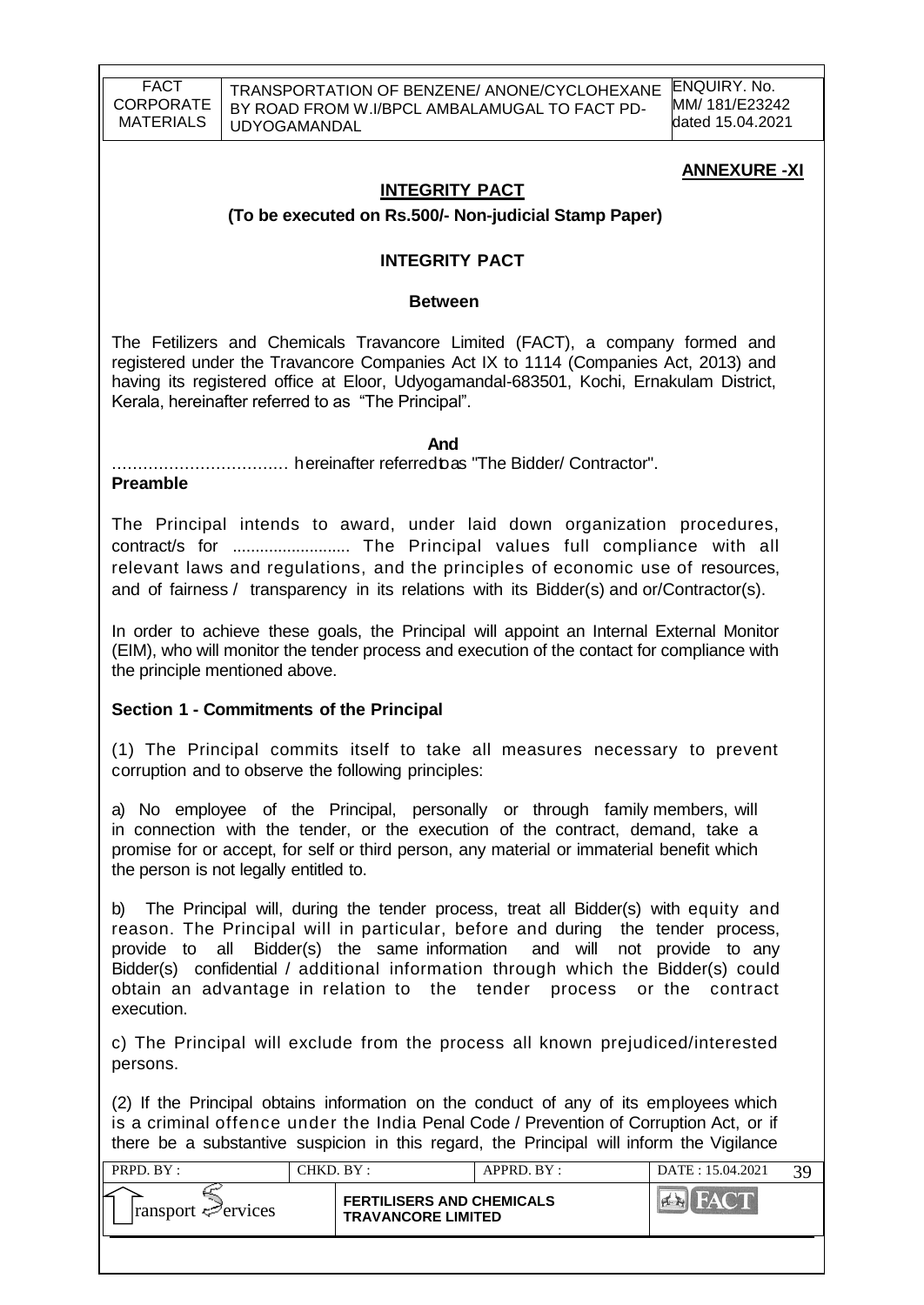TRANSPORTATION OF BENZENE/ ANONE/CYCLOHEXANE BY ROAD FROM W.I/BPCL AMBALAMUGAL TO FACT PD-UDYOGAMANDAL

Officer and in addition can initiate disciplinary actions.

#### **Section 2 - Commitments of the Bidder(s) / Contractor(s)**

(1)The Bidder(s) / Contractor(s) commits themselves to take all measures necessary to prevent corruption. He commits himself to observe the following principles during his participation in the tender process and during the contract execution.

a) The Bidder(s) / Contractor(s) will not, directly or through any other person or firm, offer, promise or give to any of the Principal's employees involved in the tender process or the execution of the contract or to any third person, any material or immaterial benefit which he/she is not legally entitled to, in order to obtain in exchange, any advantage of any kind whatsoever during the tender process or during the execution of the contract.

b) The Bidder(s) / Contractor(s) will not enter with other Bidders into any undisclosed agreement or understanding, whether formal or informal. This applies in particular to prices, specifications, certifications, subsidiary contracts, submission or nonsubmission of bids or any other actions to restrict competitiveness or to introduce cartelisation in the bidding process.

c) The Bidder(s) / Contractor(s) will not commit any offence under the relevant IPC/PC Act; further the Bidder(s)/ $\text{Contractor}(s)$  will not use improperly, for purposes of competition or personal gain, or pass on to others, any information or document provided by the Principal as part of the business relationship, regarding plans, technical proposals and business details, including information contained or transmitted electronically.

d) The Bidder(s) / Contractor(s) of foreign origin shall disclose the name and address of the Agents / Representatives in India, if any. Similarly, The Bidder(s) / Contractor(s) of Indian Nationality shall furnish the name and address of the foreign principals, if any. All the payments made to the India agent/representative have to be in Indian rupees only.

e) The Bidder(s) / Contractor(s) will, when presenting his bid, disclose any and all payments he has made, is committed to, or intends to make to agents, brokers or any other intermediaries in connection with the award of the contract.

(2) The Bidder(s) / Contractor(s) will not instigate third persons to commit offences outlined above or be an accessory to such offences.

#### **Section 3 - Disqualification from tender process and exclusion from future contracts**

If the Bidder(s)/Contractor(s), before award or during the execution of has committed a transgression through a violation of Section 2 above or in any other form such as to put his reliability or credibility in question, the Principal is entitled to disqualify the Bidder(s)/ Contractor(s) from the tender process or to terminate the contract, if already signed, for such reason.

#### **Section 4 - Compensation for Damages**

| PRPD. BY:                       | CHKD. BY: |                                                               | APPRD. BY: | DATE: 15.04.2021 | 4 |
|---------------------------------|-----------|---------------------------------------------------------------|------------|------------------|---|
| $\lvert$ ransport $\ll$ ervices |           | <b>FERTILISERS AND CHEMICALS</b><br><b>TRAVANCORE LIMITED</b> |            |                  |   |
|                                 |           |                                                               |            |                  |   |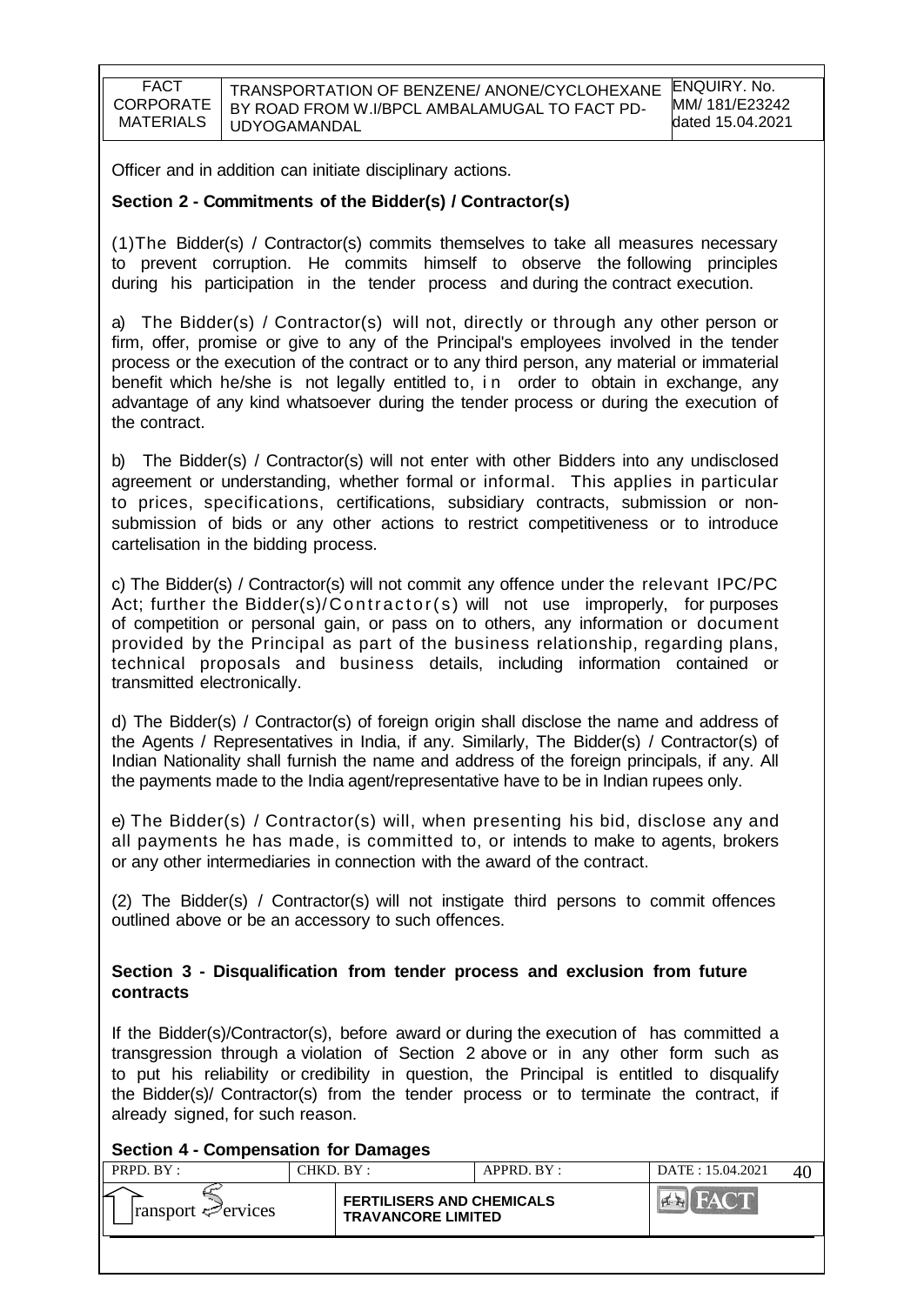| FACT      |
|-----------|
| CORPORATE |
| MATERIALS |

(1) If the Principal has disqualified the Bidder(s) from the tender process prior to the award according to Section 3, the Principal is entitled to demand and recover the damages equivalent to Earnest Money Deposit/Bid Security.

(2) If the Principal has terminated the contract according to Section 3, or if the Principal is entitled to terminate the contract according to Section 3, the Principal shall be entitled to demand and recover from the Contractor l iquidated damages of the contract value or the amount equivalent to Performance Bank Guarantee.

### **Section 5 - Previous Transgression**

(1) The Bidder declares that no previous transgression occurred in the last 3 years with any other Company in India conforming to the anti-corruption approach including Public Sector Enterprise in India that could justify his exclusion from the tender process.

(2) If the Bidder makes incorrect statement on this subject, he can be disqualified from the tender process and appropriate action can be taken including termination of contract, if already awarded, for such reason.

### **Section 6 - Equal treatment of all Bidders / Contractors / Subcontractors**

(1)The Bidder(s)/Contractor(s) undertakes(s) to demand from all subcontractors a commitment in conformity with this Integrity Pact, and to submit it to the Principal before contract signing.

(2)The Principal will enter into agreements with identical conditions as this one with all Bidders, Contractors/Suppliers and Subcontractors.

(3)The Principal will disqualify from the tender process all Bidders who do not sign this Pact or violate its provisions.

#### **Section 7 – Criminal charges against violating Bidder(s) / Contractor(s) /Subcontractor(s)**

If the Principal obtains knowledge of conduct of a Bidder, Contractor or Subcontractor, or of an employee or a representative or an associate of a Bidder, Contractor, or Subcontractor which constitutes corruption, or if the Principal has substantive suspicion in this regard, the Principal will inform the same to the Chief Vigilance Officer.

#### **Section 8 - Independent External Monitor/Monitors**

(1)The Principal appoints competent and credible Independent External Monitor for this Pact. The task of the Monitor is to review independently and objectively, whether and to what extent the parties comply with the obligations under this agreement.

(2) The Monitor is not subject to instructions by the representatives of the parties and performs his functions neutrally and independently. It will be obligatory for him to treat the obligations and document of the Bidder(s)/Contractor(s) as confidential. He reports to the Chairperson and

| PRPD. BY:                   | CHKD. BY: |                                                               | APPRD. BY: | DATE: 15.04.2021 |  |
|-----------------------------|-----------|---------------------------------------------------------------|------------|------------------|--|
| $ $ ransport $\leq$ ervices |           | <b>FERTILISERS AND CHEMICALS</b><br><b>TRAVANCORE LIMITED</b> |            |                  |  |
|                             |           |                                                               |            |                  |  |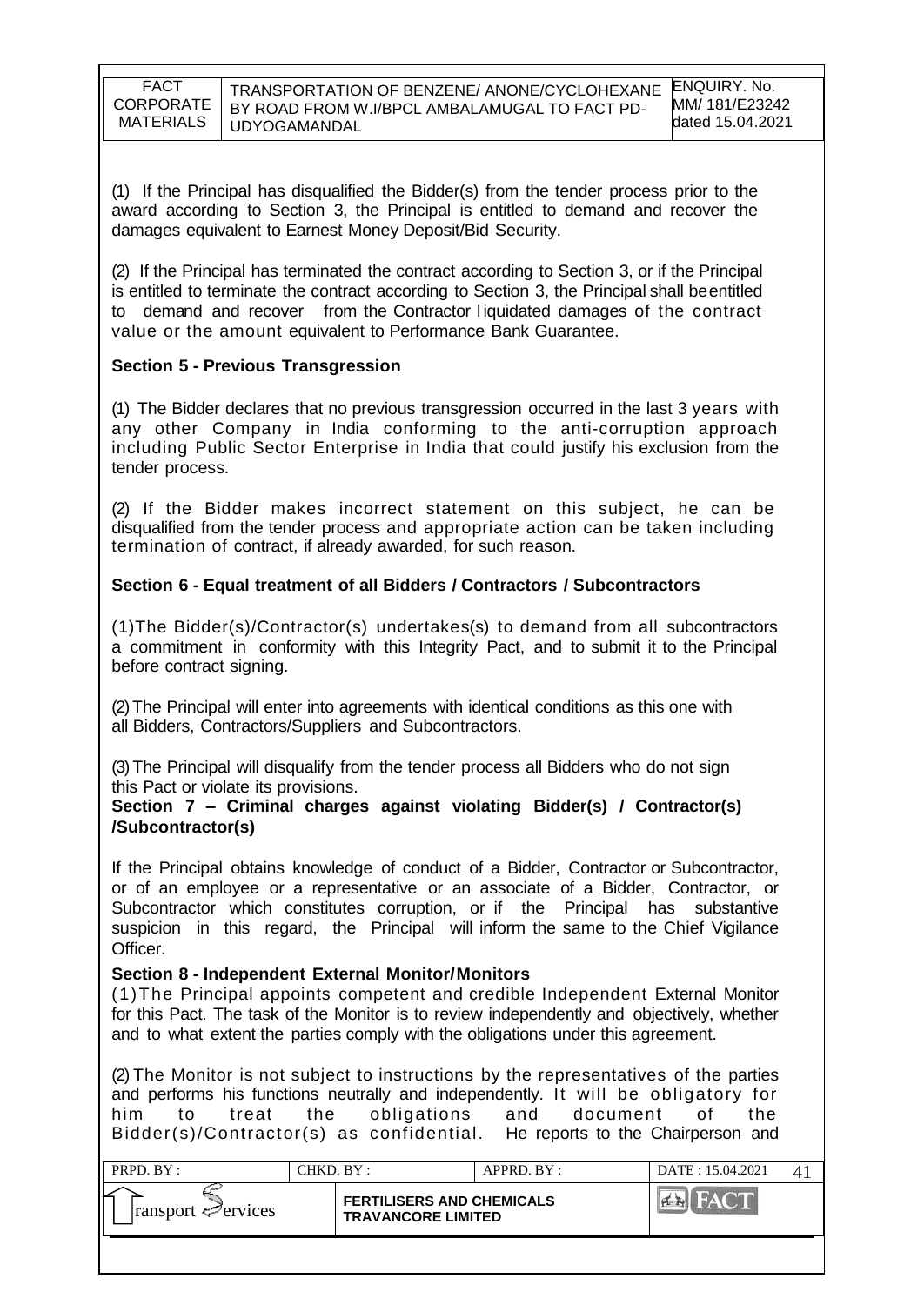managing Director, FACT.

(3) The Bidder(s)/Contractor(s) accepts that the Monitor has the right to access without restriction to all Project documentation of the Principal includingthatprovided by the Contractor. The Contractor will also grant the Monitor, upon his request and demonstration of a valid interest, unrestricted and unconditional access to this project documentation. The same is applicable to Subcontractors. The Monitor is under contractual obligation to treat the information and documents of the Bidder(s)/Contractor(s)/ Subcontractor(s) with confidentially.

(4) The Principal will provide to the Monitor sufficient information about all meetings among the parties related to the Project provided such meetings could have an impact on the contractual relations between the Principal and the Contractor. The parties offer to the Monitor the option to participate in such meetings.

(5) As soon as the Monitor notices, or believes to notice, a violation of this agreement, he will so inform the Management of the Principal and request the Management to discontinue or to take corrective action, or to take other relevant action. The Monitor can in this regard submit non-binding recommendation. Beyond this, the Monitor has no right to demand from the parties that they act in a specific manner, refrain from action or tolerate action.

(6) The Monitor will submit a written report to the Chairman and Managing Director, FACT within 8 to 10 weeks from the date of reference or intimation to him by the Principal and, should the occasion arise, submit proposals for correcting problematic situations.

(7) Monitor shall be entitled to compensation on the same terms as being extended to / provided to Independent Director on FACT Board.

(8) If the M o n i t o r has reported to the Chairman and Managing Director, FACT, a substantiated suspicion of an offence under relevant IPC/PC Act, and the Chairman and Managing Director, FACT has not, within reasonable time, taken visible action to proceed against such offence or reported it to the Chief Vigilance Officer, the Monitor may also transmit this information directly to the Central Vigilance Commissioner.

(9)The word 'Monitor' would include both singular and plural.

#### **Section 9 - Pact Duration**

This Pact begins when both parties have legally signed it. It expires for the Contractor 12 months after the last payment under the contract, and for all other Bidders 6 months after the contract has been awarded.

If any claim is made / lodged during this time, the same shall be binding and continue to be valid despite the lapse of this pact as specified above, unless it is discharged / determined by the Chairman and Managing Director, FACT

#### **Section 10** - **Other provisions**

| PRPD. BY:                                       | CHKD. BY : |                                                               | APPRD. BY: | DATE: 15.04.2021 |  |
|-------------------------------------------------|------------|---------------------------------------------------------------|------------|------------------|--|
| سم ا<br>$\lvert$ ransport $\mathcal{P}$ ervices |            | <b>FERTILISERS AND CHEMICALS</b><br><b>TRAVANCORE LIMITED</b> |            |                  |  |
|                                                 |            |                                                               |            |                  |  |